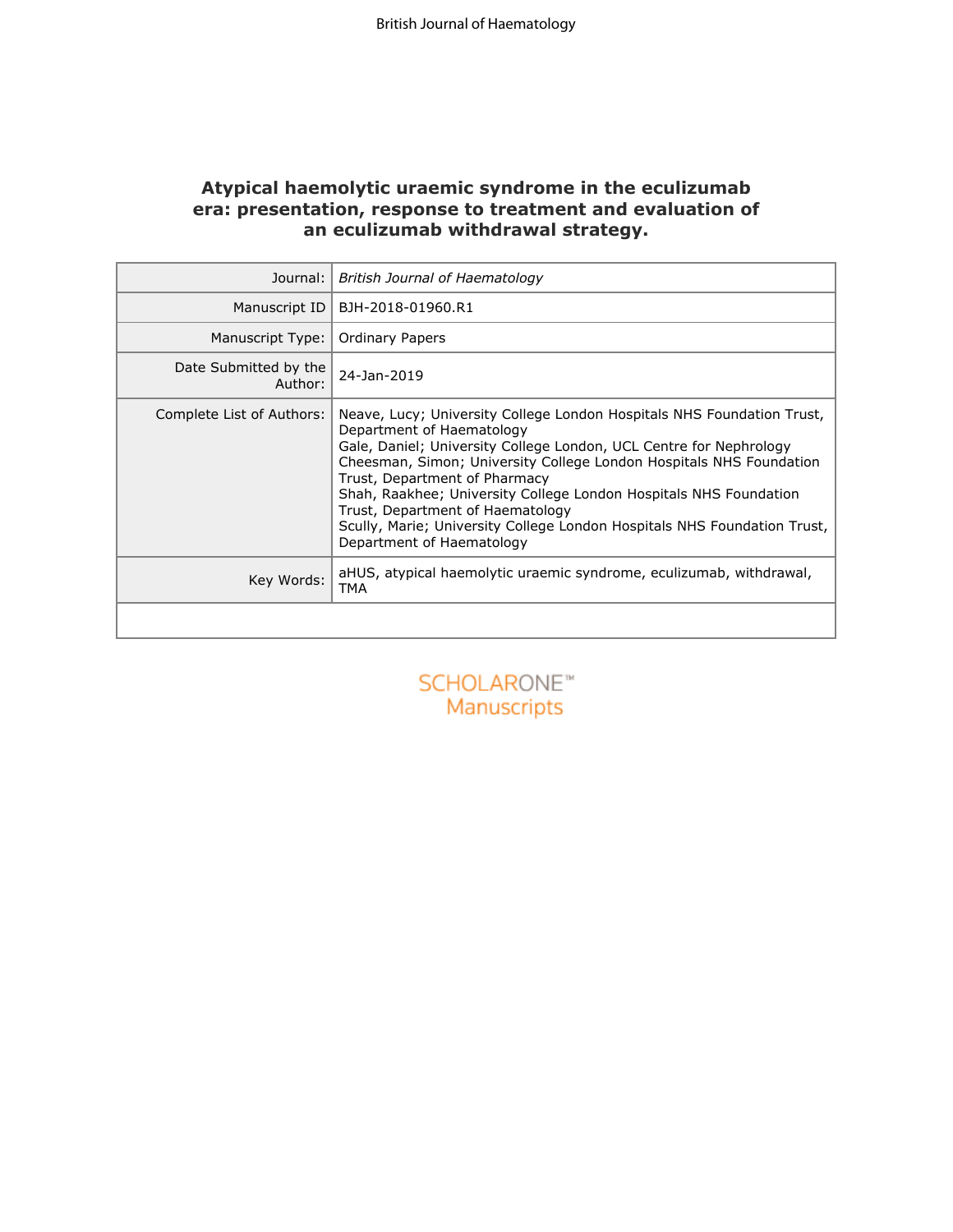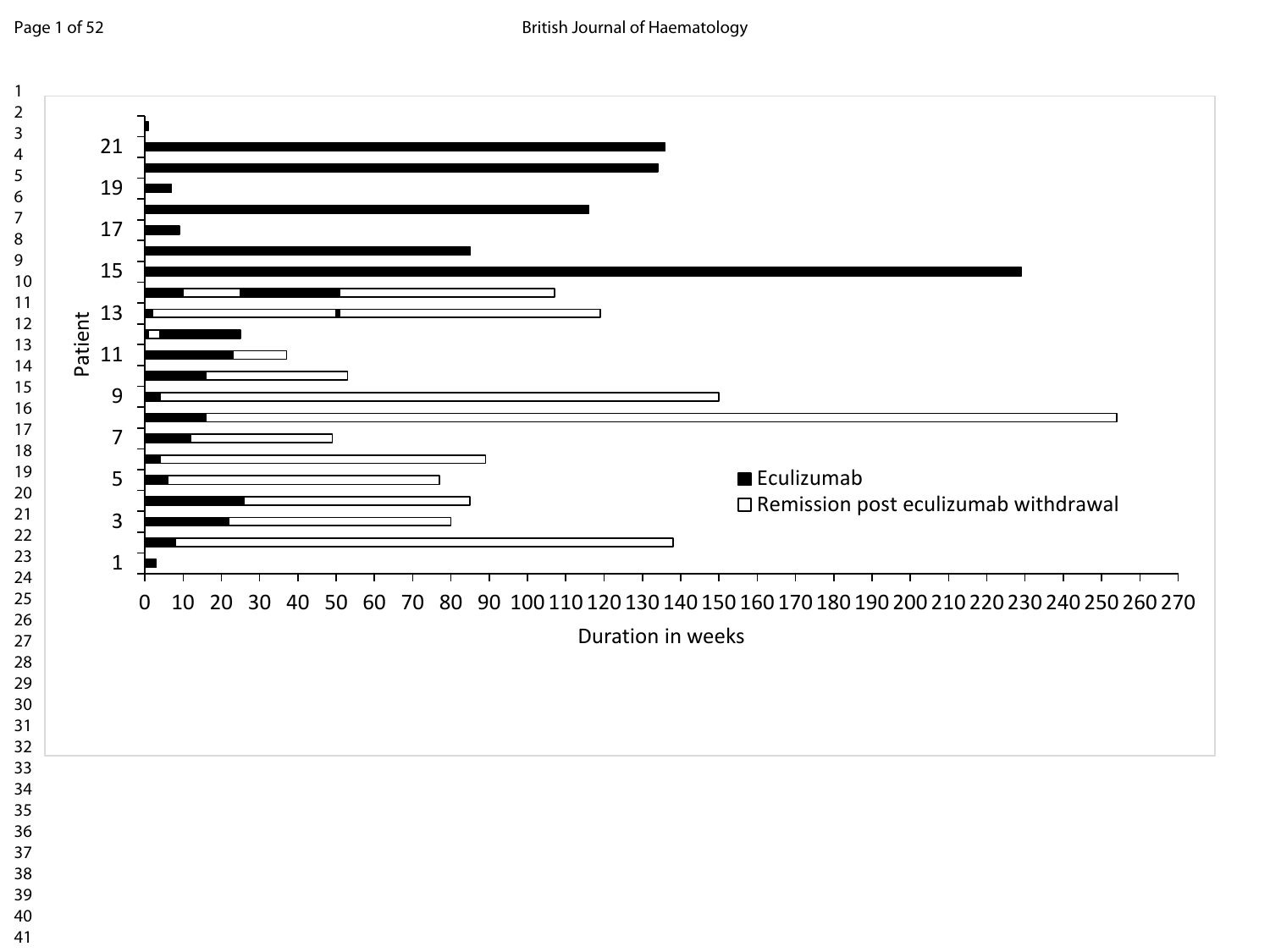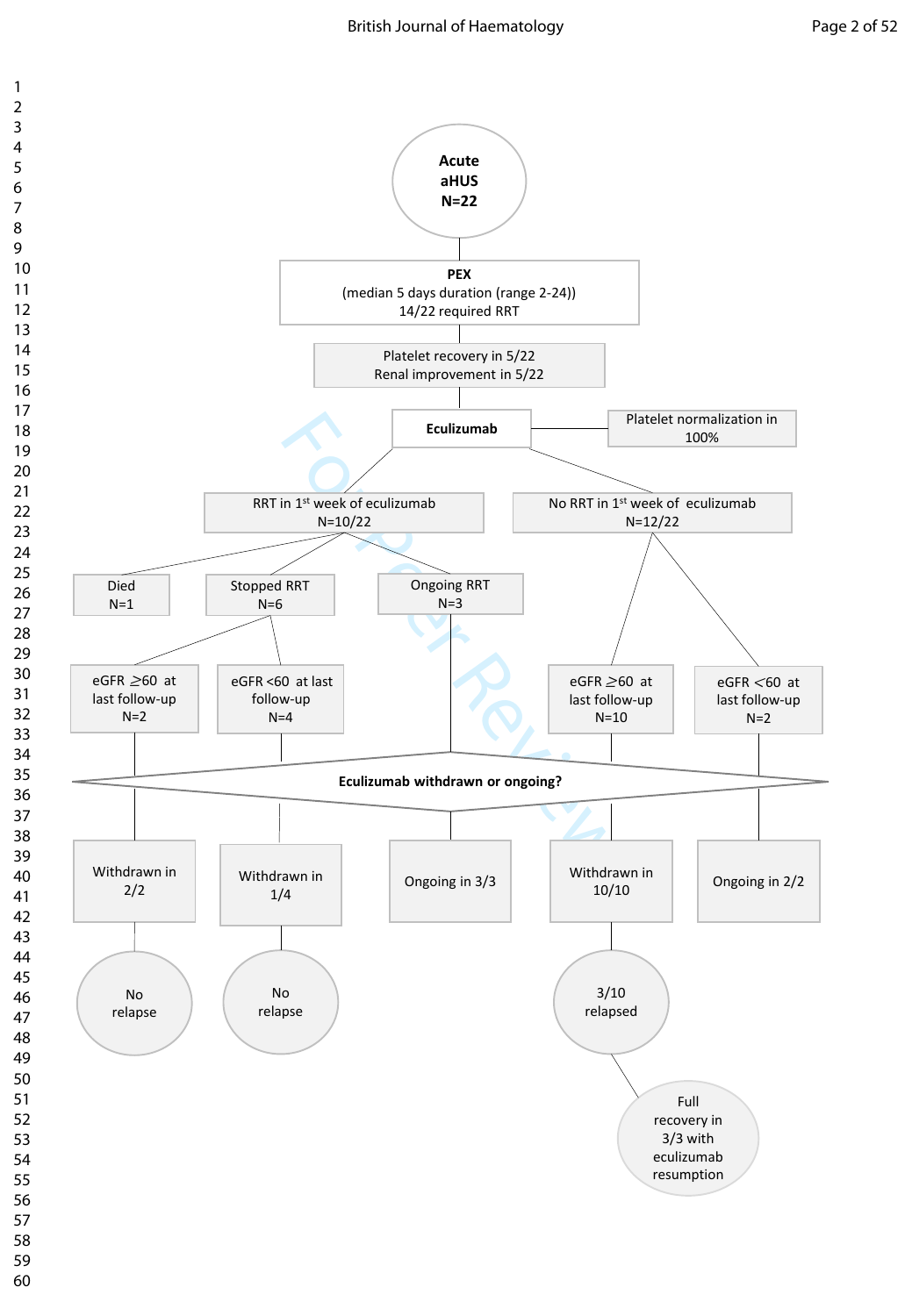**Atypical haemolytic uraemic syndrome in the eculizumab era: presentation, response to treatment and evaluation of an eculizumab withdrawal strategy.** 

## **Short Title: Eculizumab in aHUS**

Authors: Lucy Neave<sup>1</sup>, Daniel P Gale<sup>2</sup>, Simon Cheesman<sup>3</sup>, Raakhee Shah<sup>3</sup>, Marie Scully<sup>4</sup>

<sup>1</sup> Department of Haematology, University College London Hospitals NHS Foundation Trust, London UK

<sup>2</sup> UCL Centre for Nephrology, University College London, London UK

<sup>3</sup> Department of Pharmacy, University College London Hospitals NHS Foundation Trust, London UK

 Department of Haematology, UCLH, Cardiometabolic programme- NIHR UCLH/UCL BRC, London, UK

## **Corresponding author:**

University College London Hospitals NHS Fourty UCLH, Cardiometabolic programme- NIHF Professor Marie Scully, Department of Haematology, University College London Hospital, 5<sup>th</sup> Floor Central, 250 Euston Road, London NW1 2PG, UK. Telephone +44 203 447 9884 Fax +44 203 447 9145 Email [m.scully@ucl.ac.uk](mailto:Marie.Scully@uclh.nhs.uk)

### **Key words:**

aHUS, atypical haemolytic uraemic syndrome, eculizumab, withdrawal, TMA

Received 12 November 2018, accepted 5 February 2019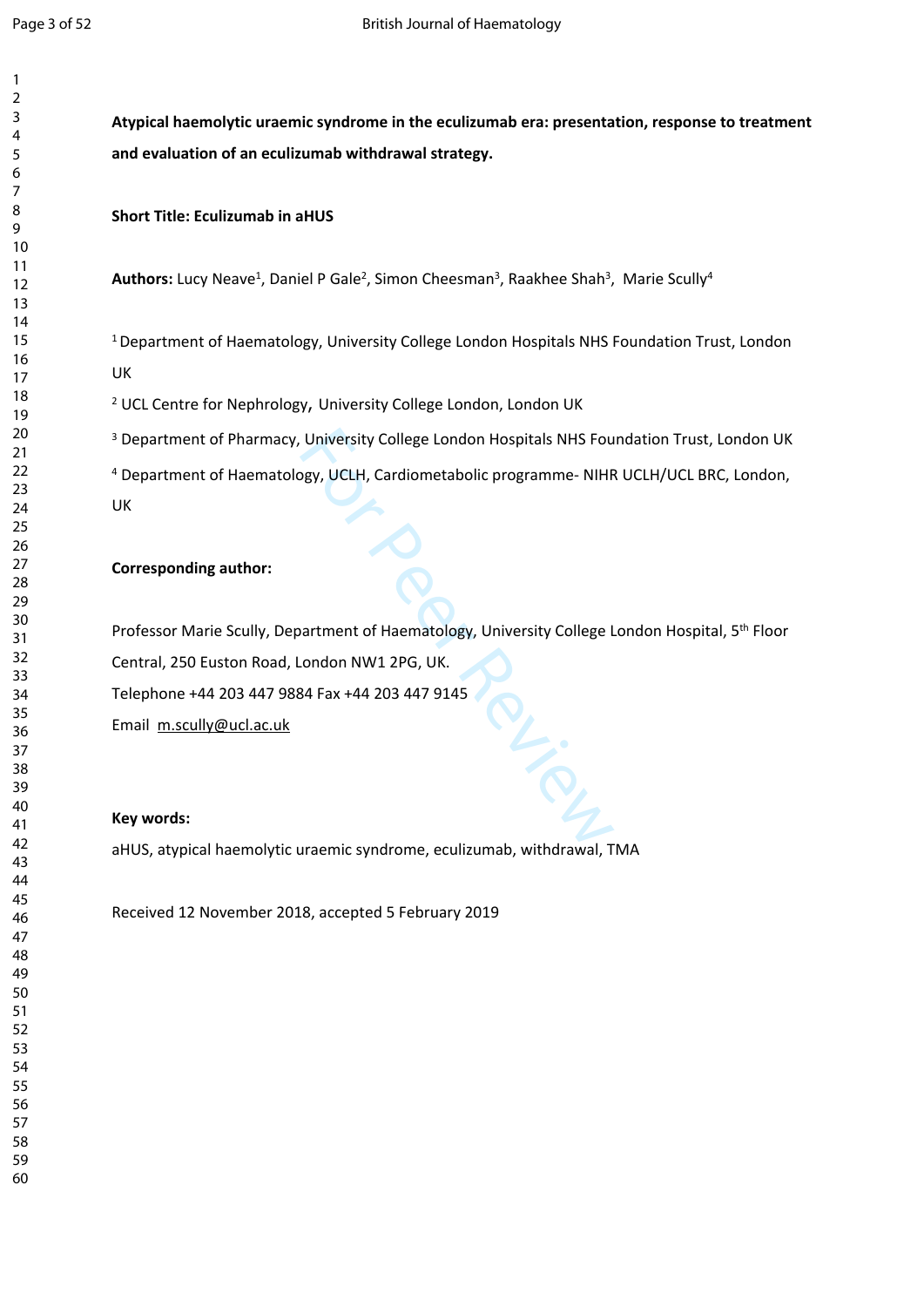#### **Summary**

up of 85 weeks (range 4-255), 54.5% had eGFI<br>ysis, and 4.5% had died. Eculizumab was with<br>tological and renal recovery. Three of these 13<br>h defined triggers in 2/3, but all made a full re<br>There was a significant associatio The complement inhibitor, eculizumab, has revolutionised the management of atypical haemolytic uraemic syndrome (aHUS), although the optimum treatment duration is debated. Twenty-two cases of acute aHUS managed with eculizumab were retrospectively reviewed, including outcomes after eculizumab withdrawal. Although 41% had an associated complement genetic abnormality, mutation status did not affect severity of clinical presentation. Sixty-four percent required renal replacement acutely, with a high incidence of nephrotic range proteinuria (47%). Eculizumab followed a median of 6 days of plasma exchange. After a median duration of therapy of 11 weeks (range 1-227), haematological recovery was seen in 100%, while 81% achieved at least partial renal recovery (median increase in estimated glomerular filtration rate (eGFR) 49 ml/min/1.73m<sup>2</sup>). At median duration of follow-up of 85 weeks (range 4-255), 54.5% had eGFR ≥60 ml/min/1.73m<sup>2</sup>, 27% had CKD, 14% were on dialysis, and 4.5% had died. Eculizumab was withdrawn in 59% (13/22) cases following complete haematological and renal recovery. Three of these 13 patients (23%) subsequently relapsed, with defined triggers in 2/3, but all made a full recovery with rapid resumption of eculizumab. There was a significant association between higher presenting creatinine and poorer renal outcomes. A strategy of eculizumab withdrawal in selected cases is both safe and cost effective.

### **Introduction**

Atypical (or complement-mediated) haemolytic uraemic syndrome (aHUS) is a rare thrombotic microangiopathy (TMA), with an incidence of 1-2 per million (Noris and Remuzzi 2009). It is characterised by microangiopathic haemolytic anaemia (MAHA), consumptive thrombocytopenia, and multisystem end organ involvement with a predilection for the kidneys. Diagnosis is clinical, after exclusion of thrombotic thrombocytopenic purpura (TTP) [by ruling out severeADAMTS13 (a disintegrin and metalloproteinase with a thrombospondin type 1 motif, member 13) deficiency (activity <10%)], and other secondary causes of TMA, including infection-associated HUS due to shiga toxin-producing organisms (STEC) (Scully*, et al* 2017).

The last two decades have yielded significant developments in aHUS, both in elucidation of the pathophysiology and in management. Dysregulation of the alternative pathway of complement, as a result of an environmental trigger in a genetically susceptible individual is regarded as the key abnormality, leading to endothelial and platelet activation and, consequently, TMA (Jokiranta 2017). Pathogenic mutations in genes encoding complement factors H, B, I and 3 (*CFH*, *CFB*, *CFI*, *C3*), and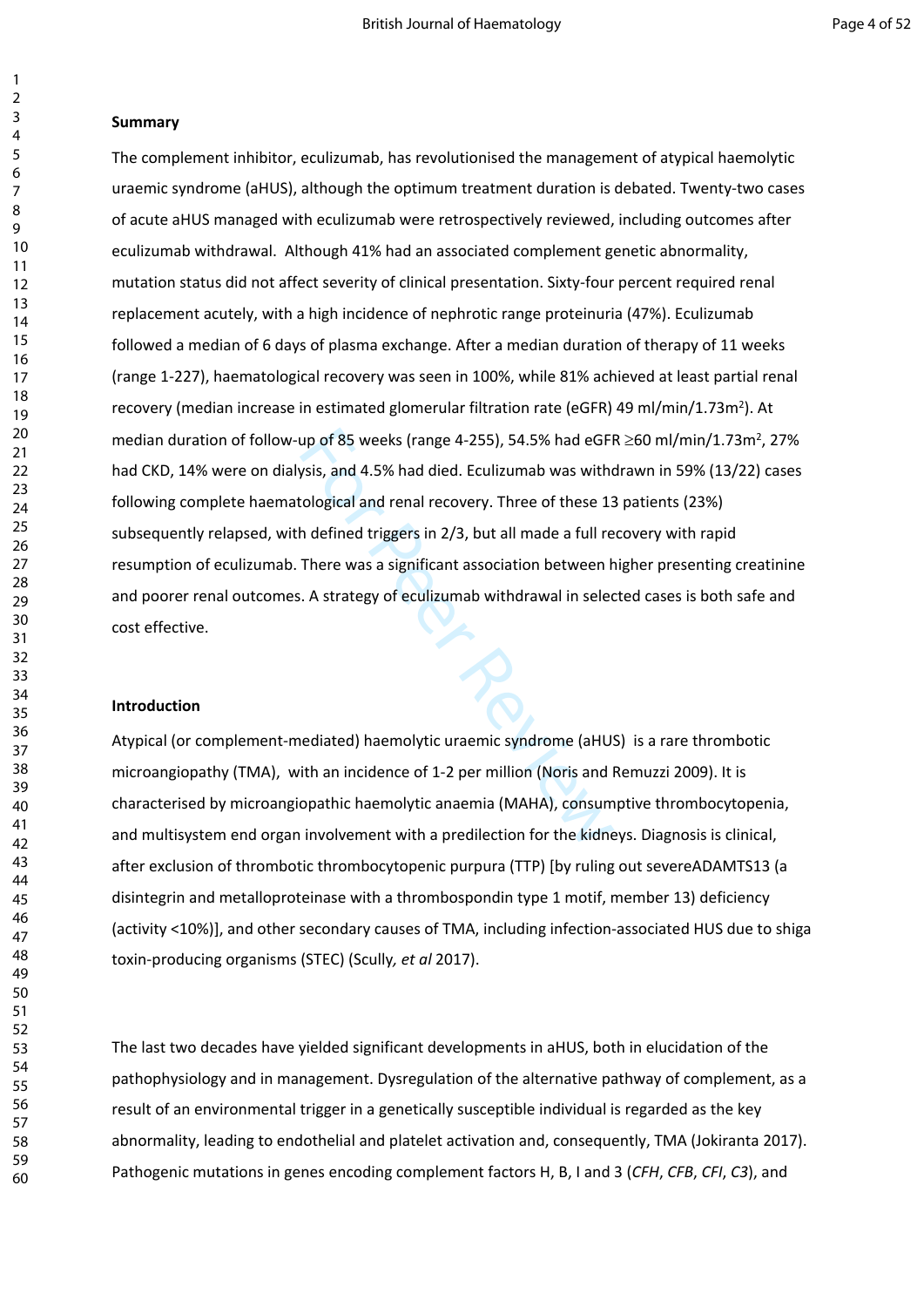$\mathbf{1}$ 

#### Page 5 of 52 **British Journal of Haematology**

membrane cofactor protein (*CD46*), are demonstrated in 40-60% of affected individuals (Fremeaux-Bacchi*, et al* 2013, Noris and Remuzzi 2009, Schaefer*, et al* 2018). Factor H autoantibodies (Dragon-Durey*, et al* 2005, Hofer*, et al* 2014) and mutations in *DGKE* (encoding diacylglycerol kinase ɛ) (Lemaire*, et al* 2013) are rare causes usually seen in children.

Historically, the prognosis has been poor, with incomplete response rates to plasma exchange (PEX), and rates of end stage renal disease (ESRD) or death as high as 50-77% after 3-5 years (Fremeaux-Bacchi*, et al* 2013, Noris*, et al* 2010, Schaefer*, et al* 2018). However efficacy of the humanised monoclonal anti-C5 antibody eculizumab was demonstrated in open label phase II trials (Fakhouri*, et al* 2016, Greenbaum*, et al* 2016, Legendre *, et al* 2013, Licht*, et al* 2015a), inducing haematological remission, improving or stabilizing renal function, and preventing graft failure following renal transplant. US Food and Drug Administration and European Medicines Agency approvals were granted in 2011, and the National Health Service has funded the drug in England since 2013 under the coordination of the National aHUS Service.

2016, Legendre, *et al* 2013, Licht, *et al* 2015a)<br>bilizing renal function, and preventing graft fa<br>ug Administration and European Medicines A<br>ational Health Service has funded the drug in<br>ional aHUS Service.<br>a<br>payear per At a cost of over £300 000 a year per patient, treatment carries significant financial burdens, as well as potential risks, including bacterial meningitis (Fakhouri*, et al* 2016), so the challenge now is to confirm that the drug is used in the most effective way possible, including determining the optimum treatment schedule. Whilst large-scale registries and prospective studies are needed to definitively address such questions [and are underway (Licht*, et al* 2015b)], in the short-term, retrospective cohort analyses are informative, though few have been published at present (Cataland*, et al* 2014, Cunningham*, et al* 2017, Fakhouri*, et al* 2014, Krishnappa*, et al* 2018, Sheerin*, et al* 2016).

We describe a cohort of 22 patients presenting to a UK TMA referral centre with acute aHUS and treated with eculizumab over a 6-year period. We highlight the presenting features and responses to eculizumab. We also assess the outcomes of a strategy of eculizumab withdrawal after achieving a complete or near-complete response.

### **Patients and Methods**

All adult patients prescribed at least one dose of eculizumab for an acute presentation of aHUS in a single institution were retrospectively identified. Of 34 patients presenting with aHUS between 2012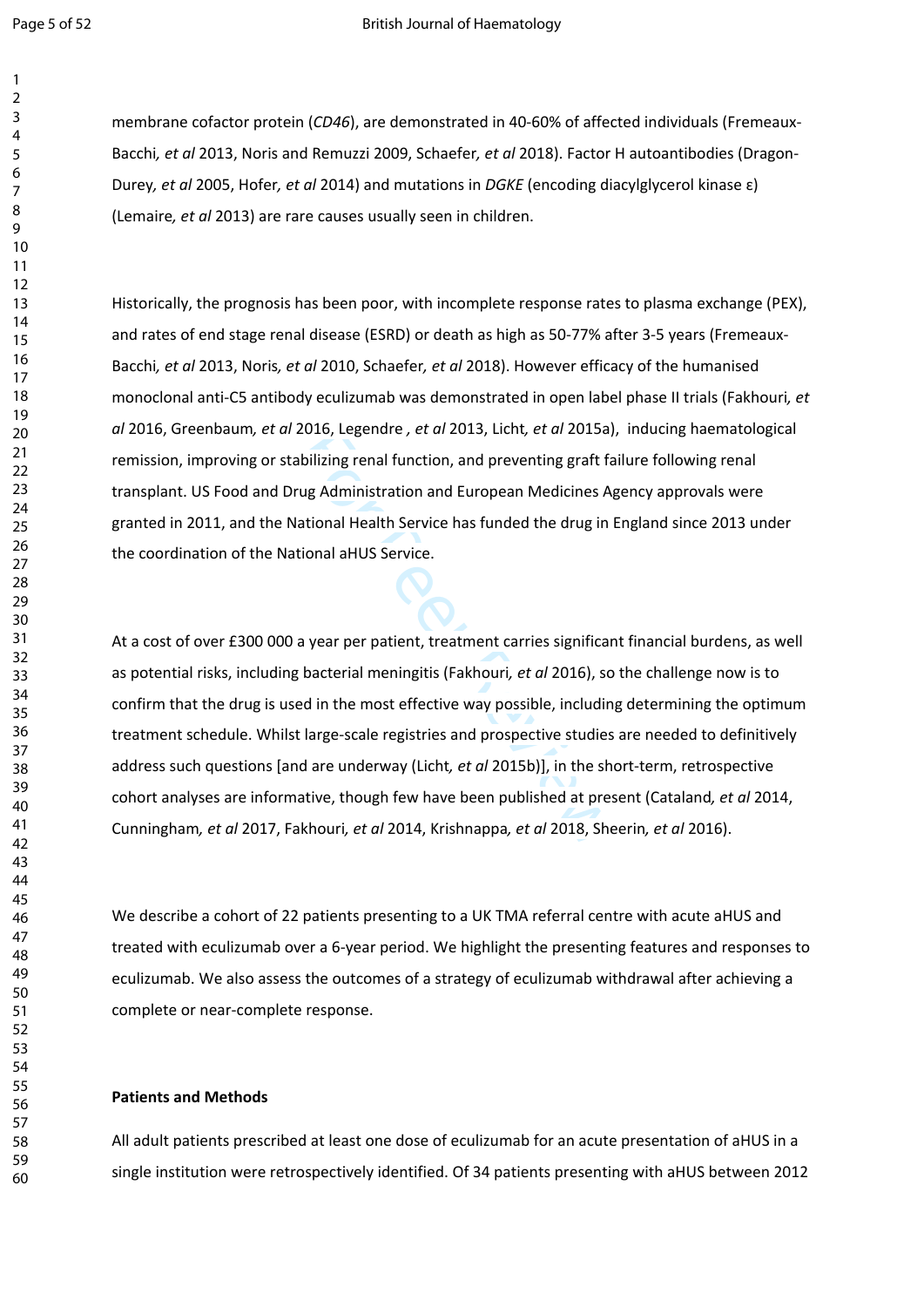and 2018, 9 responded to PEX only, 3 went on to receive an alternative C5 inhibitor on a clinical trial, while 22 patients received eculizumab. All 22 of these patients were included in the analysis, including those who were no longer followed up in our institution. Data regarding presenting clinical features, response to therapy and long-term outcomes of the aHUS episode was collected from the medical records as part of a service review, and analysed anonymously. All investigations had been performed as part of routine care.

aaemolytic anaemia with schistocytes on bloom<br>
lusion of severe ADAMTS13 deficiency [(ADAN<br>
ergy transfer (Kokame, *et al* 2005) >10 IU/dL];<br>
ration of normal coagulation screen, negative<br>
nt and antiphospholipid antibody In all cases, PEX with solvent detergent-treated plasma was initiated on admission. Renal replacement therapy (RRT) was commenced if indicated. The diagnosis of aHUS was made according to international consensus criteria (Scully*, et al* 2017) on the basis of: (i) presence of TMA (direct antiglobulin test-negative haemolytic anaemia with schistocytes on blood film and thrombocytopenia); (ii) exclusion of severe ADAMTS13 deficiency [(ADAMTS13 activity by fluorescence resonance energy transfer (Kokame*, et al* 2005) >10 IU/dL]; and (iii) exclusion of secondary TMAs (demonstration of normal coagulation screen, negative autoimmune serology, negative lupus anticoagulant and antiphospholipid antibody screening and negative reference laboratory STEC stool/serological investigations in all diarrhoeal cases, with imaging to exclude malignancy if indicated). End-organ damage was assessed via serum biochemistry, spot urine protein:creatinine ratio (UPCR), renal ultrasound, cardiac troponin I, electrocardiogram and, in selected cases, brain imaging. Renal biopsy was performed in cases of incomplete renal recovery where there was diagnostic uncertainty (N=2).

Following National aHUS Service approval to commence eculizumab, PEX was discontinued just prior to the first dose. Intravenous eculizumab was administered weekly for 4 weeks at a dose of 900 mg, followed by 1200 mg fortnightly starting on week 5. Meningococcal vaccination (against subtypes ACWY and B) was administered prior to initiation of eculizumab, followed by antibiotic prophylaxis (ciprofloxacin initially, followed by penicillin V) for the duration of therapy. If patients required ongoing RRT they were referred to their local renal centre. Following discharge, patients continued to receive eculizumab as an outpatient (and, in some cases, at home), with fortnightly blood and urine monitoring.

Withdrawal of eculizumab was considered in all patients who achieved complete haematological response [platelet count >150 x10<sup>9</sup>/l and normal lactate dehydrogenase (LDH)] and complete or near-complete renal recovery [estimated glomerular filtration rate (eGFR) back to baseline without significant proteinuria]. The decision to stop eculizumab was made based on consensus clinician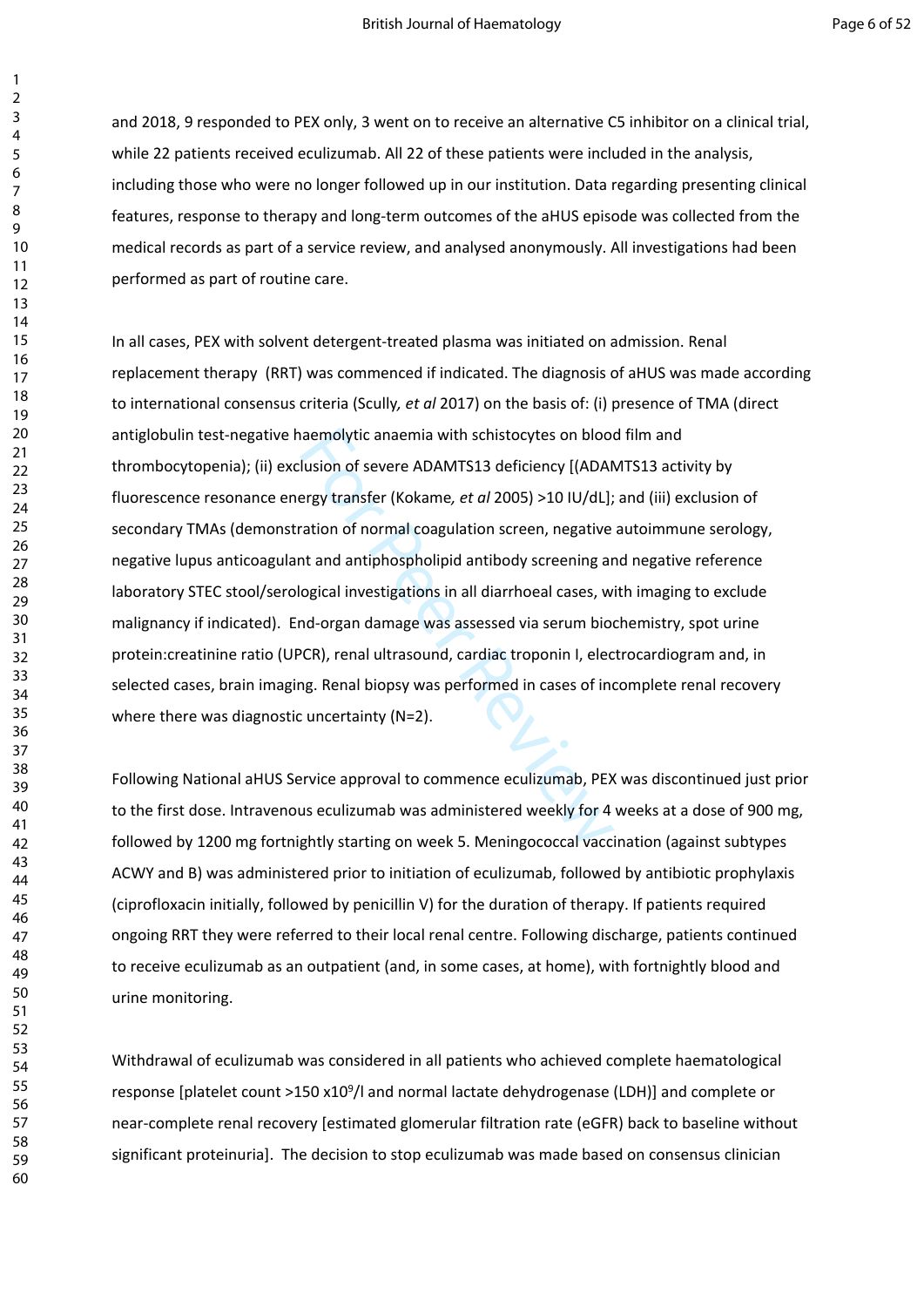opinion and patient preference, after a discussion of risks, benefits and available evidence. All patients who were offered the option to stop treatment elected to do so. Monitoring for relapse after withdrawal included symptoms review, full blood and reticulocyte counts, LDH, serum creatinine/eGFR and urinalysis/UPCR, initially fortnightly, but then at increasing time intervals and ultimately 6-monthly. All patients had access to a 24-h telephone helpline in the event of concerning symptoms in the interim.

Complement genotyping, performed via the National aHUS Service, included direct sequencing of coding exons of *CFH, CFI, CD46, C3* and *CFB,* and multiplex ligation-dependent probe amplification (MLPA) analysis for deletions and duplications of *CFH CFI, CD46*, *CFHR1* and *CFHR3*. Screening for factor H autoantibodies was also undertaken in the majority of cases.

#### **Results**

### *Summary of patients treated*

s also undertaken in the majority of cases.<br>
ed<br>
d, 68% were female. Median age at presentat<br>
vith TMA: 21/22 were *de novo* presentations,<br>
sing TTP' but ADAMTS13 analysis performed f<br>
TP and led to a diagnosis of aHUS. A Of the 22 patients identified, 68% were female. Median age at presentation was 32 years (range 16- 67). All presented acutely with TMA: 21/22 were *de novo* presentations, whilst one patient had 4 previous episodes of 'relapsing TTP' but ADAMTS13 analysis performed for the first time on the index admission excluded TTP and led to a diagnosis of aHUS. All had native kidneys, and none were known to have chronic kidney disease (CKD) prior to presentation. Median duration of admission at our institution was 14 days (range 6-55), though 5 patients were discharged to local renal units for ongoing dialysis and 1 was repatriated to his local hospital. Median duration of follow-up from initiation of eculizumab was 85 weeks (range 4-255), excluding a patient who died on day 5. Five patients had ongoing outpatient management transferred to other centres (at 3, 7, 9, 37 and 124 weeks post-initiation of eculizumab, respectively) but data inclusive to those timepoints was included in the analysis. Key clinical information for all 22 patients is summarised in Table I.

### *Presenting features of aHUS*

Gastroitestinal symptoms were common at presentation, affecting 64%, and were most commonly nausea and vomiting (36%), and abdominal pain (32%). STEC-negative diarrhoea was present in 23% of cases. Forty-one percent had neurological manifestations: seizure N=2; headache with or without visual disturbance N=4; transient diplopia N=1; transient facial and/or limb weakness N=2. Other presenting symptoms included: dark urine/ altered urine output (23%); bleeding/purpura (14%);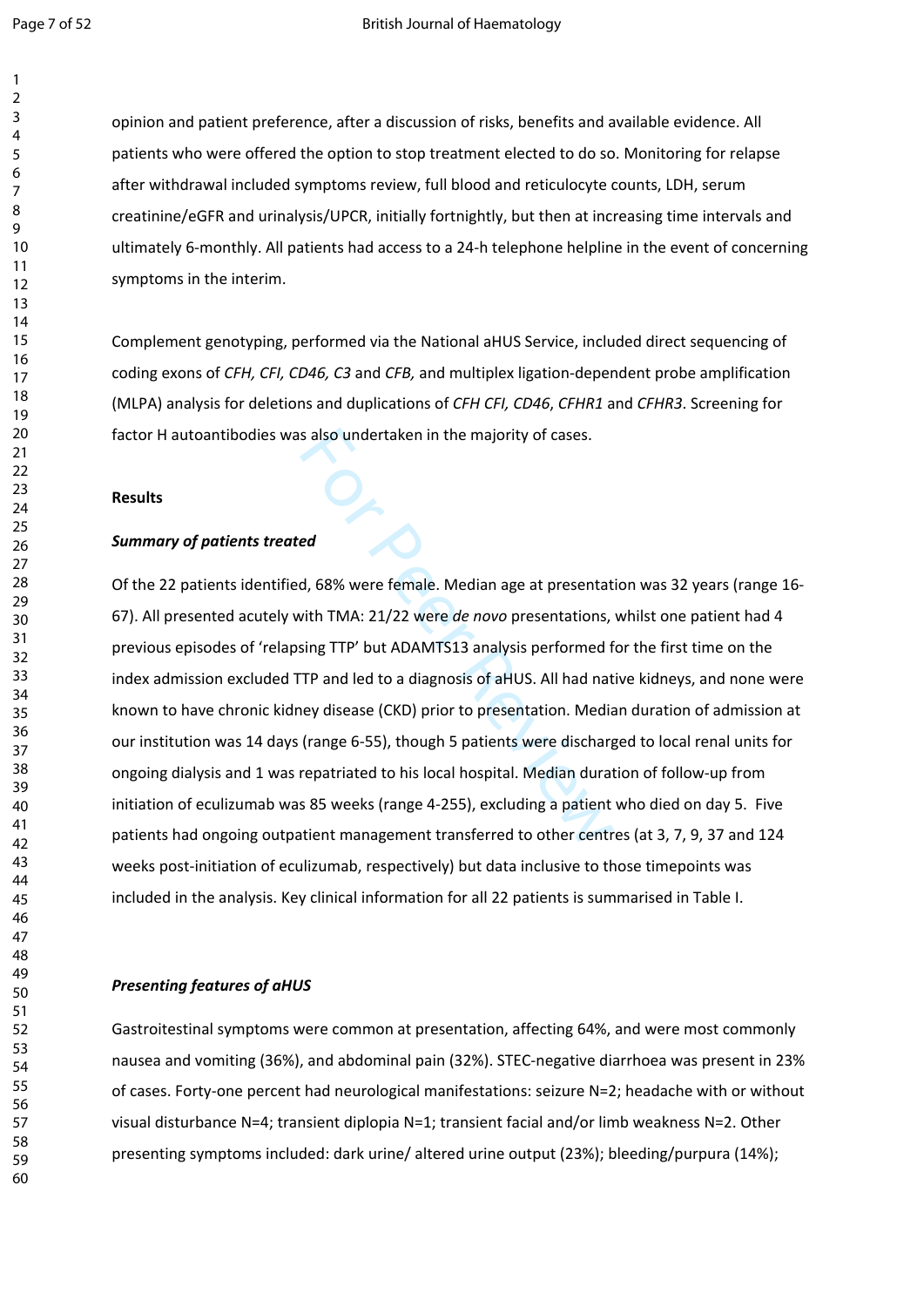jaundice (9%); lethargy/malaise (5%). Three patients were diagnosed following detection of laboratory abnormalities in pregnancy. Thirteen patients were hypertensive at admission (though 3 had pre-existing hypertension).

Median nadir platelet count was 23 x10<sup>9</sup>/l (range 7-85 x10<sup>9</sup>/l) and median nadir haemoglobin (Hb) was 70g/l (range 62-103 g/l). Median presenting LDH was 1704 iu/l (range 582-4621 iu/l, normal range 135-214 iu/l). Reticulocytosis was notably absent in 45.5% of patients at presentation, though in all but one case this subsequently developed. Bilirubin remained normal in 22.7% of patients.

ne was 323.5 µmol/l (range 80-1153, normal in<br>the ulysis or UPCR in all cases. The median UPCR (I<br>inge 0-13); it was >300 mg/mmol for 8/17 (47<br>3-57), and 64% of patients (N=14) required R<br>intensive care unit (ITU) was requ Median presenting creatinine was 323.5 µmol/l (range 80-1153, normal range 49-92). Proteinuria was demonstrated by urinalysis or UPCR in all cases. The median UPCR (N=17) was 199.5 mg/mmol (range 69->7000, normal range 0-13); it was >300 mg/mmol for 8/17 (47%). Median nadir eGFR was 11.5 ml/min/1.73m<sup>2</sup> (range 3-57), and 64% of patients (N=14) required RRT during the acute episode. Admission to the intensive care unit (ITU) was required by 14/22 (64%) patients, 4 of whom were intubated and ventilated. Whilst there were no overt cardiac manifestations at presentation, 77% (N=17) had elevated cardiac troponin T (median 64.5 ng/l, range 17-397, normal range 0-14). Despite neurological symptoms in 41%, brain magnetic resonance imaging was abnormal only in 3 cases (14%) (infarction/small vessel changes).

Clear triggers were identified in 50% of cases: pregnancy/postpartum in 4 (Patients 4, 5, 7 and 14 in Table I); influenza in 2; lower respiratory tract infections in 3; campylobacter diarrhoea in 1 (this was believed to be a trigger rather than the cause of the HUS, given that the TMA persisted despite resolution of the infection). Patient 10 initially presented with gallstone cholecystitis 5 months postpartum, but a frank TMA picture quickly evolved (along with post-ERCP pancreatitis) and the suspicion was that the gallstones resulted from a low grade postpartum HUS, as she had been noted to be hypertensive and proteinuric peripartum, with intermittent abdominal pain, malaise and nausea ever since.

ADAMTS13 activity on presentation was within the normal range for 86.3% (n=19) patients, and slightly low in 13.7% (n=3). Median activity was 72 iu/dl (range 56-91, normal range 60-146).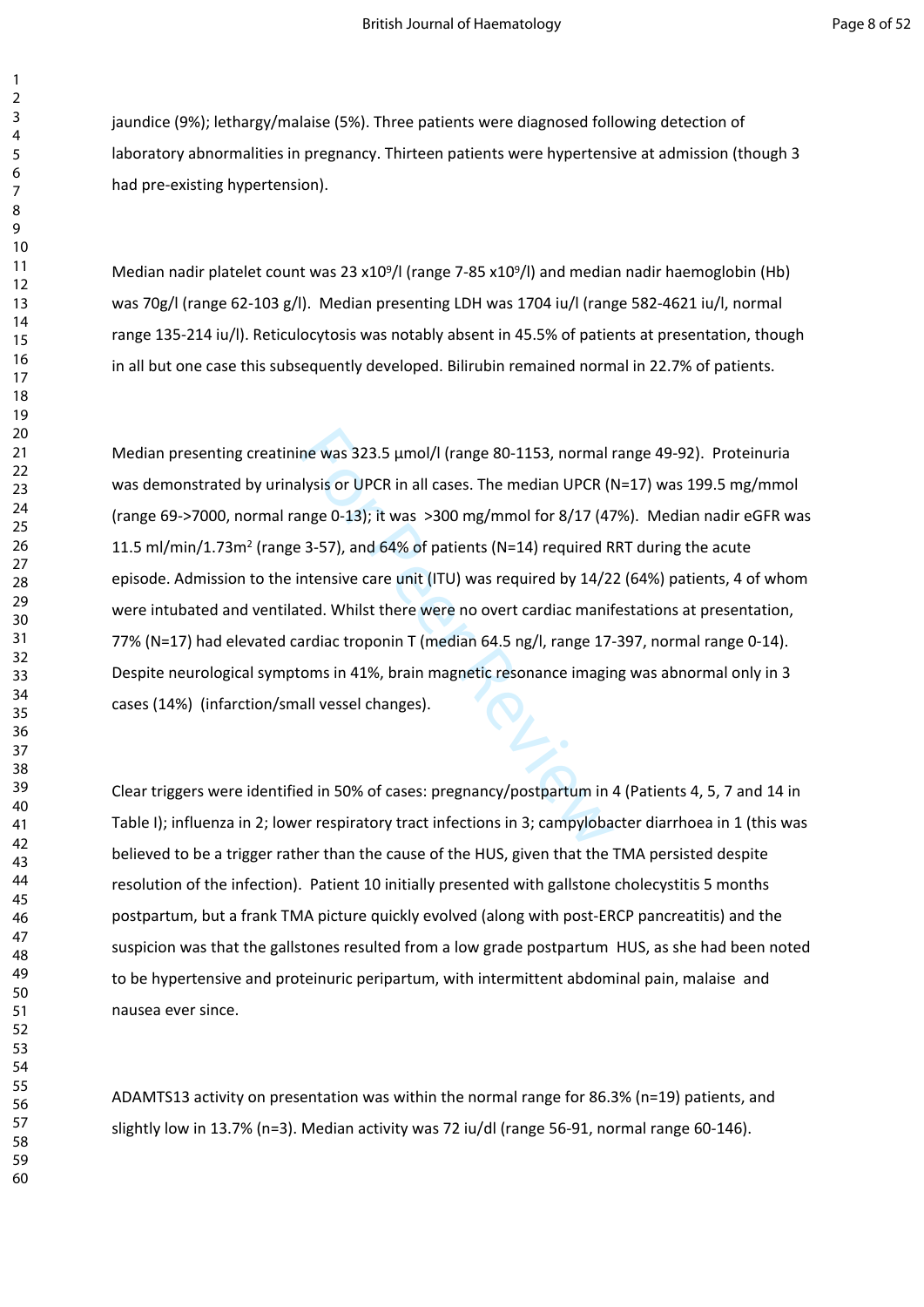$\mathbf{1}$ 

#### *Response to plasma exchange*

All 22 patients commenced PEX at admission, with a median PEX duration of 5 days (range 2-24). Platelet normalization (>150 x10<sup>9</sup>/l) was achieved in 5/22 (range of PEX duration 5-18 days), with improvement in platelet count without normalization in 10/22 (range of PEX duration 2-24 days). Renal recovery to eGFR >90 ml/min/1.73m<sup>2</sup> was seen in 1 patient during PEX (Patient 9, PEX duration 24 days), but with incomplete platelet response. Four of 22 patients came off RRT during PEX but 7/22 remained RRT-dependent, while 3/22 required initiation of RRT.

## *Response to eculizumab*

The median time from admission to initiation of eculizumab was 6 days [range 2-38 (with delays in the latter case due to funding issues due to non-UK nationality)]. Figure 1 illustrates the duration of therapy in all cases.

ission to initiation of eculizumab was 6 days [<br>ng issues due to non-UK nationality]]. Figure 1<br>response, all patients who were still thrombo<br>platelet counts  $\geq$ 150 x10<sup>9</sup>/l, after a median of<br>2 days (range 3-74) for 14 In terms of haematological response, all patients who were still thrombocytopenic at initiation (N=17) achieved sustained platelet counts  $\geq$ 150 x10<sup>9</sup>/l, after a median of 5 days (range 2-15). LDH normalised after median 22 days (range 3-74) for 14/16 patients for whom data was available, while 1 patient (patient 4) has persistently elevated LDH (but no other features of persistent TMA), and 1 patient already had a normal LDH at eculizumab initiation. Haemoglobin normalization occurred after median 43 days (range 11-211) in 17/18 patients for whom data was available, while 1 patient remains anaemic after 90 weeks of treatment, attributed to RRT-dependency and iron deficiency. Twenty of 22 (86%) patients maintained a normal platelet count for the duration of therapy. Patient 20 had two episodes of mild thrombocytopenia on therapy, with no other evidence of TMA, which resolved without any change to the eculizumab regime. Patient 22 developed a mild thrombocytopenia with elevated LDH (but stable renal function) 8 months into therapy in the context of a urinary tract infection with systemic features. Eculizumab was given 2 days early and all parameters normalised within 3 days.

In terms of renal response, renal function was maintained in the one patient who had normal renal function at eculizumab initiation (Patient 9). Of the 21 patients who had abnormal renal function at initiation of eculizumab, none showed renal deterioration on eculizumab and 17/21 (81%) showed improvement in eGFR (median increase in eGFR 49 ml/min/1.73m<sup>2</sup>; range 22->80). The time for the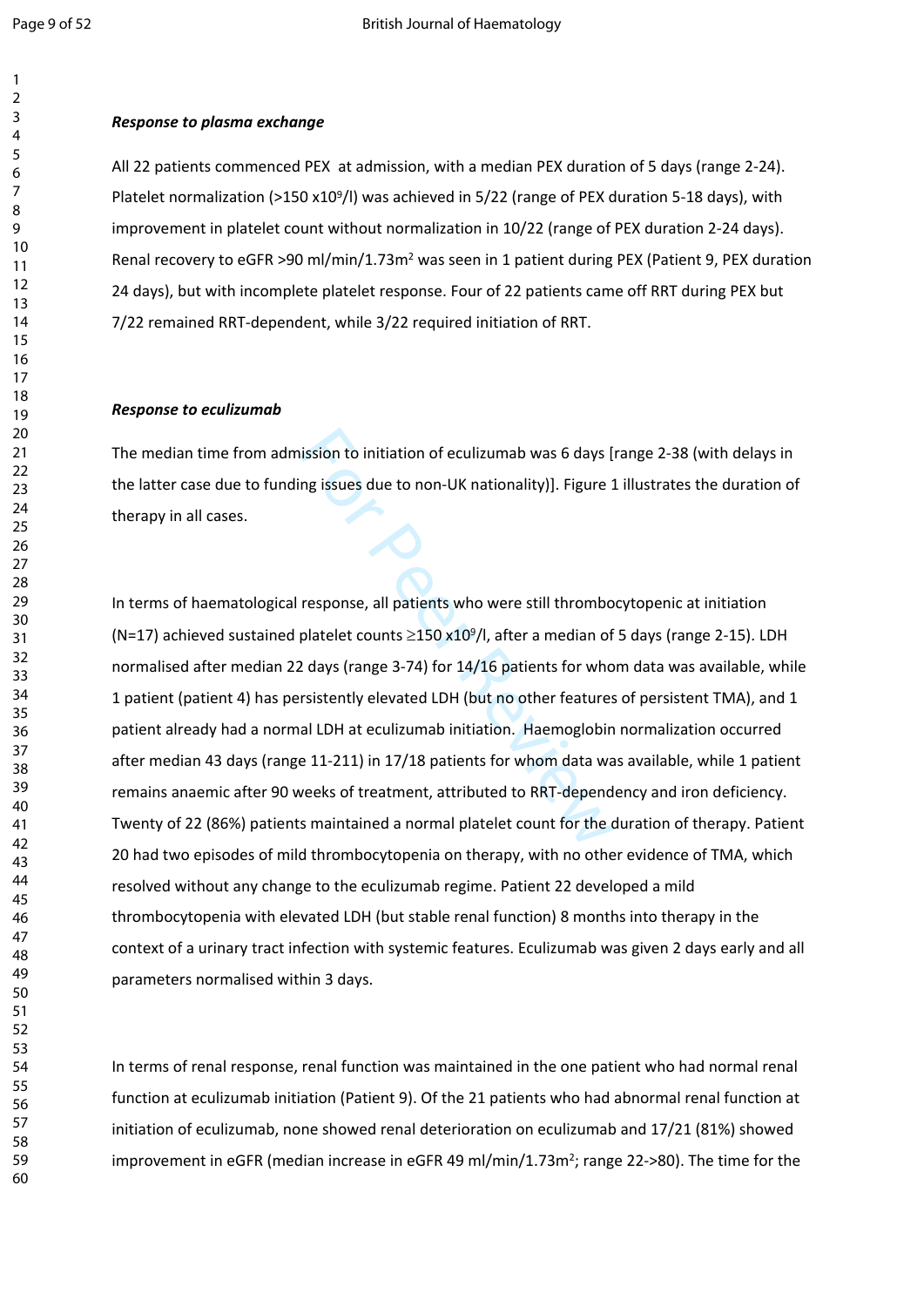creatinine to reach a new baseline generally depended on the extent of renal impairment, ranging from 14 days to as long as 17 months.

Twelve of 21 patients made a complete or near-complete renal recovery (to eGFR  $\geq$ 60  $ml/min/1.73m<sup>2</sup>$  in 11/12 and eGFR 55 ml/min/1.73m<sup>2</sup> in Patient 8 who was 66 years old; resolution of proteinuria in 7/12), after a median of 23.5 days of eculizumab (range 14-51). 7 of those 12 patients (58%) had required RRT at presentation (duration 1-3 days in 6/7, but 68 days in Patient 11).

Four of 21 patients had residual CKD with eGFR 25-60 ml/min/1.73m<sup>2</sup> after eculizumab duration 119-232 weeks, two of whom (50%) had required RRT at initiation (duration 21 days and 6 months). Three of 21 patients remained on RRT and eculizumab at last follow-up, after 3, 7 and 85 weeks of eculizumab. One further patient (Patient 17) stopped RRT after 7 weeks but, due to transfer of care (while still on eculizumab), renal outcomes are unknown.

om (50%) had required RRT at initiation (durated on RRT and eculizumab at last follow-up, attient (Patient 17) stopped RRT after 7 weeks renal outcomes are unknown.<br>For Peer Review and Strate 7 weeks renal outcomes are unk The final patient died during the acute admission (Patient 22). She required intubation and ventilation at presentation, for reduced consciousness and agitation, but had been extubated and was clinically improving, though still on RRT, when she suffered an unexpected cardiac arrest on day 5 of eculizumab. Whilst Patient 19 is also known to have died, following transfer to another institution after 7 weeks of eculizumab and RRT, the timing and circumstances of the death are unknown, and therefore cannot be reliably attributed to aHUS.

#### *Predictors of renal response*

Whilst recognizing the limitations of a retrospective cohort analysis, it is noticeable that patients with a final eGFR <60 ml/min/1.73m<sup>2</sup> after treatment, had significantly higher presenting creatinine levels than those who recovered eGFR to  $\geq$ 60 ml/min/1.73m<sup>2</sup> [median 520 umol/l (range 236-1153) vs median 219.5 umol/l (range 80-402),  $p = 0.026$  (Mann- Whitney test, U= 12.5)]. There was no significant correlation between renal outcome and peak UPCR, nadir platelet count, nadir Hb, peak LDH or time to eculizumab (Table II).

### *Complement abnormalities*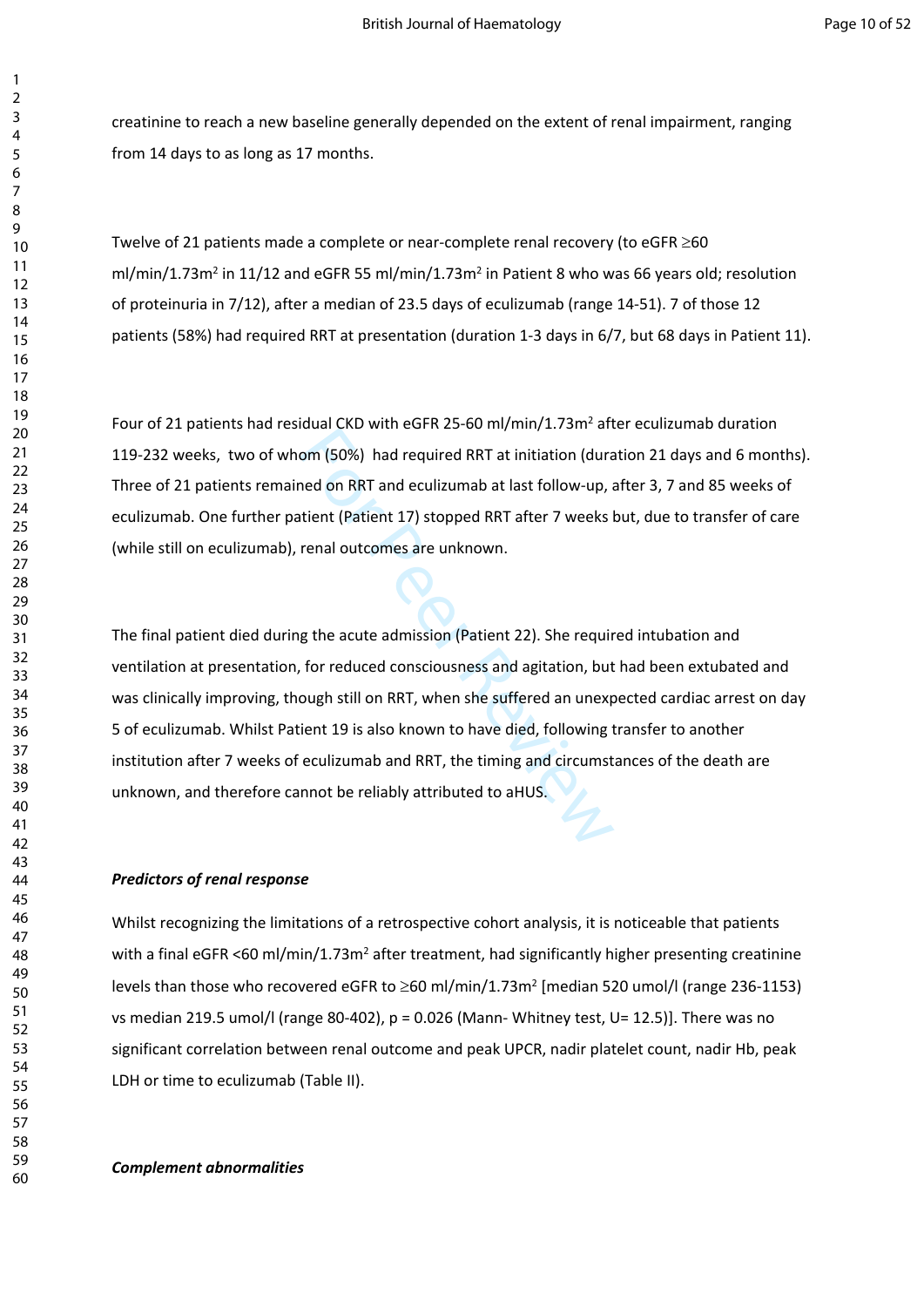$\mathbf{1}$ 

Complement genetic abnormalities were identified in 40.9 % (9/22) of patients, involving *CD46* (N=4), *CFH* (N=3), *CFI* (N=2), *C3* (N=1) and *CFB* (N=1). Two patients (9%) had abnormalities in 2 genes (Table I).

Table III compares key clinical features of patients with normal and abnormal genetic screening. There was little obvious difference in severity of presentation or renal outcomes, though numbers are small and, for two cases in the abnormal genetic screening group and one in the normal group, care was transferred to other institutions before ultimate renal outcomes were known.

presentation [median 0.77 g/l (range 0.38-0.8<br>
ently or intermittently low despite clinical rem<br>
elation with disease activity. Low C3 was not a<br>
ting C3 were subsequently found to have cor<br>
6/13 with normal C3.<br>
ening was 40.9% (N=9) had low C3 at presentation [median 0.77 g/l (range 0.38-0.88, normal range 0.9-1.8)], and this remained permanently or intermittently low despite clinical remission on eculizumab in 4/9 cases, suggesting poor correlation with disease activity. Low C3 was not a predictor of mutation status: 3/9 with low presenting C3 were subsequently found to have complement genetic abnormalities compared to 6/13 with normal C3.

Factor H autoantibody screening was performed in 59% of cases, and antibodies were not detected in any patients, though some samples were convalescent.

### *Withdrawal of eculizumab*

Eculizumab was withdrawn in all 12 of the patients who made a complete or near complete renal response, after a median 11 weeks (range 1-26). The one patient who had normal renal function but persistent thrombocytopenia when eculizumab was initiated (Patient 9) stopped therapy after 4 weeks (following a complete haematological response), bringing the total number of patients in whom eculizumab was withdrawn to 13/22.

The remaining 8/22 patients (excluding Patient 22 who died after 1 dose) remained on eculizumab therapy at last follow-up due to incomplete renal recovery. The median duration of therapy at last follow-up was 21.5 weeks (range 3-227).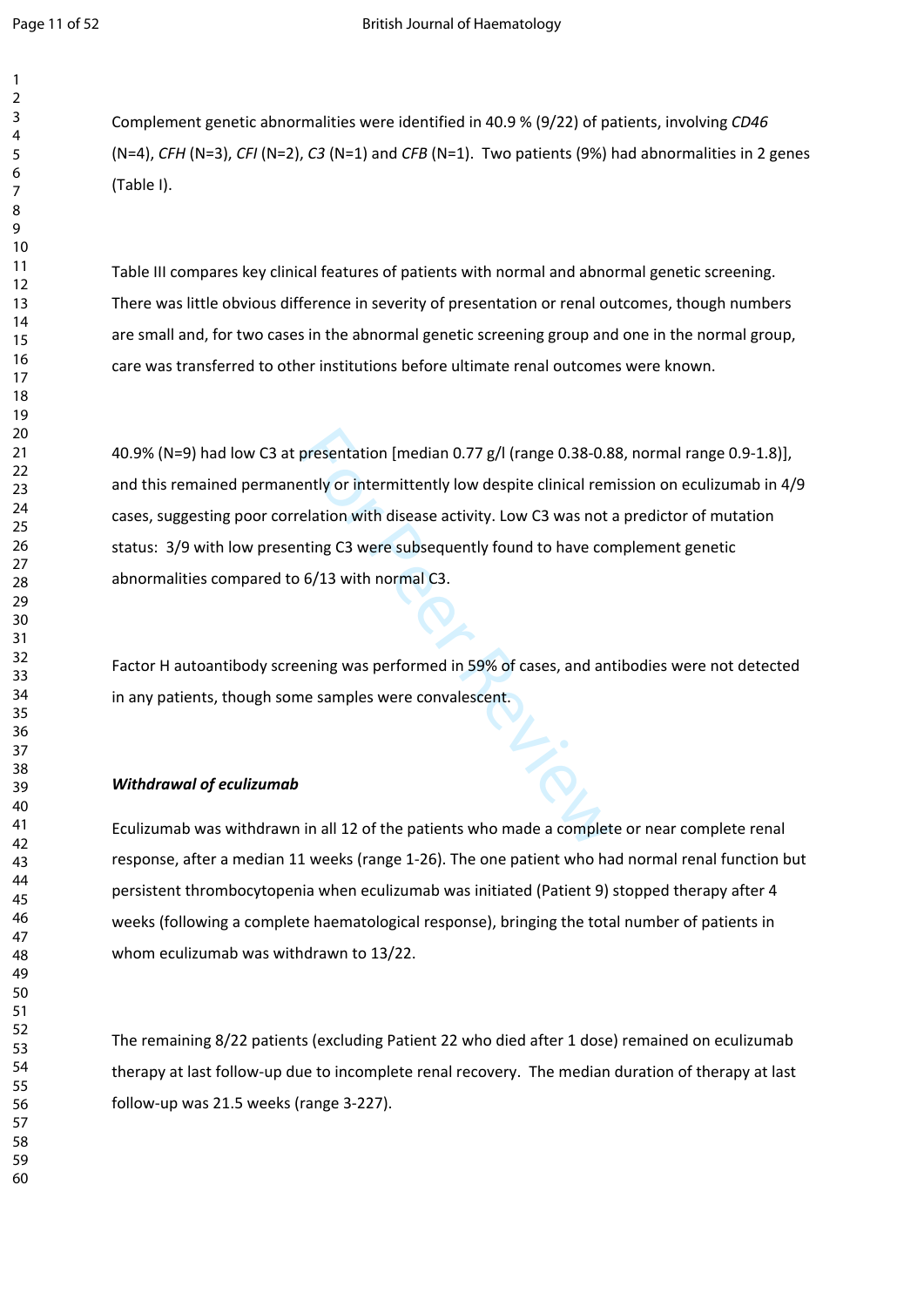### *Outcomes after eculizumab withdrawal*

At last follow-up, 10/13 (76.9%) patients who stopped eculizumab (Patients 2-11) remained in remission, at a median duration of 66 weeks since stopping (range 14-238). This was despite reported potential triggers in 2 cases (viral infections, and a perianal abscess).

pse, especially given that only 2 doses had init<br>ount ensued and the patient remains on treat<br>nts 13 and 14 both presented with symptoms<br>LDH >1000 iu/l and creatinine 200-300umol/l,<br>stpartum, and flu A, respectively). Re-i Of the 13 (23%) patients who stopped eculizumab, 3 relapsed (Patients 12, 13 and 14 in Table I), all within 1 year of stopping (at 3, 48 and 15 weeks respectively). Patient 12 was found incidentally to have an isolated mild thrombocytopenia (139 x10<sup>9</sup>/l) on routine follow-up 23 days after stopping. Although there were otherwise no features of overt TMA, eculizumab was re-initiated in case this was a prelude to frank relapse, especially given that only 2 doses had initially been administered. A rapid recovery of platelet count ensued and the patient remains on treatment with a plan to stop again after 6 months. Patients 13 and 14 both presented with symptoms suggestive of relapse and platelet counts <30 x10<sup>9</sup>/l, LDH >1000 iu/l and creatinine 200-300umol/l, after defined triggers (a viral infection 3 months postpartum, and flu A, respectively). Re-initiation of eculizumab in both cases on day 1 led to rapid full recovery, without need for PEX or RRT, and discharge home after 7 and 10 days, respectively. Eculizumab was subsequently stopped again in both cases (after 2 doses in Patient 13 and 6 months in Patient 14), and they remain in remission 17 and 14 months later, respectively.

In terms of predictors of relapse after stopping, there was a significantly higher risk of relapse in those with a complement genetic abnormality, than those without (3 of out 5 with mutations relapsed versus 0 out of 8 without, p=0.035 (Fisher exact test)). The genetic abnormalities in the 3 patients who relapsed are detailed in Table I, but included abnormalities in *C3* and *CFH* in Patient 12; in *CFB* in Patient 13; and in *CD46* in Patient 14. In addition, the duration of initial treatment in those who relapsed tended to be shorter than in those who did not (median 2 weeks (range 1-10) vs 14 weeks (4-26). C3 levels were not predictive of relapse as the three patients who did relapse had consistently normal C3 levels.

### *Adverse events*

Eculizumab was well tolerated by all 22 patients, with no reported adverse reactions and no meningococcal infection. One patient (Patient 19) suffered several infections (recurrent pneumonia,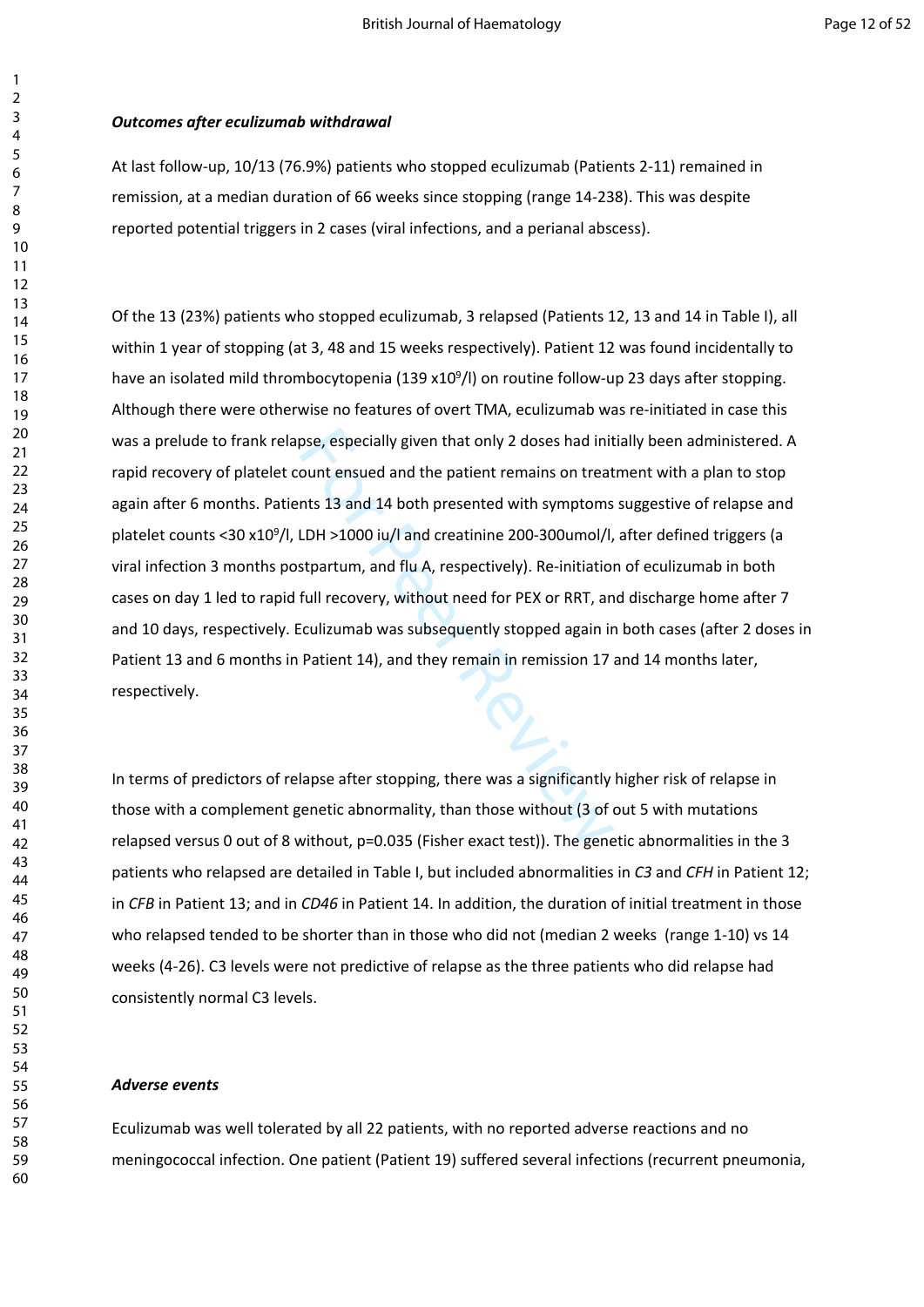line infection, urinary candidiasis and *c. difficile* colitis) whilst receiving eculizumab but this was in the context of being intubated and ventilated in ITU, with a history of bronchiectasis.

### *Overall outcomes*

The outcomes of all patients are summarised in Figure 2

### **Discussion**

Whilst the retrospective nature of this cohort is a limitation, its size is comparable to the original prospective phase 2 trials, and 'real world' outcome data in this ultra-rare disease is scarce, so the findings are of value.

ture of this cohort is a limitation, its size is cound 'real world' outcome data in this ultra-rar<br>the cohort reiterate some important characte<br>rily confined to the kidneys (Cataland and Wu<br>strointestinal symptoms are comm The presenting features of the cohort reiterate some important characteristics of aHUS: end organ involvement is not necessarily confined to the kidneys (Cataland and Wu 2014, Noris and Remuzzi 2009); neurological and gastrointestinal symptoms are common (Jamme*, et al* 2017, Schaefer*, et al* 2018); and whilst severe thrombocytopenia and mild renal impairment are more common in TTP (Cataland*, et al* 2012, Coppo*, et al* 2010), they do not exclude aHUS (Phillips*, et al* 2016) (nadir platelet count was <30 x10<sup>9</sup>/l in 59% of patients, and peak creatinine was <200 umol/l in 14%). It is possible that our cohort is skewed to the less severe end of the renal spectrum renally, as cases presenting with severe renal impairment are often referred direct to nephrology, but in fact the proportion requiring RRT (64%) in the acute phase is similar to larger cohorts (Fakhouri*, et al* 2016, Sheerin*, et al* 2016). The 41% prevalence of complement genetic abnormalities is also in keeping with the existing literature, as is the finding of pregnancy as a common trigger (Fakhouri*, et al* 2010).

In terms of novel findings, nearly half of patients had nephrotic range proteinuria at presentation despite this not classically being associated with aHUS, and previous reports tending to be in children or cases with secondary causes (Noris*, et al* 2015). Whilst cardiovascular manifestations are reported (Noris and Remuzzi 2014), this is the first demonstration to our knowledge of a high prevalence (77%) of asymptomatic cardiac troponin elevation, suggesting frequent subclinical cardiac involvement (although renal impairment may have contributed to elevated troponin).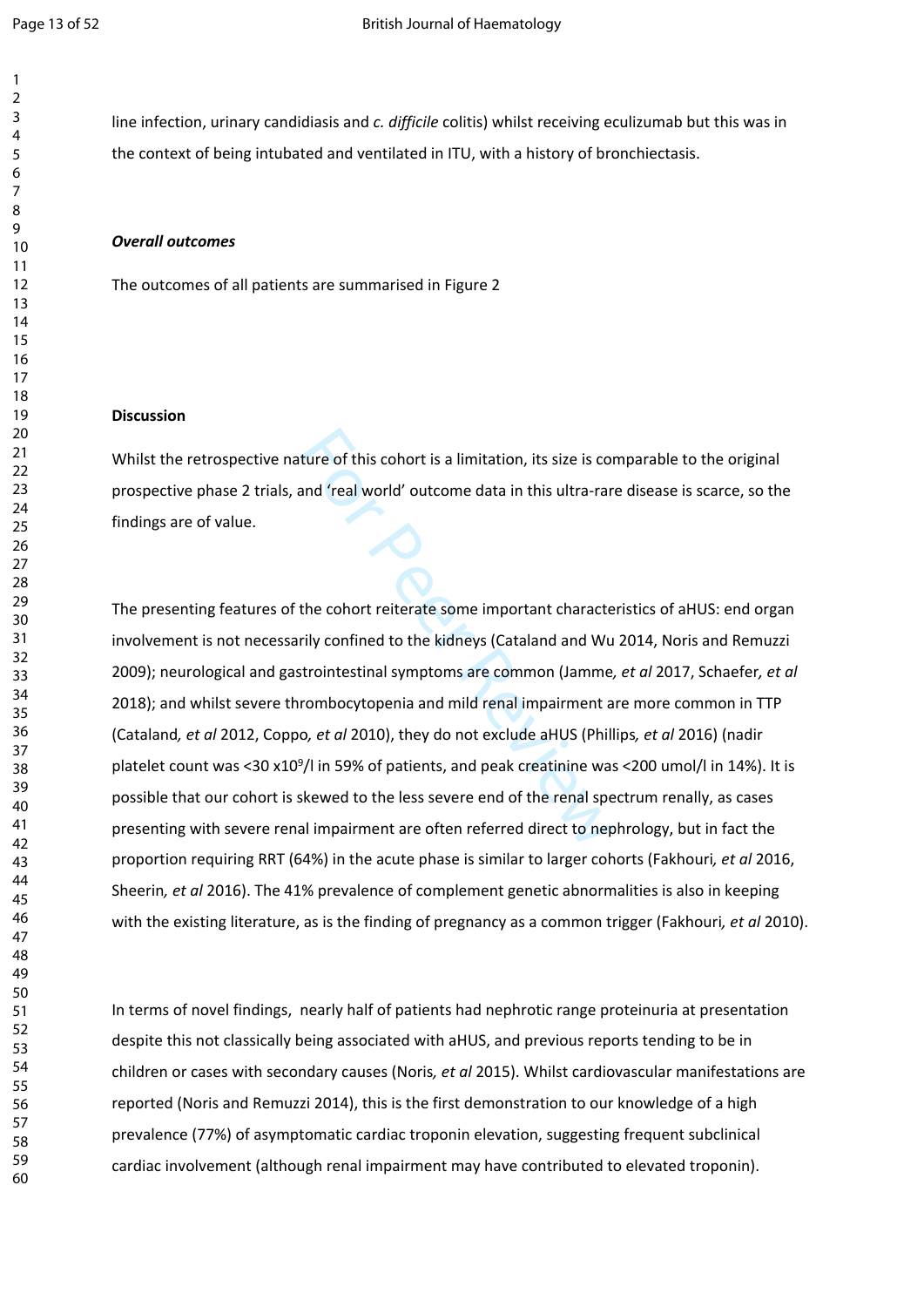To summarise outcomes, at a median follow-up of 85 weeks (range 4-255), following a median duration of initial course of eculizumab of 11 weeks (range 1-227), 100% of patients showed resolution of thrombocytopenia and 81% showed improvement in eGFR (median increase in eGFR 49  $ml/min/1.73m<sup>2</sup>$ ; range 22->90). Of the 14/22 patients who initially required RRT, 10 became dialysis independent. At last follow-up, 54.5 % had eGFR  $\geq$  60 ml/min/1.73m<sup>2</sup>, 27% had CKD with eGFR < 60 ml/min/1.73m<sup>2</sup> but not requiring RRT, 14% were on RRT and 4.5% had died. It should be noted that 2 of the 3 patients requiring RRT at last follow-up had their care transferred to another institution after only 3 and 7 weeks' of eculizumab, after which time there may have been some renal recovery.

re very favourably with data from the pre-ecu<br>
rears (Fremeaux-Bacchi, *et al* 2013, Noris, *et a*<br>
sly published outcomes with eculizumab. Of t<br>
i, Legendre, *et al* 2013, Licht, *et al* 2015a), our<br>
by Fakhouri *et al* ( The renal outcomes compare very favourably with data from the pre-eculizumab era [rates of ESRD or death 50-77% after 3-5 years (Fremeaux-Bacchi*, et al* 2013, Noris*, et al* 2010, Schaefer*, et al* 2018)], but also to previously published outcomes with eculizumab. Of the three Phase 2 trials in adults (Fakhouri*, et al* 2016, Legendre *, et al* 2013, Licht*, et al* 2015a), our cohort is most comparable to the 41 patients reported by Fakhouri *et al* (2016), who were not required to be plasma dependent or refractory and who generally received eculizumab early in the acute phase (although the proportion of relapses and renal transplants was higher in the Phase 2 cohort). Thirty-eight of 41 patients received the intended 26 weeks' of treatment, by which time point 98% achieved platelet normalisation. Fifty-four percent showed an increase in eGFR of >15 ml/min/1.73m<sup>2</sup> by 26 weeks, and 15% were dialysis-dependent at 26 weeks, from 58% at baseline and 46% at initiation of eculizumab.

The renal outcomes of our cohort are also comparable to published retrospective cohorts (Cunningham*, et al* 2017, Fakhouri*, et al* 2014, Gediz*, et al* 2016, Mallett*, et al* 2015, Sheerin*, et al* 2016). In a French series of 19 adult patients (Fakhouri*, et al* 2016), 63% required RRT at diagnosis, while at last follow-up (range 4-22 months, treatment ongoing in 74%), 16% required RRT, 37% had CKD and 47% had normal renal function. In a US cohort (N=52), 35% required dialysis prior to eculizumab, and 21% at 3 months (Cunningham*, et al* 2017). Of 23 incident patients in an analysis of the first year of the national specialised service in England (Sheerin*, et al* 2016), 15 (65%) required dialysis at eculizumab initiation, of whom 8 were able to stop dialysis after a duration of 1-30 weeks.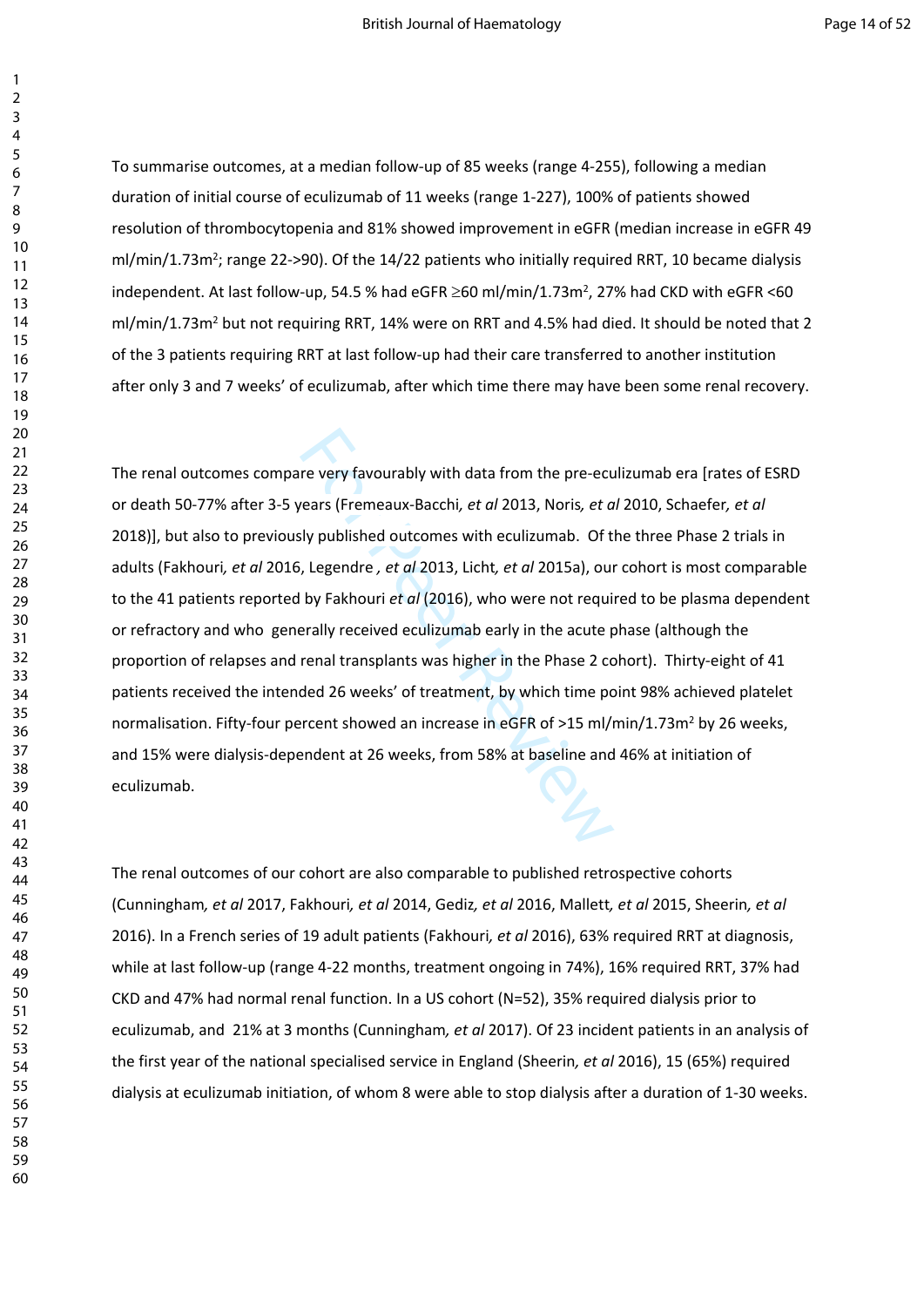Whilst there are potential confounders, it is notable that a lower presenting creatinine was a significant predictor of a better renal response in this cohort. The same was not true in a post-hoc analysis of pooled data from the 4 prospective trials (Walle*, et al* 2017). The finding that mutation status did not affect the likelihood of renal recovery adds to existing data in this regard (Fakhouri*, et al* 2016, Sheerin*, et al* 2016, Walle*, et al* 2017).

If and when to withdraw eculizumab is an important and debated question, which has not yet been addressed prospectively as treatment was continued for the duration of the Phase 2 trials in the majority of cases. The 23% relapse rate post-withdrawal seen in this cohort is in keeping with 20- 31% relapse rates reported in the largest four case series of patients who stopped in stable remission (a total of 86 cases) (Ardissino*, et al* 2014, Ardissino*, et al* 2015, Fakhouri*, et al* 2017, Merrill*, et al* 2017, Wijnsma*, et al* 2017). The time frame of relapse within 1 year is also comparable. There was a suggestion from two cohorts (Ardissino*, et al* 2015, Fakhouri*, et al* 2017), as in ours, that those with a mutation, especially *CFH* mutations, were more likely to relapse.

In the largest four case series of patients white<br>
as et al 2017). The time frame of relapse within<br>
m two cohorts (Ardissino, *et al* 2015, Fakhouri<br>
ecially *CFH* mutations, were more likely to rela<br>
all three patients w Whilst relapses did occur, all three patients who relapsed made rapid and complete recoveries with re-initiation of eculizumab, without needing PEX or RRT. The withdrawal strategy therefore led to no long-term adverse effects for these patients, or on outcomes of the cohort as a whole, given that the overall outcomes were comparable to those of the Phase 2 trial (Fakhouri*, et al* 2016), despite 59% of our cohort not receiving indefinite treatment.

Whilst the vast majority of published cases of relapse post-eculizumab withdrawal made a full recovery after early re-initiation of eculizumab (Ardissino*, et al* 2015, Ardissino*, et al* 2014, Fakhouri*, et al* 2017, Merrill*, et al* 2017, Wijnsma*, et al* 2017) a recent review (Macia*, et al* 2017) cites two cases in which re-initiation of eculizumab did not prevent deterioration to end stage renal failure (though timing to re-initiation is not given for one case, and the other case involves a patient who only received one dose initially). The potential benefits however are undeniable: just over 750 doses of eculizumab have been avoided in this cohort to date, with associated reduced risk of adverse effects (including meningococcal infection), reduced hospital attendances and service delivery burdens, and drug cost savings of over £11 million. Whilst a randomised controlled trial is needed to definitively assess the safety of eculizumab withdrawal, in the absence of such data this cohort adds to the growing body of evidence in support of such a strategy. Monitoring post-withdrawal, patient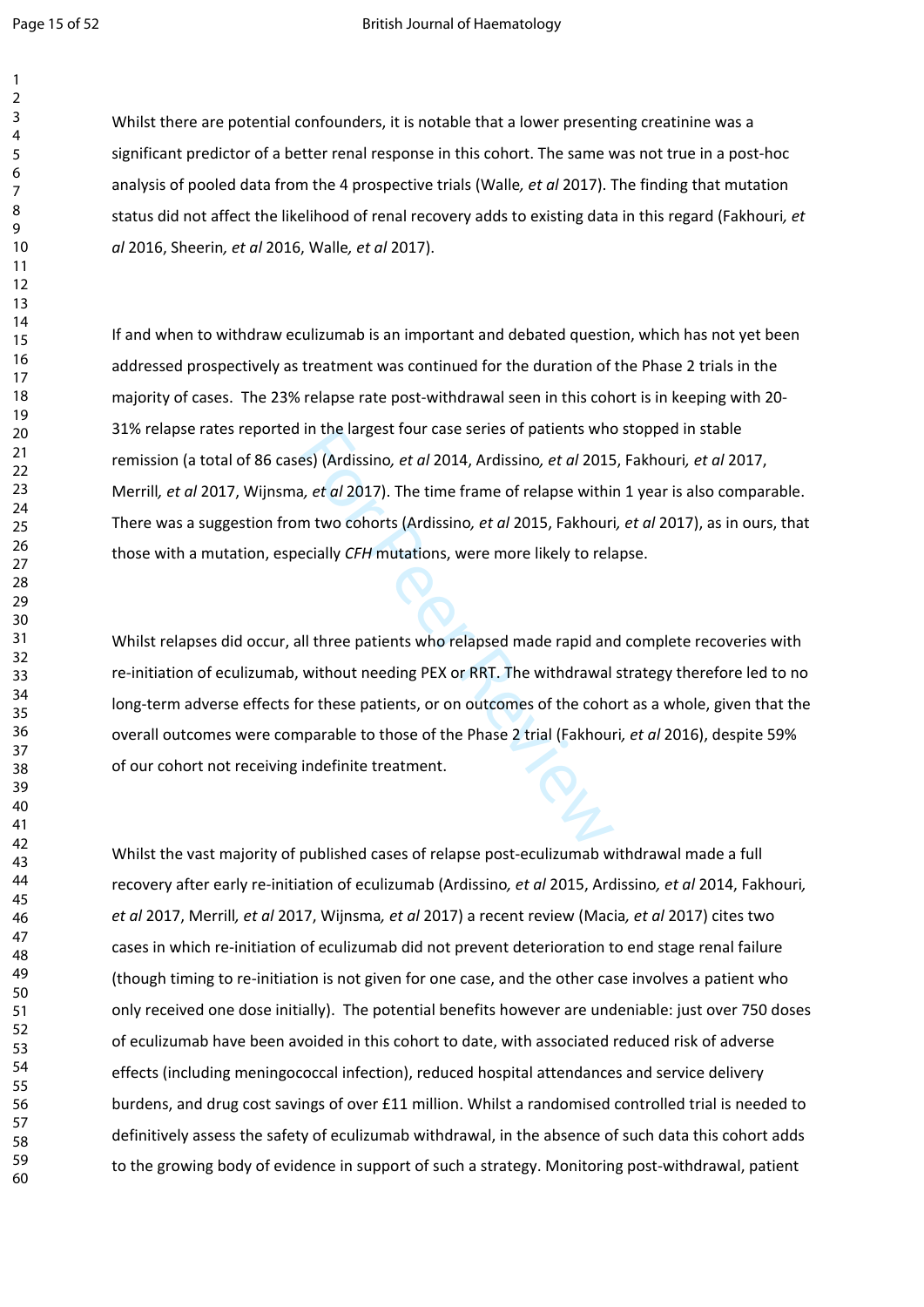education regarding potential symptoms of relapse, and pathways to ensure timely re-initiation of eculizumab in the event of relapse, are all vital however. In addition, our current approach is to give a minimum of 6 months' therapy before considering withdrawal, given that this data showed a trend towards a higher relapse risk following shorter durations of initial therapy.

Whilst the efficacy of eculizumab in aHUS is clear, many questions still remain to be answered with definitive prospective data, including the feasibility of dose tapering and stopping, how best to monitor disease activity, predictors of response, and whether therapy could be targeted to those who benefit most. Developing diagnostics to accurately differentiate aHUS from other TMAs is also key to ensure that eculizumab is used appropriately and in a timely fashion, to ensure maximum therapeutic benefit.

## **Author contributions:**

LN collected and analysed the data and wrote the manuscript. DG reviewed and wrote the manuscript. SC and RS assisted with data collection and reviewed the manuscript. MS reviewed and wrote the manuscript.

PRICE

### **Acknowledgments:**

DG is supported by the St Peter's Trust

### **Disclosure and competing interests statement:**

LN and RS have no completing interests to declare.

DPG has received honoraria from Alexion. SC has received speaker's fees from Alexion. MS has

received honoraria and speaker's fees from Alexion.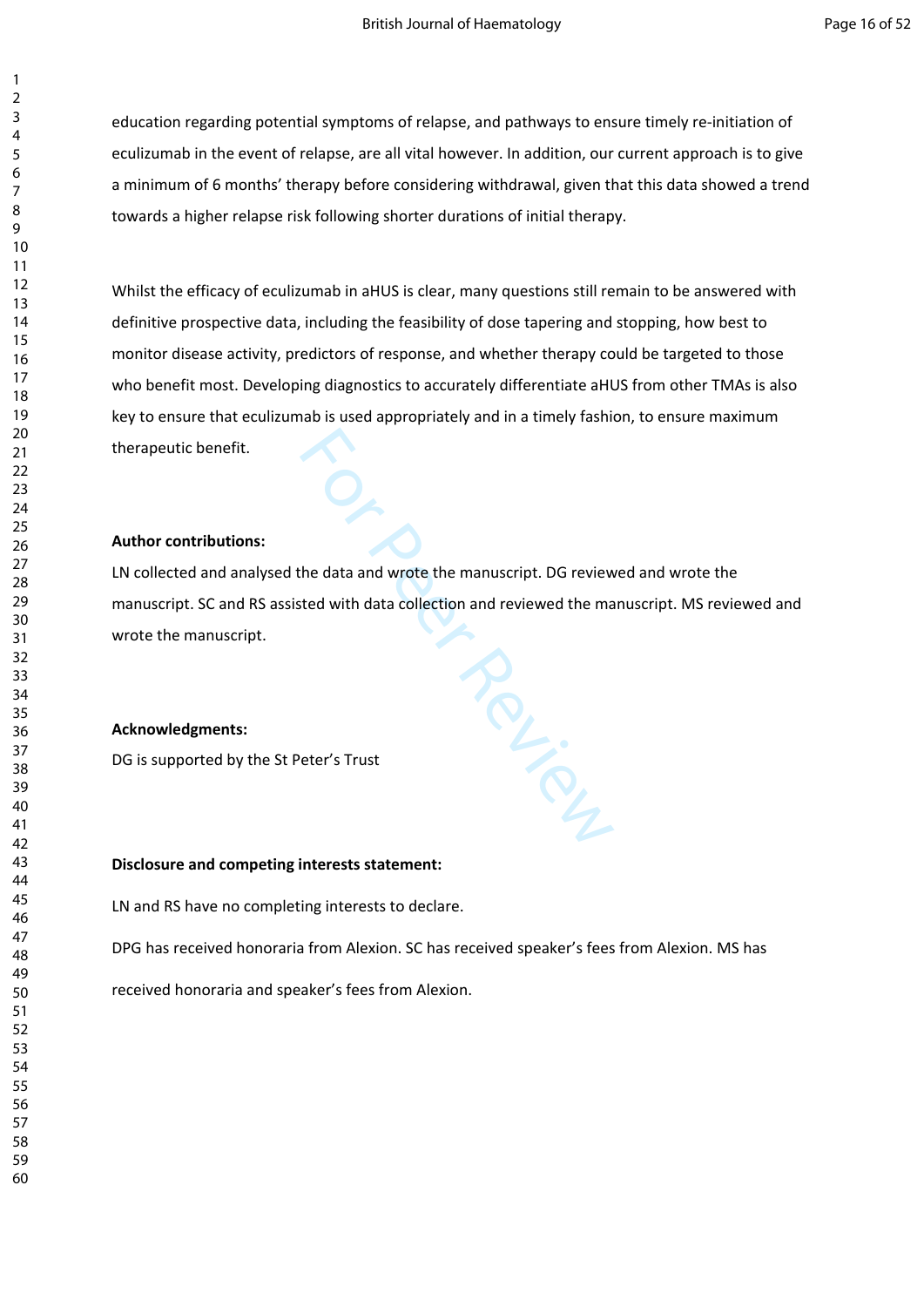$\mathbf{1}$ 

## 123456789  $\overline{2}$  $\overline{3}$  $\overline{4}$ 5 6  $\overline{7}$ 8 9 10 11 12 13 14 15 16 17 18 19 20 21 22 23 24 25 26 27 28 29 30 31 32 33 34 35 36 37 38 39 40 41 42 43 44 45 46 47 48 49 50 51 52 53 54 55 56 57 58

59 60

# **References**

- Ardissino, G., Testa, S., Possenti, I., Tel, F., Paglialonga, F., Salardi, S., Tedeschi, S., Belingheri, M. & Cugno, M. (2014) Discontinuation of eculizumab maintenance treatment for atypical hemolytic uremic syndrome: a report of 10 cases. *Am J Kidney Dis,* **64,** 633-637.
- Ardissino, G., Possenti, I., Tel, F., Testa, S., Salardi, S. & Ladisa, V. (2015) Discontinuation of eculizumab treatment in atypical hemolytic uremic syndrome: an update. *Am J Kidney Dis,*  **66,** 172-173.
- Cataland, S.R. & Wu, H.M. (2014) How I treat: the clinical differentiation and initial treatment of adult patients with atypical hemolytic uremic syndrome. *Blood,* **123,** 2478-2484.
- Cataland, S.R., Yang, S. & Wu, H.M. (2012) The use of ADAMTS13 activity, platelet count, and serum creatinine to differentiate acquired thrombotic thrombocytopenic purpura from other thrombotic microangiopathies. *Br J Haematol,* **157,** 501-503.
- Cataland, S.R., Holers, V.M., Geyer, S., Yang, S. & Wu, H.M. (2014) Biomarkers of terminal complement activation confirm the diagnosis of aHUS and differentiate aHUS from TTP. *Blood,* **123,** 3733-3738.
- 738.<br>
1., Buffet, M., Wynckel, A., Clabault, K., Presne<br>
y, E., Galicier, L., Lemiale, V., Mira, J.P., Ridel,<br>
oule, D., Saheb, S., Ramakers, M., Hamidou, N<br>
er, A. (2010) Predictive features of severe acq<br>
botic microangi Coppo, P., Schwarzinger, M., Buffet, M., Wynckel, A., Clabault, K., Presne, C., Poullin, P., Malot, S., Vanhille, P., Azoulay, E., Galicier, L., Lemiale, V., Mira, J.P., Ridel, C., Rondeau, E., Pourrat, J., Girault, S., Bordessoule, D., Saheb, S., Ramakers, M., Hamidou, M., Vernant, J.P., Guidet, B., Wolf, M. & Veyradier, A. (2010) Predictive features of severe acquired ADAMTS13 deficiency in idiopathic thrombotic microangiopathies: the French TMA reference center experience. *PLoS One,* **5,** e10208.
- Cunningham, J.M., Ahn, J. & Broome, C. (2017) Outcomes for Atypical Hemolytic Uremic Syndrome (aHUS) Treated with Eculizumab: A Single Center Analysis. *Blood,* **130,** 2331-2331.
- Dragon-Durey, M.A., Loirat, C., Cloarec, S., Macher, M.A., Blouin, J., Nivet, H., Weiss, L., Fridman, W.H. & Fremeaux-Bacchi, V. (2005) Anti-Factor H autoantibodies associated with atypical hemolytic uremic syndrome. *J Am Soc Nephrol,* **16,** 555-563.
- Fakhouri, F., Roumenina, L., Provot, F., Sallee, M., Caillard, S., Couzi, L., Essig, M., Ribes, D., Dragon-Durey, M.A., Bridoux, F., Rondeau, E. & Fremeaux-Bacchi, V. (2010) Pregnancy-associated hemolytic uremic syndrome revisited in the era of complement gene mutations. *J Am Soc Nephrol,* **21,** 859-867.
- Fakhouri, F., Delmas, Y., Provot, F., Barbet, C., Karras, A., Makdassi, R., Courivaud, C., Rifard, K., Servais, A., Allard, C., Besson, V., Cousin, M., Chatelet, V., Goujon, J.M., Coindre, J.P., Laurent, G., Loirat, C. & Fremeaux-Bacchi, V. (2014) Insights from the use in clinical practice of eculizumab in adult patients with atypical hemolytic uremic syndrome affecting the native kidneys: an analysis of 19 cases. *Am J Kidney Dis,* **63,** 40-48.
- Fakhouri, F., Hourmant, M., Campistol, J.M., Cataland, S.R., Espinosa, M., Gaber, A.O., Menne, J., Minetti, E.E., Provot, F., Rondeau, E., Ruggenenti, P., Weekers, L.E., Ogawa, M., Bedrosian, C.L. & Legendre, C.M. (2016) Terminal Complement Inhibitor Eculizumab in Adult Patients With Atypical Hemolytic Uremic Syndrome: A Single-Arm, Open-Label Trial. *Am J Kidney Dis,*  **68,** 84-93.
- Fakhouri, F., Fila, M., Provot, F., Delmas, Y., Barbet, C., Chatelet, V., Rafat, C., Cailliez, M., Hogan, J., Servais, A., Karras, A., Makdassi, R., Louillet, F., Coindre, J.P., Rondeau, E., Loirat, C. & Fremeaux-Bacchi, V. (2017) Pathogenic Variants in Complement Genes and Risk of Atypical Hemolytic Uremic Syndrome Relapse after Eculizumab Discontinuation. *Clin J Am Soc Nephrol,* **12,** 50-59.
- Fremeaux-Bacchi, V., Fakhouri, F., Garnier, A., Bienaime, F., Dragon-Durey, M.A., Ngo, S., Moulin, B., Servais, A., Provot, F., Rostaing, L., Burtey, S., Niaudet, P., Deschenes, G., Lebranchu, Y., Zuber, J. & Loirat, C. (2013) Genetics and outcome of atypical hemolytic uremic syndrome: a nationwide French series comparing children and adults. *Clin J Am Soc Nephrol,* **8,** 554-562.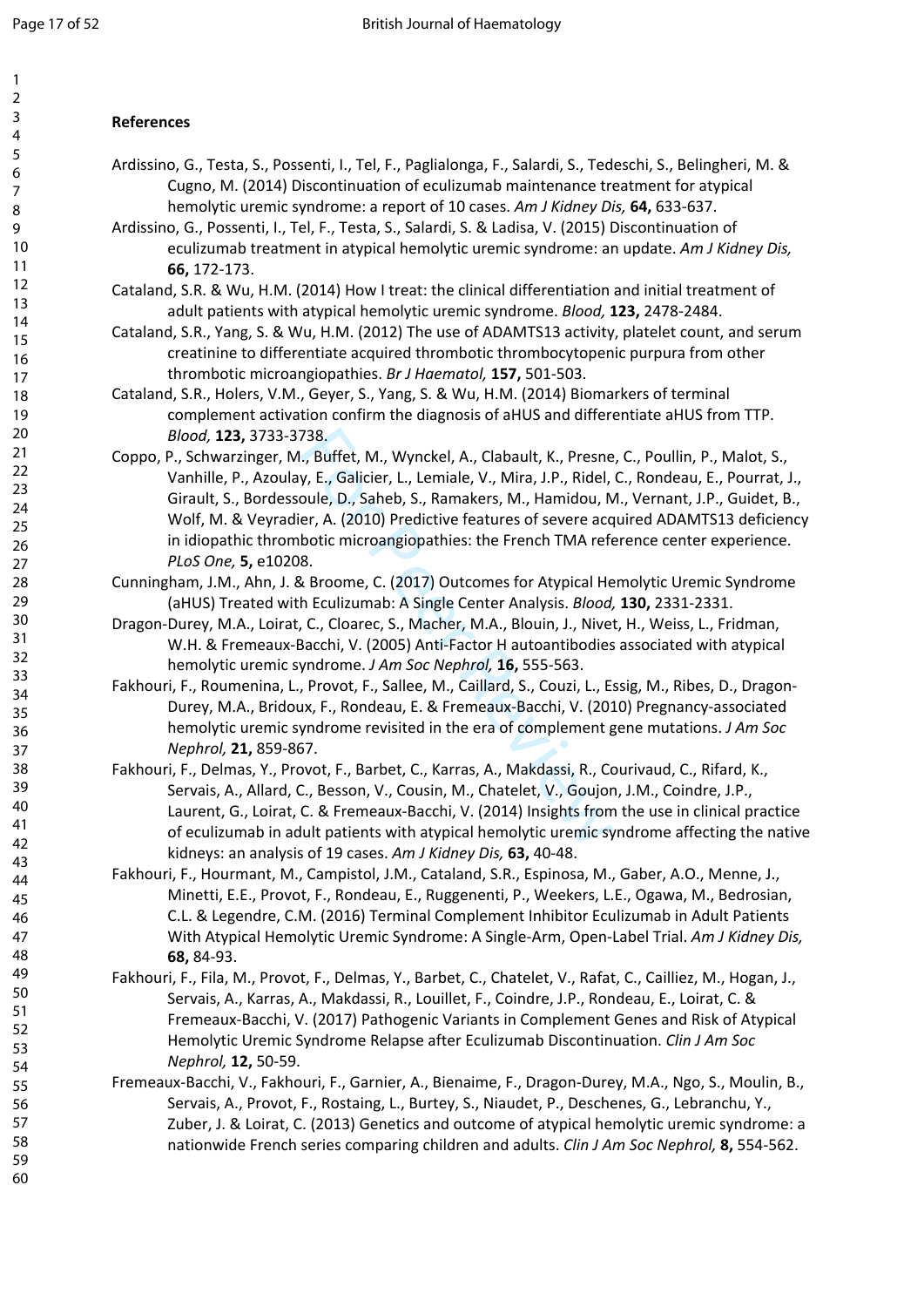- Gediz, F., Payzin, B.K., Ecemis, S., Guler, N., Yilmaz, A.F., Topcugil, F. & Berdeli, A. (2016) Efficacy and safety of eculizumab in adult patients with atypical hemolytic uremic syndrome: A single center experience from Turkey. *Transfus Apher Sci,* **55,** 357-362.
- Greenbaum, L.A., Fila, M., Ardissino, G., Al-Akash, S.I., Evans, J., Henning, P., Lieberman, K.V., Maringhini, S., Pape, L., Rees, L., van de Kar, N.C., Vande Walle, J., Ogawa, M., Bedrosian, C.L. & Licht, C. (2016) Eculizumab is a safe and effective treatment in pediatric patients with atypical hemolytic uremic syndrome. *Kidney Int,* **89,** 701-711.
- Hofer, J., Giner, T. & Jozsi, M. (2014) Complement factor H-antibody-associated hemolytic uremic syndrome: pathogenesis, clinical presentation, and treatment. *Semin Thromb Hemost,* **40,**  431-443.
- Jamme, M., Raimbourg, Q., Chauveau, D., Seguin, A., Presne, C., Perez, P., Gobert, P., Wynckel, A., Provot, F., Delmas, Y., Mousson, C., Servais, A., Vrigneaud, L., Veyradier, A., Rondeau, E. & Coppo, P. (2017) Predictive features of chronic kidney disease in atypical haemolytic uremic syndrome. *PLoS One,* **12,** e0177894.
- Jokiranta, T.S. (2017) HUS and atypical HUS. *Blood,* **129,** 2847-2856.
- Kokame, K., Nobe, Y., Kokubo, Y., Okayama, A. & Miyata, T. (2005) FRETS-VWF73, a first fluorogenic substrate for ADAMTS13 assay. *Br J Haematol,* **129,** 93-100.
- Krishnappa, V., Gupta, M., Elrifai, M., Moftakhar, B., Ensley, M.J., Vachharajani, T.J., Sethi, S.K. & Raina, R. (2018) Atypical Hemolytic Uremic Syndrome: A Meta-Analysis of Case Reports Confirms the Prevalence of Genetic Mutations and the Shift of Treatment Regimens. *Ther Apher Dial,* **22,** 178-188.
- bo, Y., Okayama, A. & Miyata, T. (2005) FRETS<br>
1TS13 assay. *Br J Haematol*, **129**, 93-100.<br>
Elrifai, M., Moftakhar, B., Ensley, M.J., Vachha<br>
ppical Hemolytic Uremic Syndrome: A Meta-A<br>
lence of Genetic Mutations and the Legendre , C.M., Licht , C., Muus , P., Greenbaum , L.A., Babu , S., Bedrosian , C., Bingham , C., Cohen , D.J., Delmas , Y., Douglas , K., Eitner , F., Feldkamp , T., Fouque , D., Furman , R.R., Gaber , O., Herthelius , M., Hourmant , M., Karpman , D., Lebranchu , Y., Mariat , C., Menne , J., Moulin , B., Nürnberger , J., Ogawa , M., Remuzzi , G., Richard , T., Sberro-Soussan , R., Severino , B., Sheerin , N.S., Trivelli , A., Zimmerhackl , L.B., Goodship , T. & Loirat , C. (2013) Terminal Complement Inhibitor Eculizumab in Atypical Hemolytic–Uremic Syndrome. *New England Journal of Medicine,* **368,** 2169-2181.
- Lemaire, M., Fremeaux-Bacchi, V., Schaefer, F., Choi, M., Tang, W.H., Le Quintrec, M., Fakhouri, F., Taque, S., Nobili, F., Martinez, F., Ji, W., Overton, J.D., Mane, S.M., Nurnberg, G., Altmuller, J., Thiele, H., Morin, D., Deschenes, G., Baudouin, V., Llanas, B., Collard, L., Majid, M.A., Simkova, E., Nurnberg, P., Rioux-Leclerc, N., Moeckel, G.W., Gubler, M.C., Hwa, J., Loirat, C. & Lifton, R.P. (2013) Recessive mutations in DGKE cause atypical hemolytic-uremic syndrome. *Nat Genet,* **45,** 531-536.
- Licht, C., Greenbaum, L.A., Muus, P., Babu, S., Bedrosian, C.L., Cohen, D.J., Delmas, Y., Douglas, K., Furman, R.R., Gaber, O.A., Goodship, T., Herthelius, M., Hourmant, M., Legendre, C.M., Remuzzi, G., Sheerin, N., Trivelli, A. & Loirat, C. (2015a) Efficacy and safety of eculizumab in atypical hemolytic uremic syndrome from 2-year extensions of phase 2 studies. *Kidney Int,*  **87,** 1061-1073.
- Licht, C., Ardissino, G., Ariceta, G., Cohen, D., Cole, J.A., Gasteyger, C., Greenbaum, L.A., Johnson, S., Ogawa, M., Schaefer, F., Vande Walle, J. & Fremeaux-Bacchi, V. (2015b) The global aHUS registry: methodology and initial patient characteristics. *BMC Nephrol,* **16,** 207.
- Macia, M., de Alvaro Moreno, F., Dutt, T., Fehrman, I., Hadaya, K., Gasteyger, C. & Heyne, N. (2017) Current evidence on the discontinuation of eculizumab in patients with atypical haemolytic uraemic syndrome. *Clin Kidney J,* **10,** 310-319.
- Mallett, A., Hughes, P., Szer, J., Tuckfield, A., Van Eps, C., Cambell, S.B., Hawley, C., Burke, J., Kausman, J., Hewitt, I., Parnham, A., Ford, S. & Isbel, N. (2015) Atypical haemolytic uraemic syndrome treated with the complement inhibitor eculizumab: the experience of the Australian compassionate access cohort. *Intern Med J,* **45,** 1054-1065.
- Merrill, S.A., Brittingham, Z.D., Yuan, X., Moliterno, A.R., Sperati, C.J. & Brodsky, R.A. (2017) Eculizumab cessation in atypical hemolytic uremic syndrome. *Blood,* **130,** 368-372.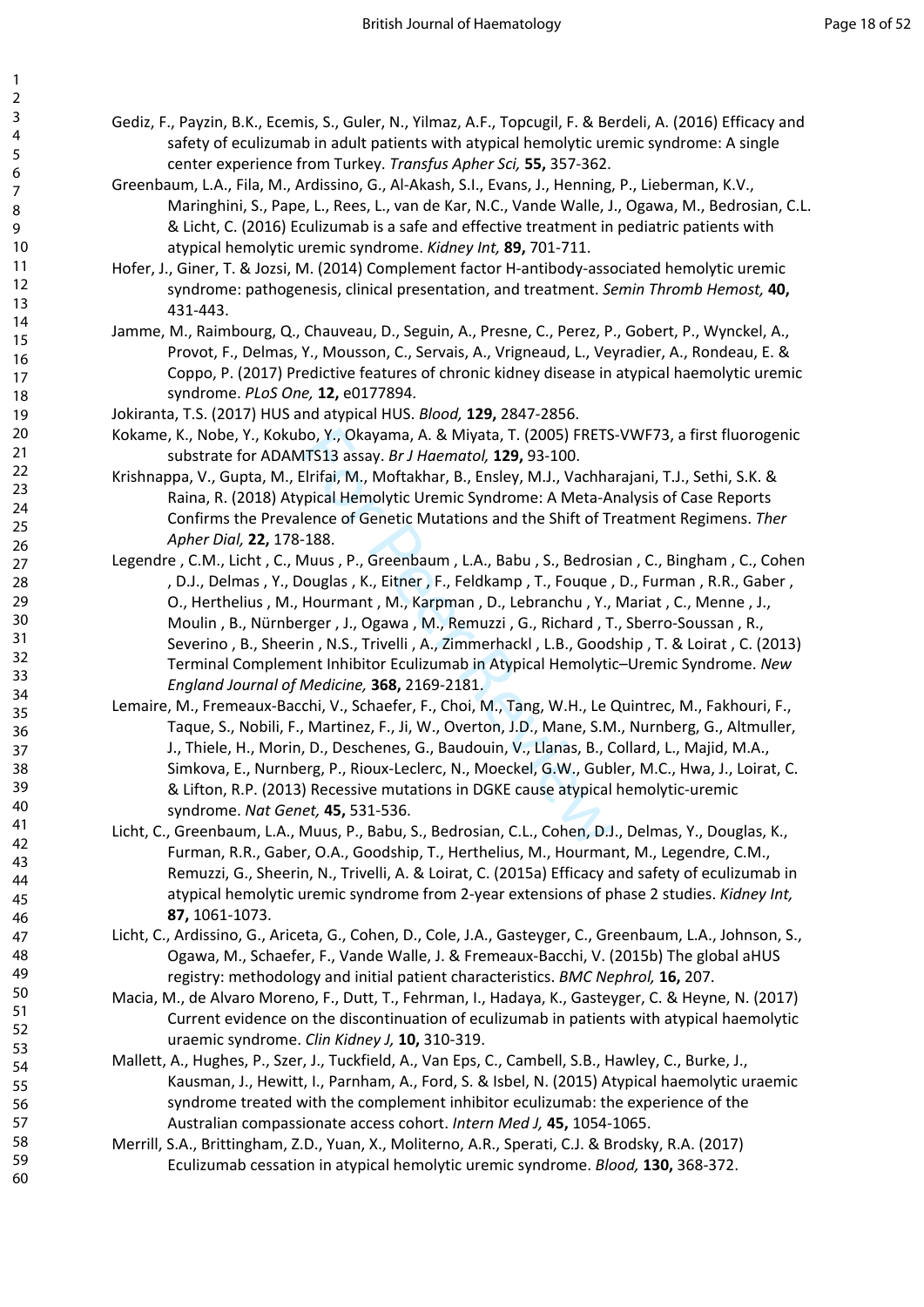$\mathbf{1}$ 

60

Noris, M. & Remuzzi, G. (2009) Atypical hemolytic-uremic syndrome. *N Engl J Med,* **361,** 1676-1687.

- Noris, M. & Remuzzi, G. (2014) Cardiovascular complications in atypical haemolytic uraemic syndrome. *Nature Reviews Nephrology,* **10,** 174.
- Noris, M., Caprioli, J., Bresin, E., Mossali, C., Pianetti, G., Gamba, S., Daina, E., Fenili, C., Castelletti, F., Sorosina, A., Piras, R., Donadelli, R., Maranta, R., van der Meer, I., Conway, E.M., Zipfel, P.F., Goodship, T.H. & Remuzzi, G. (2010) Relative role of genetic complement abnormalities in sporadic and familial aHUS and their impact on clinical phenotype. *Clin J Am Soc Nephrol,* **5,**  1844-1859.
- Noris, M., Mele, C. & Remuzzi, G. (2015) Podocyte dysfunction in atypical haemolytic uraemic syndrome. *Nature Reviews Nephrology,* **11,** 245.
- Phillips, E.H., Westwood, J.P., Brocklebank, V., Wong, E.K., Tellez, J.O., Marchbank, K.J., McGuckin, S., Gale, D.P., Connolly, J., Goodship, T.H., Kavanagh, D. & Scully, M.A. (2016) The role of ADAMTS-13 activity and complement mutational analysis in differentiating acute thrombotic microangiopathies. *J Thromb Haemost,* **14,** 175-185.
- Schaefer, F., Ardissino, G., Ariceta, G., Fakhouri, F., Scully, M., Isbel, N., Lommele, A., Kupelian, V., Gasteyger, C., Greenbaum, L.A., Johnson, S., Ogawa, M., Licht, C., Vande Walle, J. & Fremeaux-Bacchi, V. (2018) Clinical and genetic predictors of atypical hemolytic uremic syndrome phenotype and outcome. *Kidney Int*, **94**, 408-418.
- nbaum, L.A., Johnson, S., Ogawa, M., Licht, C.<br>
1. (2018) Clinical and genetic predictors of aty<br>
pe and outcome. *Kidney Int*, **94**, 408-418.<br>
ppo, P., de la Rubia, J., Friedman, K.D., Kremer<br>
venski, K., Sadler, E., Saro Scully, M., Cataland, S., Coppo, P., de la Rubia, J., Friedman, K.D., Kremer Hovinga, J., Lammle, B., Matsumoto, M., Pavenski, K., Sadler, E., Sarode, R. & Wu, H. (2017) Consensus on the standardization of terminology in thrombotic thrombocytopenic purpura and related thrombotic microangiopathies. *J Thromb Haemost,* **15,** 312-322.
- Sheerin, N.S., Kavanagh, D., Goodship, T.H. & Johnson, S. (2016) A national specialized service in England for atypical haemolytic uraemic syndrome-the first year's experience. *Qjm,* **109,** 27- 33.
- Walle, J.V., Delmas, Y., Ardissino, G., Wang, J., Kincaid, J.F. & Haller, H. (2017) Improved renal recovery in patients with atypical hemolytic uremic syndrome following rapid initiation of eculizumab treatment. *J Nephrol,* **30,** 127-134.
- Wijnsma, K.L., Duineveld, C., Volokhina, E.B., van den Heuvel, L.P., van de Kar, N. & Wetzels, J.F.M. (2017) Safety and effectiveness of restrictive eculizumab treatment in atypical haemolytic uremic syndrome. *Nephrol Dial Transplant*, **33**, 635-645.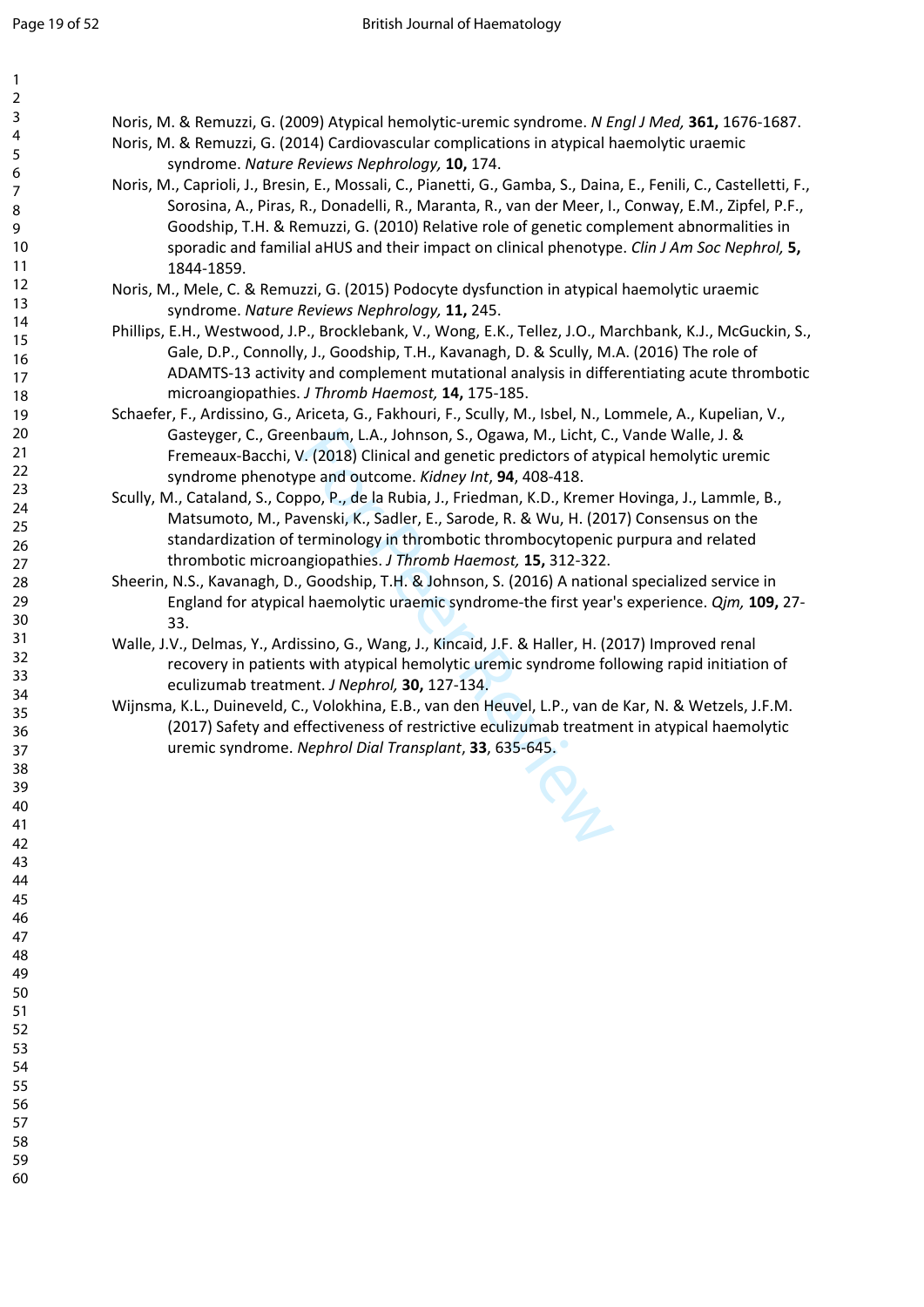| Table I: Key clinical features of each of the 22 patients. |  |  |
|------------------------------------------------------------|--|--|
|                                                            |  |  |

| <b>SCHHE</b><br>$\mathfrak{b}$<br>준<br>ð<br>Previous | Genetic abnormality                                         | count<br>Nadir platelet<br>(1/601x) | 3m <sup>2</sup><br>(m/min/1.7)<br>Nadir eGFR | Duration of RRT             | presentation?<br>$\vec{a}$<br>C3 low | Eculizumab duration,<br>weeks (doses, n) | activity<br>eculizumab<br>of TMA<br>Evidence<br>while on | last dose (eGFR in ml/min<br>Renal function at time of<br>3m <sup>2</sup><br>/1.7 | $\overline{5}$<br>guioguo<br>Eculizumab<br>withdrawn | duration off eculizumab)<br>withdrawal (including<br>Outcome after                              |
|------------------------------------------------------|-------------------------------------------------------------|-------------------------------------|----------------------------------------------|-----------------------------|--------------------------------------|------------------------------------------|----------------------------------------------------------|-----------------------------------------------------------------------------------|------------------------------------------------------|-------------------------------------------------------------------------------------------------|
| No                                                   | <b>VUCS CFH</b><br>(c.3264A>C p.(Glu1088Asp)<br>in exon 21) | 31                                  | $6\overline{6}$                              | Ongoing at<br>4.5<br>weeks* | No                                   | $3(4)*$                                  | Remission not yet<br>reached                             | Requiring<br>RRT*                                                                 | Ongoing*                                             | n/a                                                                                             |
| <b>No</b>                                            | <b>No</b>                                                   | $\overline{7}$                      | 10                                           | 3 days                      | No                                   | 8(7)                                     | <b>No</b>                                                | eGFR >60                                                                          | Withdrawn                                            | Ongoing remission (130<br>weeks)                                                                |
| No                                                   | VUCS CD46<br>$(c.389+5G> A)$                                | 32                                  | 12                                           | 2 days                      | Yes                                  | 22(14)                                   | No                                                       | eGFR >60                                                                          | Withdrawn                                            | Ongoing remission (58<br>weeks)                                                                 |
| No                                                   | No                                                          | 54                                  | 8                                            | 1 day                       | Yes                                  | 26(16)                                   | No                                                       | eGFR >60                                                                          | Withdrawn                                            | Ongoing remission (59<br>weeks)                                                                 |
| <b>No</b>                                            | <b>No</b>                                                   | 12                                  | 22                                           | 3 days                      | Yes                                  | 6(6)                                     | No.                                                      | eGFR >60                                                                          | Withdrawn                                            | Remission for 71 weeks<br>post-withdrawal, then<br>restarted as prophylaxis<br>during pregnancy |
| Yes: previous<br>'relapsing TTP'                     | Pathogenic mutation in<br>CD46<br>$(c.175 C>T p.(Arg59*))$  | 13                                  | 49                                           | No                          | No                                   | 4(5)                                     | No                                                       | eGFR >60                                                                          | Withdrawn                                            | Ongoing remission (85<br>weeks)                                                                 |
| No                                                   | No                                                          | 62                                  | 14                                           | 2 days                      | No                                   | 12(9)                                    | No                                                       | eGFR >60                                                                          | Withdrawn                                            | Ongoing remission (37<br>weeks)                                                                 |
| No                                                   | <b>No</b>                                                   | 14                                  | 13                                           | 3 days                      | Yes                                  | 16(11)                                   | <b>No</b>                                                | eGFR 50-60                                                                        | Withdrawn                                            | Ongoing remission with<br>stable eGFR (238 weeks)                                               |
|                                                      |                                                             |                                     |                                              |                             |                                      |                                          |                                                          |                                                                                   |                                                      |                                                                                                 |

1 2 3

40

41

42

43

44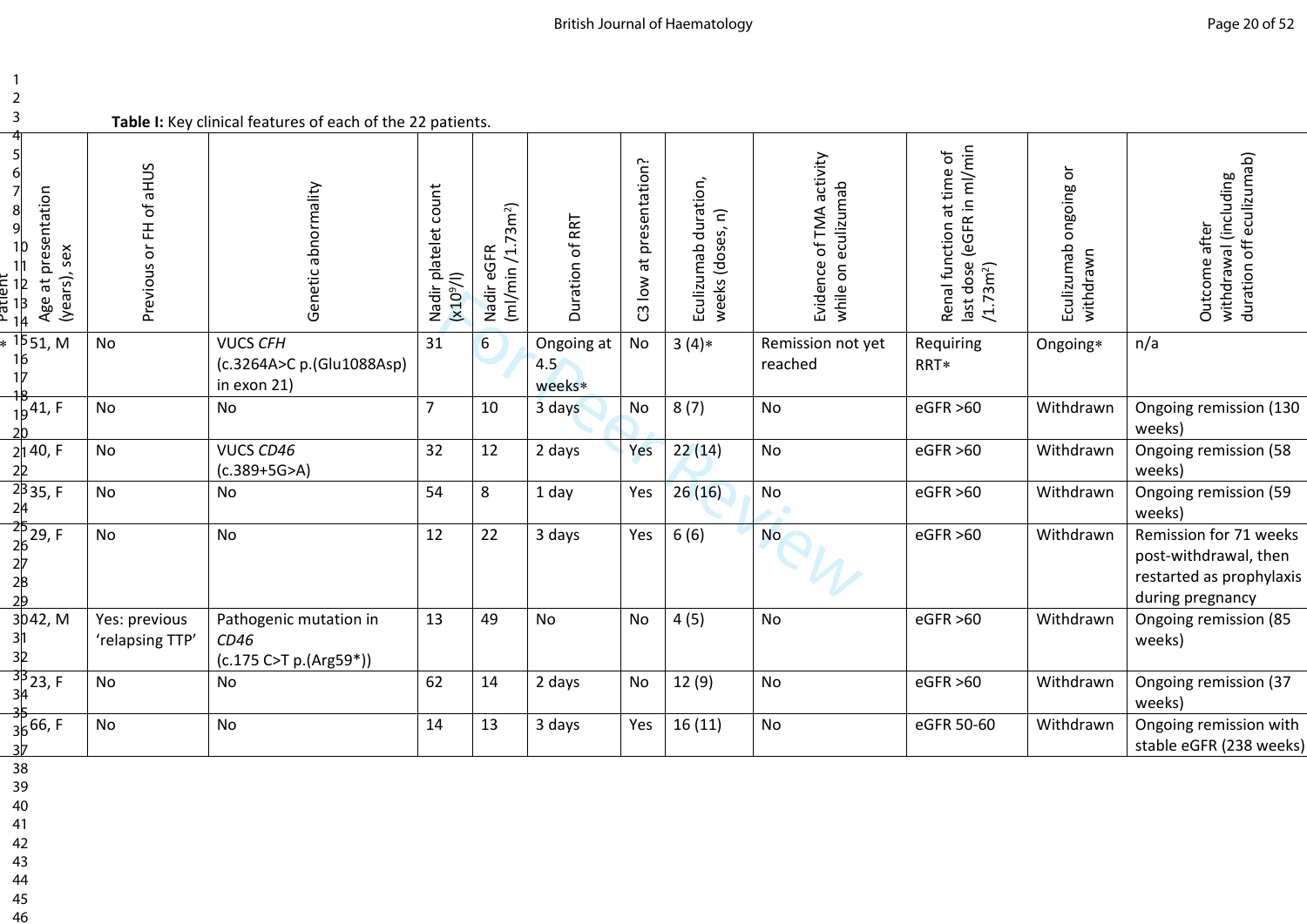# Page 21 of 52 British Journal of Haematology

1 2

| $\lceil 3 \rceil$                                           | 16, M                  | No                        | <b>No</b>                                                                                      | 14 | 24             | No                      | Yes       | 4(5)                       | No        | eGFR >60                                                   | Withdrawn | Ongoing remission (146<br>weeks)                                                                                                                 |
|-------------------------------------------------------------|------------------------|---------------------------|------------------------------------------------------------------------------------------------|----|----------------|-------------------------|-----------|----------------------------|-----------|------------------------------------------------------------|-----------|--------------------------------------------------------------------------------------------------------------------------------------------------|
|                                                             | 18, F                  | <b>No</b>                 | <b>No</b>                                                                                      | 9  | 34             | <b>No</b>               | No        | 16(11)                     | No        | eGFR >60                                                   | Withdrawn | Ongoing remission (37<br>weeks)                                                                                                                  |
| $1 \mathsf{q}$<br>-10                                       | 17, F                  | No                        | <b>No</b>                                                                                      | 61 | 10             | 10 weeks                | Yes       | 23(14)                     | No        | eGFR >60                                                   | Withdrawn | Ongoing remission (14<br>weeks)*                                                                                                                 |
| 12<br>$1\overline{3}$<br>14<br>-15                          | 2 <sup>1</sup> 26, M   | <b>No</b>                 | Pathogenic mutation in C3<br>(c.193A>C p.(Lys65Gln));<br>VUCS CFH (c.1548T>A<br>p.(Asn516Lys)) | 17 | 57             | No                      | No        | 1(2)                       | <b>No</b> | eGFR >60                                                   | Withdrawn | Thrombocytopenia 3<br>weeks after withdrawal.<br>Full recovery with<br>eculizumab. Plan to stop<br>after 6 months.                               |
| 18<br>$\frac{19}{20}$<br>20<br>21                           | $\overline{3}$ 1723, F | <b>No</b>                 | <b>VUCS CFB</b><br>(c.1112A>G(p.Asp371Gly))                                                    | 20 | 12             | <b>No</b>               | No        | 2(3)                       | No        | eGFR >60                                                   | Withdrawn | Relapse 48 weeks after<br>withdrawal. Full recovery<br>with eculizumab (2 doses<br>only). Ongoing remission<br>68 weeks later*.                  |
| 24<br>25<br>26<br>27<br>28                                  | $4\frac{22}{2}$ 20, F  | No                        | Pathogenic mutation in<br>CD46<br>$(c.286+2T>G)$ in intron 2)                                  | 11 | 26             | No                      | No        | 10(8)                      | <b>No</b> | eGFR >60                                                   | Withdrawn | Relapse 15 weeks after<br>withdrawal. Full recovery<br>with eculizumab.<br>Withdrawal again after 2<br>weeks. Ongoing remissio<br>56 weeks later |
| $\begin{array}{c}\n30 \\ 31\n\end{array}$<br>3 <sup>2</sup> | $5^{29}30, F$          | <b>No</b>                 | <b>No</b>                                                                                      | 55 | $\overline{3}$ | 6 months                | <b>No</b> | 229                        | No        | Best eGFR 25<br>(22 months<br>post-stopping)<br>Now 10-15. | Ongoing   | n/a                                                                                                                                              |
| 35<br>36                                                    |                        | <b>No</b>                 | VUCS CD46<br>(c.472G>C p.(Glu158Gln))                                                          | 16 | 22             | Ongoing at<br>19 months | Yes       | 85                         | No        | <b>Requiring RRT</b>                                       | Ongoing   | n/a                                                                                                                                              |
| 38<br>-3 <sub>p</sub>                                       | 73725, F               | Yes, mother<br>known aHUS | Pathogenic CFHR1-CFH<br>hybrid gene;                                                           | 24 | $\overline{7}$ | 7 weeks                 | No        | 9 weeks<br>$(7$ doses) $*$ | n/a       | eGFR 30*                                                   | Ongoing*  | n/a                                                                                                                                              |
|                                                             |                        |                           |                                                                                                |    |                |                         |           |                            |           |                                                            |           |                                                                                                                                                  |

41

42

43

44 45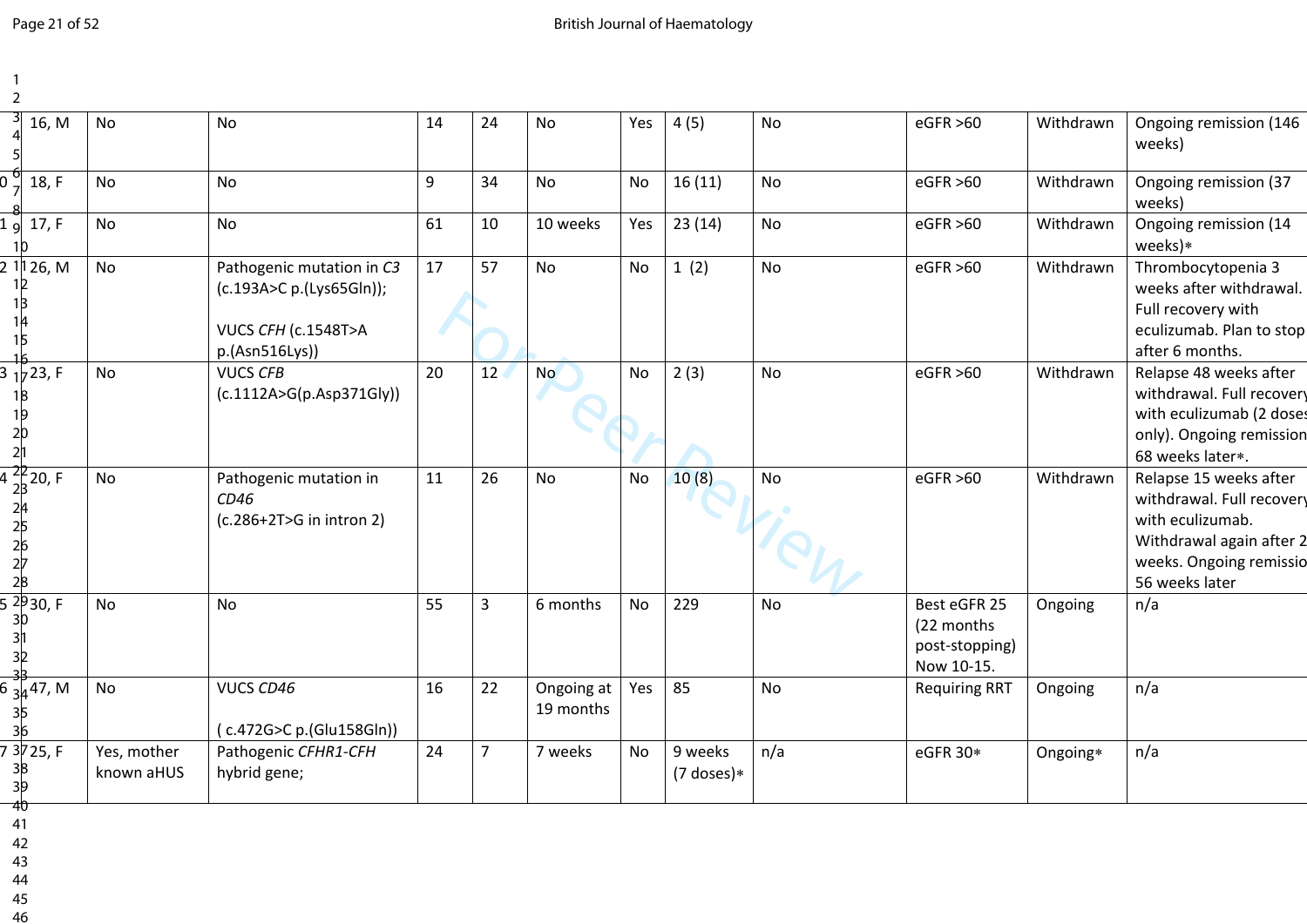|                                     | CFI likely pathogenic<br>variant                                          |                                 |    |                                  |           |                                                                            |                                                                        |                     |                                                                                                                                          |                                                                                                                                                                                                                                                                                                                  |
|-------------------------------------|---------------------------------------------------------------------------|---------------------------------|----|----------------------------------|-----------|----------------------------------------------------------------------------|------------------------------------------------------------------------|---------------------|------------------------------------------------------------------------------------------------------------------------------------------|------------------------------------------------------------------------------------------------------------------------------------------------------------------------------------------------------------------------------------------------------------------------------------------------------------------|
|                                     | (c.1246A>C p.(lle416Leu))                                                 |                                 |    |                                  |           |                                                                            |                                                                        |                     |                                                                                                                                          |                                                                                                                                                                                                                                                                                                                  |
| <b>No</b>                           | No.                                                                       | 85                              | 11 | <b>No</b>                        | <b>No</b> | 116<br>weeks                                                               | <b>No</b>                                                              | eGFR 30-40          | Ongoing                                                                                                                                  | n/a                                                                                                                                                                                                                                                                                                              |
| <b>No</b>                           | <b>No</b>                                                                 | 22                              | 8  | Ongoing at<br>nearly 8<br>weeks* | No        | 7 weeks<br>$(6$ doses) $*$                                                 | <b>No</b>                                                              | Requiring<br>RRT*   | Ongoing*                                                                                                                                 | n/a<br>Subsequently died,<br>circumstances unknown                                                                                                                                                                                                                                                               |
| <b>No</b>                           | <b>No</b>                                                                 | 41                              | 8  | No.                              | Yes       | 134                                                                        | 2 possible subacute<br>episodes (mild<br>isolated<br>thrombocytopenia) | eGFR 30-40          | Ongoing                                                                                                                                  | n/a                                                                                                                                                                                                                                                                                                              |
| <b>No</b>                           | <b>No</b>                                                                 | 23                              | 6  | 16 days                          | No        | 136                                                                        | 1 possible mild<br>relapse                                             | eGFR 50-60          | Ongoing                                                                                                                                  | n/a                                                                                                                                                                                                                                                                                                              |
| No (but<br>'HELLP' in<br>pregnancy) | Pathogenic mutation in CFI<br>$(c.561$ delG p. $(Ala219fs)$ in<br>exon 4) | 42                              |    | Ongoing<br>when died<br>(day 11) | Yes       | Died 4<br>days after<br>1st dose                                           | n/a                                                                    | On RRT when<br>died | n/a                                                                                                                                      | n/a                                                                                                                                                                                                                                                                                                              |
|                                     |                                                                           |                                 |    |                                  |           |                                                                            |                                                                        |                     |                                                                                                                                          |                                                                                                                                                                                                                                                                                                                  |
|                                     |                                                                           | All mutations are heterozygous. |    |                                  |           | thrombocytopenic purpura; VUCS = variant of unknown clinical significance. |                                                                        |                     | * denotes care was transferred to another institution: clinical details given correspond to the last follow-up visit at our institution. | aHUS: atypical haemolytic uraemic syndrome; eGFR: estimate glomerular filtration rate; F: female; FH: family history; HELLP: haemolysis, elevated liver<br>enzyme levels, and low platelet levels; M: male; n/a: not available; RRT: renal replacement therapy; TMA: thrombotic microangiopathy; TTP: thrombotic |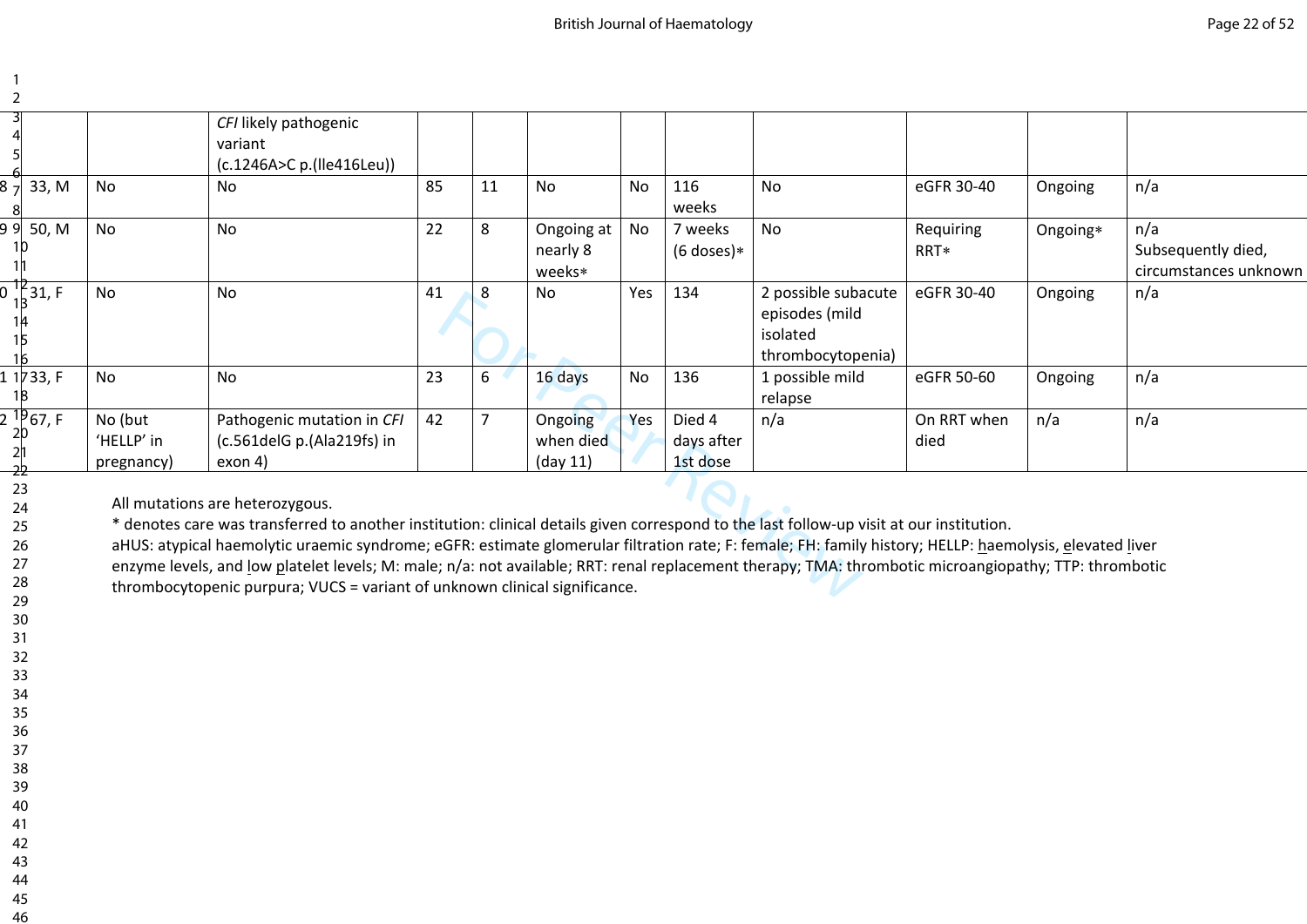For Perincent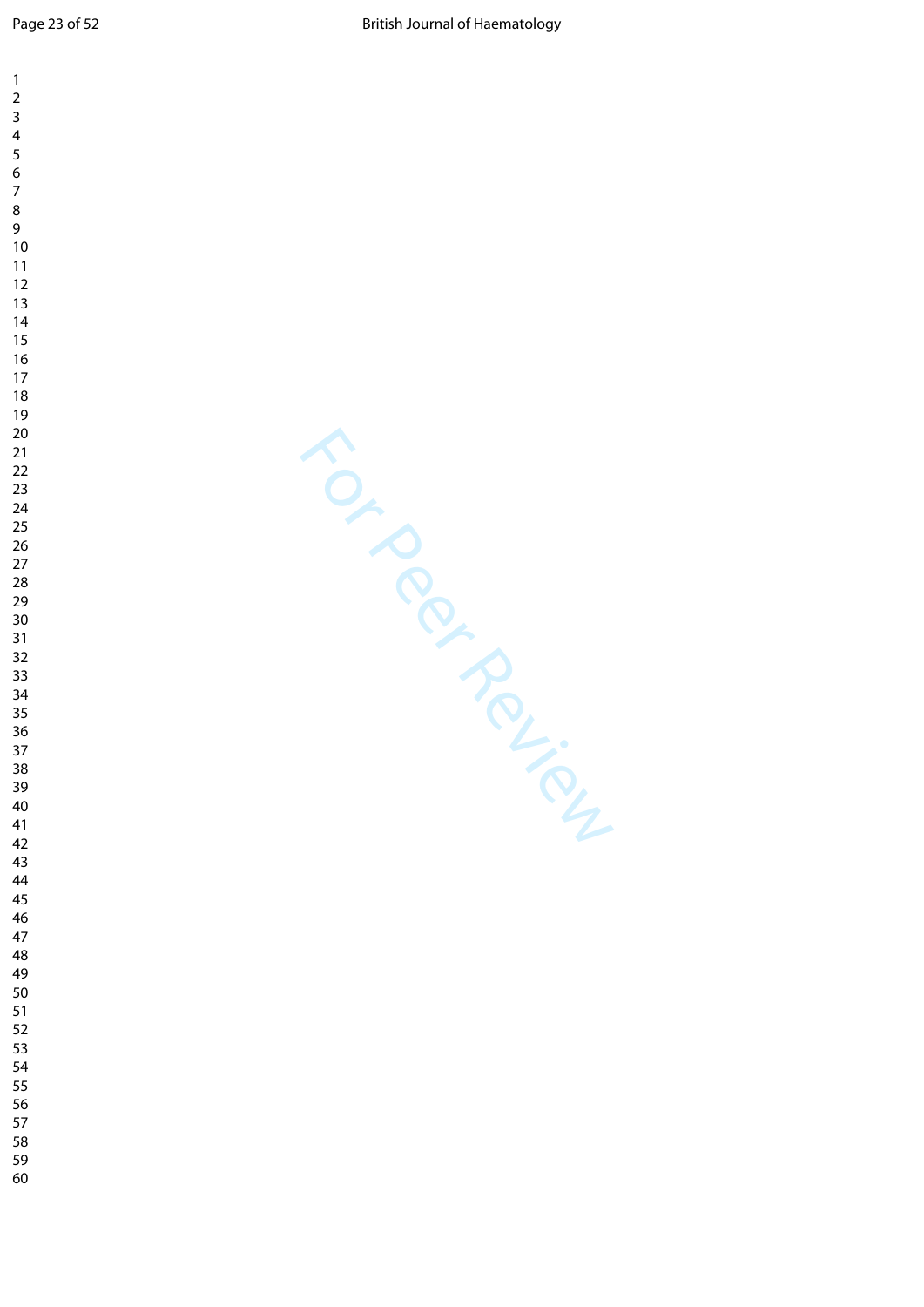**Table II:** Comparison of baseline characteristics and time to eculizumab initiation for patients attaining complete and incomplete renal recoveries.

|                                                                                                                                                                                                                                                                                                                                                      | eGFR>60                   | eGFR <60                  | <b>Test statistic</b> |  |  |  |  |  |  |
|------------------------------------------------------------------------------------------------------------------------------------------------------------------------------------------------------------------------------------------------------------------------------------------------------------------------------------------------------|---------------------------|---------------------------|-----------------------|--|--|--|--|--|--|
|                                                                                                                                                                                                                                                                                                                                                      | ml/min/1.73m <sup>2</sup> | ml/min/1.73m <sup>2</sup> | P value               |  |  |  |  |  |  |
|                                                                                                                                                                                                                                                                                                                                                      | at last follow-up         | at last follow-up         |                       |  |  |  |  |  |  |
| Presenting creatinine, µmol                                                                                                                                                                                                                                                                                                                          | 219.5 (80-402)            | 520 (236-1153)            | $U = 12.5*$           |  |  |  |  |  |  |
|                                                                                                                                                                                                                                                                                                                                                      |                           |                           | $P = 0.026$           |  |  |  |  |  |  |
| Peak UPCR <sup>#</sup> , mg/mmol                                                                                                                                                                                                                                                                                                                     | 253 (69-1228)             | 145 (119->7000)           | $U = 18*$             |  |  |  |  |  |  |
|                                                                                                                                                                                                                                                                                                                                                      |                           |                           | $P = 0.58$            |  |  |  |  |  |  |
| Nadir platelet count, x10 <sup>9</sup> /l                                                                                                                                                                                                                                                                                                            | 15.5 (9-62)               | 32 (14-85)                | $U = 21.5*$           |  |  |  |  |  |  |
|                                                                                                                                                                                                                                                                                                                                                      |                           |                           | $P = 0.19$            |  |  |  |  |  |  |
| Nadir Hb, g/l                                                                                                                                                                                                                                                                                                                                        | 72 (41-103)               | 72 (59-78)                | $U = 30.5*$           |  |  |  |  |  |  |
|                                                                                                                                                                                                                                                                                                                                                      |                           |                           | $P = 0.63$            |  |  |  |  |  |  |
| Peak LDH, iu/l                                                                                                                                                                                                                                                                                                                                       | 1408 (803-4621)           | 2184.5 (582-3704)         | $U = 31*$             |  |  |  |  |  |  |
|                                                                                                                                                                                                                                                                                                                                                      |                           |                           | $P = 0.68$            |  |  |  |  |  |  |
| Time to eculizumab                                                                                                                                                                                                                                                                                                                                   | $\leq$ 7 days: N=10       | $\leq$ 7 days: N=3        | $P = 0.27$ **         |  |  |  |  |  |  |
|                                                                                                                                                                                                                                                                                                                                                      | $>$ 7 days: N=2           | $>$ 7 days: N=3           |                       |  |  |  |  |  |  |
| All values are given as median (range) unless otherwise indicated.<br>Patients 1, 17, 19 and 22 are excluded from the analysis as care was transferred or death occurred<br>before ultimate renal outcome was known.<br>All p values are two-tailed.<br>*Mann Whitney test<br>**Fisher exact test<br>#UPCR values were not available for 4 patients. |                           |                           |                       |  |  |  |  |  |  |
| eGFR: estimate glomerular filtration rate; Hb: haemoglobin concentration; LDH: lactate<br>debydrogenase: LIDCP: urine protein:creatinine ratio                                                                                                                                                                                                       |                           |                           |                       |  |  |  |  |  |  |

eGFR: estimate glomerular filtration rate; Hb: haemoglobin concentration; LDH: lactate dehydrogenase; UPCR: urine protein:creatinine ratio.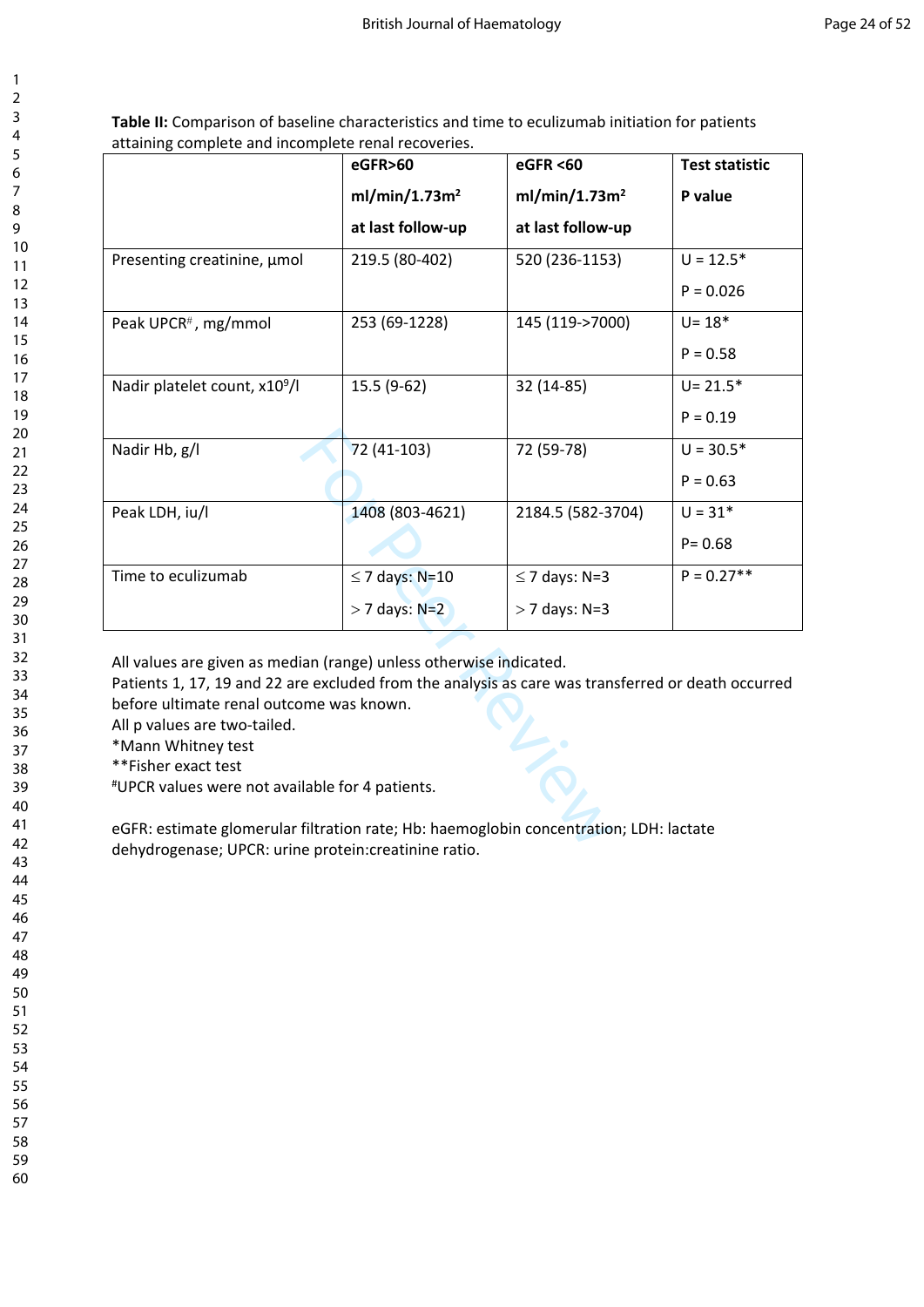$\mathbf{1}$ 

**Table III:** Comparison of clinical characteristics of patients with and without identified complement genetic abnormalities.

|                                                                                                                                                                                                                                                                                                                        | <b>Complement genetic</b>  | No complement genetic       |  |  |  |  |  |  |  |
|------------------------------------------------------------------------------------------------------------------------------------------------------------------------------------------------------------------------------------------------------------------------------------------------------------------------|----------------------------|-----------------------------|--|--|--|--|--|--|--|
|                                                                                                                                                                                                                                                                                                                        | abnormality detected (N=9) | abnormality detected (N=13) |  |  |  |  |  |  |  |
| C3 low at presentation                                                                                                                                                                                                                                                                                                 | 33% (N=3)                  | 46% (N=6)                   |  |  |  |  |  |  |  |
| Nadir platelet count, x 10 <sup>9</sup> /l; median                                                                                                                                                                                                                                                                     | $20(11-42)$                | 23 (7-85)                   |  |  |  |  |  |  |  |
| (range)                                                                                                                                                                                                                                                                                                                |                            |                             |  |  |  |  |  |  |  |
| RRT during acute episode                                                                                                                                                                                                                                                                                               | 55.6 % (N=5)               | 69.2% (N=9)                 |  |  |  |  |  |  |  |
| Peak UPCR, mg/mmol; median                                                                                                                                                                                                                                                                                             | 660 (142-1406)             | 145 (69-1576)               |  |  |  |  |  |  |  |
| $(range)**$                                                                                                                                                                                                                                                                                                            |                            |                             |  |  |  |  |  |  |  |
| Died during FU period                                                                                                                                                                                                                                                                                                  | $11.1\% (N=1)$             | $0^{\#}$                    |  |  |  |  |  |  |  |
| Ongoing RRT at last FU                                                                                                                                                                                                                                                                                                 | 22.2% (N=2)*               | 7.7% $(N=1)^*$              |  |  |  |  |  |  |  |
| eGFR <60 ml/min/1.73m <sup>2</sup> , not                                                                                                                                                                                                                                                                               | $11.1\%$ (N=1)*            | 38.4% (N=5)                 |  |  |  |  |  |  |  |
| requiring RRT, at last FU                                                                                                                                                                                                                                                                                              |                            |                             |  |  |  |  |  |  |  |
| eGFR ≥60 ml/min/1.73m <sup>2</sup> , at last FU                                                                                                                                                                                                                                                                        | 55.5% (N=5)                | 53.4% (N=7)                 |  |  |  |  |  |  |  |
| * Final renal outcome unknown in 1 case (due to transfer of care to another institution)<br>** UPCR values were not available for 5 patients.<br>#Patient 19 (without a complement genetic abnormality) is known to have died after care was<br>transferred to another institution, but the circumstances are unknown. |                            |                             |  |  |  |  |  |  |  |
| eGFR: estimate glomerular filtration rate; FU: follow-up; RRT: renal replacement therapy; UPCR:<br>urine protein: creatinine ratio.<br>TON.                                                                                                                                                                            |                            |                             |  |  |  |  |  |  |  |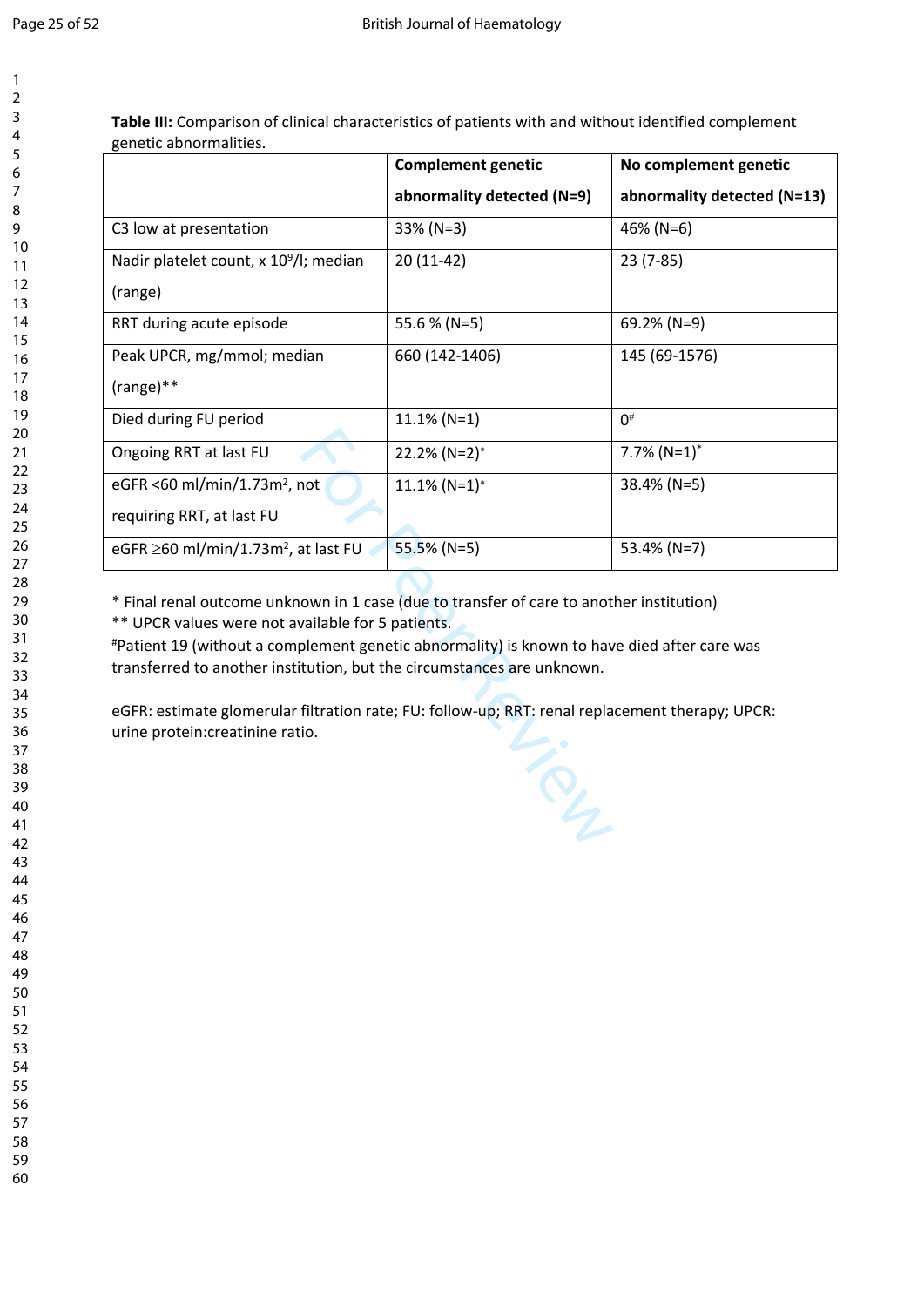# Figure legends

Figure 1: Duration of eculizumab (black bars) or remission following eculizumab withdrawal (white bars) in weeks for each patient (1-22).

First course of eculizumab was ongoing at last follow-up in Patients 1, 15-21. Patient 22 died 4 days following first eculizumab dose. Eculizumab was withdrawn in first remission in Patients 2-14. Patients 2-11 remained in remission at last follow-up. Patients 12-14 relapsed post withdrawal and restarted eculizumab. Durations of therapy including number of doses are also given in Table I.

Figure 2: Outcomes of all 22 patients

CM-HUS: complement-mediated haemolytic uraemic syndrome; eGFR: estimate glomerular filtration rate (ml/min/1.73m<sup>2</sup>); PEX: plasma exchange; RRT: renal replacement therapy.

For Per Review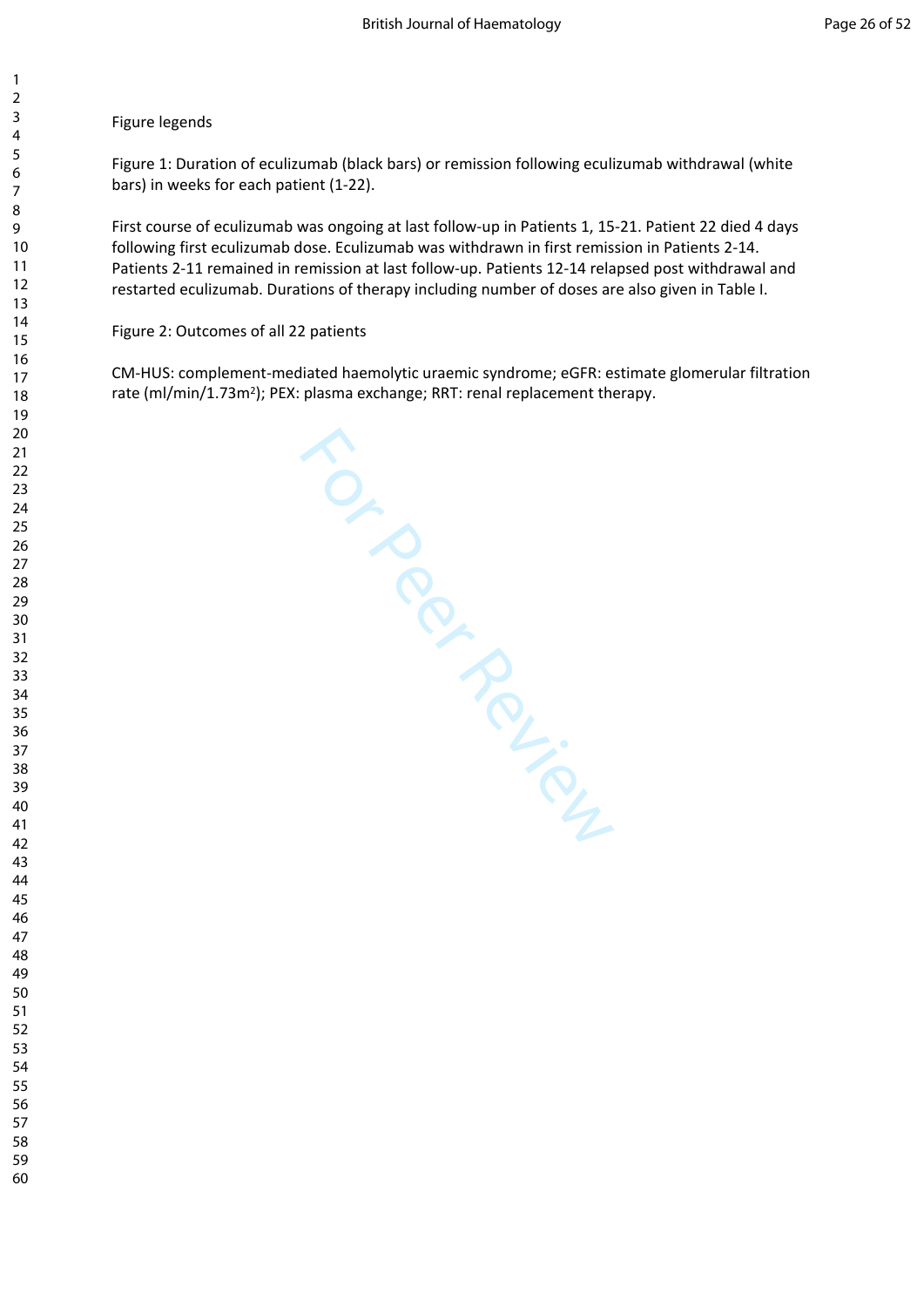## **Title:**

**Atypical haemolytic uraemic syndrome in the eculizumab era: presentation, response to treatment and evaluation of an eculizumab withdrawal strategy.** 

**Short Title: Eculizumab in aHUS**

Authors: Lucy Neave<sup>1</sup>, Daniel P Gale<sup>2</sup>, Simon Cheesman<sup>3</sup>, Raakhee Shah<sup>3</sup>, Marie Scully<sup>4</sup>

### **Affiliations:**

<sup>1</sup> Department of Haematology, University College London Hospitals NHS Foundation Trust, London UK

<sup>2</sup> UCL Centre for Nephrology, University College London, London UK

<sup>3</sup> Department of Pharmacy, University College London Hospitals NHS Foundation Trust, London UK

Department of Haematology, UCLH, Cardiometabolic programme- NIHR UCLH/UCL BRC, London,

UK

## **Corresponding author:**

Sachington Hospitals NHS<br>
Sachia College London, London UK<br>
University College London, London UK<br>
University College London Hospitals NHS<br>
For PHIP<br>
Sachia College London NW1 2PG, UK.<br>
The PHIP Sachi College London NW1 2PG Professor Marie Scully, Department of Haematology, University College London Hospital, 5th Floor Central, 250 Euston Road, London NW1 2PG, UK. Telephone +44 203 447 9884 Fax +44 203 447 9145 Email [m.scully@ucl.ac.uk](mailto:Marie.Scully@uclh.nhs.uk)

Text word count: 4095 excluding Summary, Figure legends, Table text and legends and References Summary word count: 194 Number of figures/tables: 2 figures, 3 tables Number of references: 38

### **Key words:**

aHUS, atypical haemolytic uraemic syndrome, eculizumab, withdrawal, TMA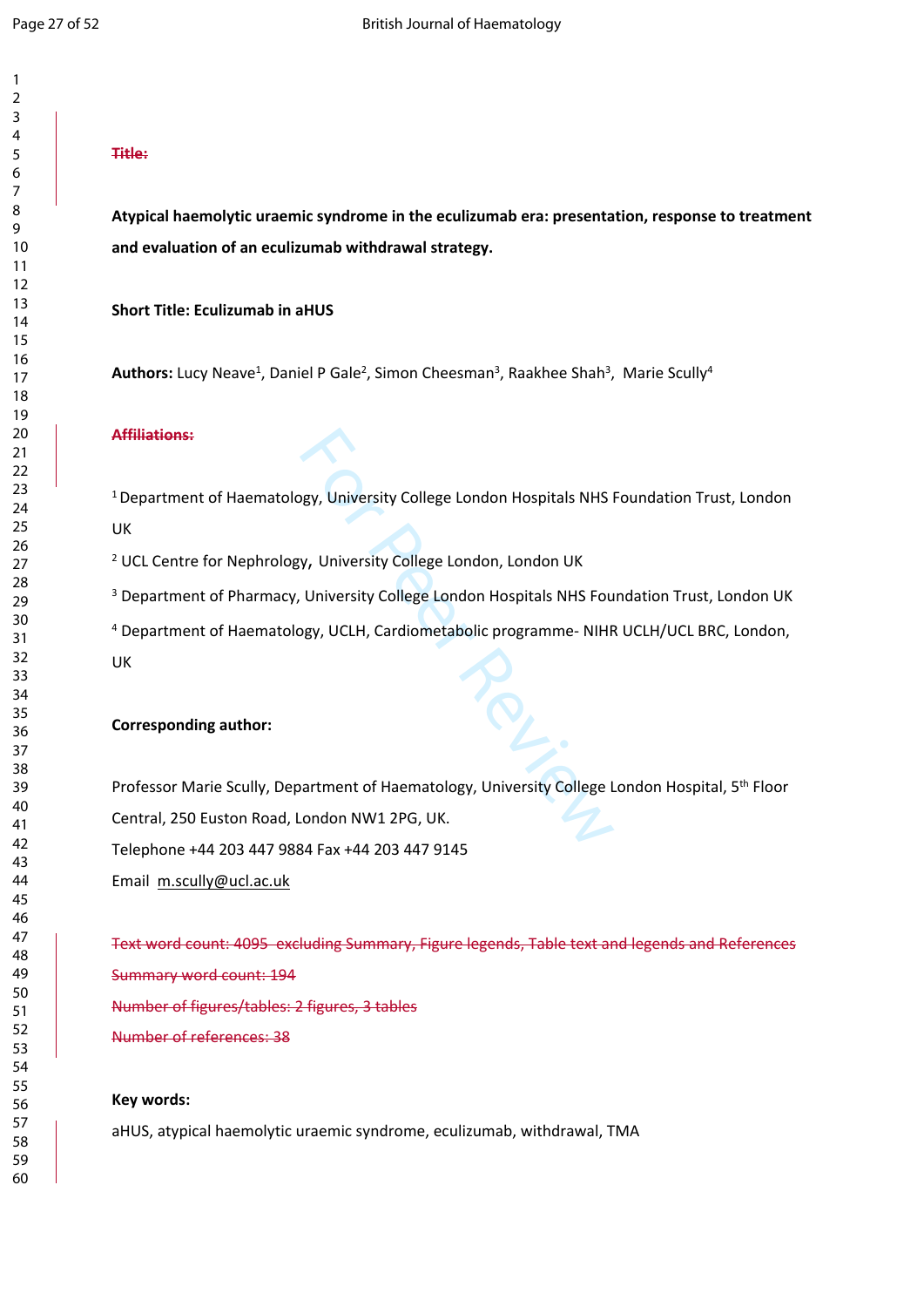Received 12 November 2018, accepted 5 February 2019

For Perince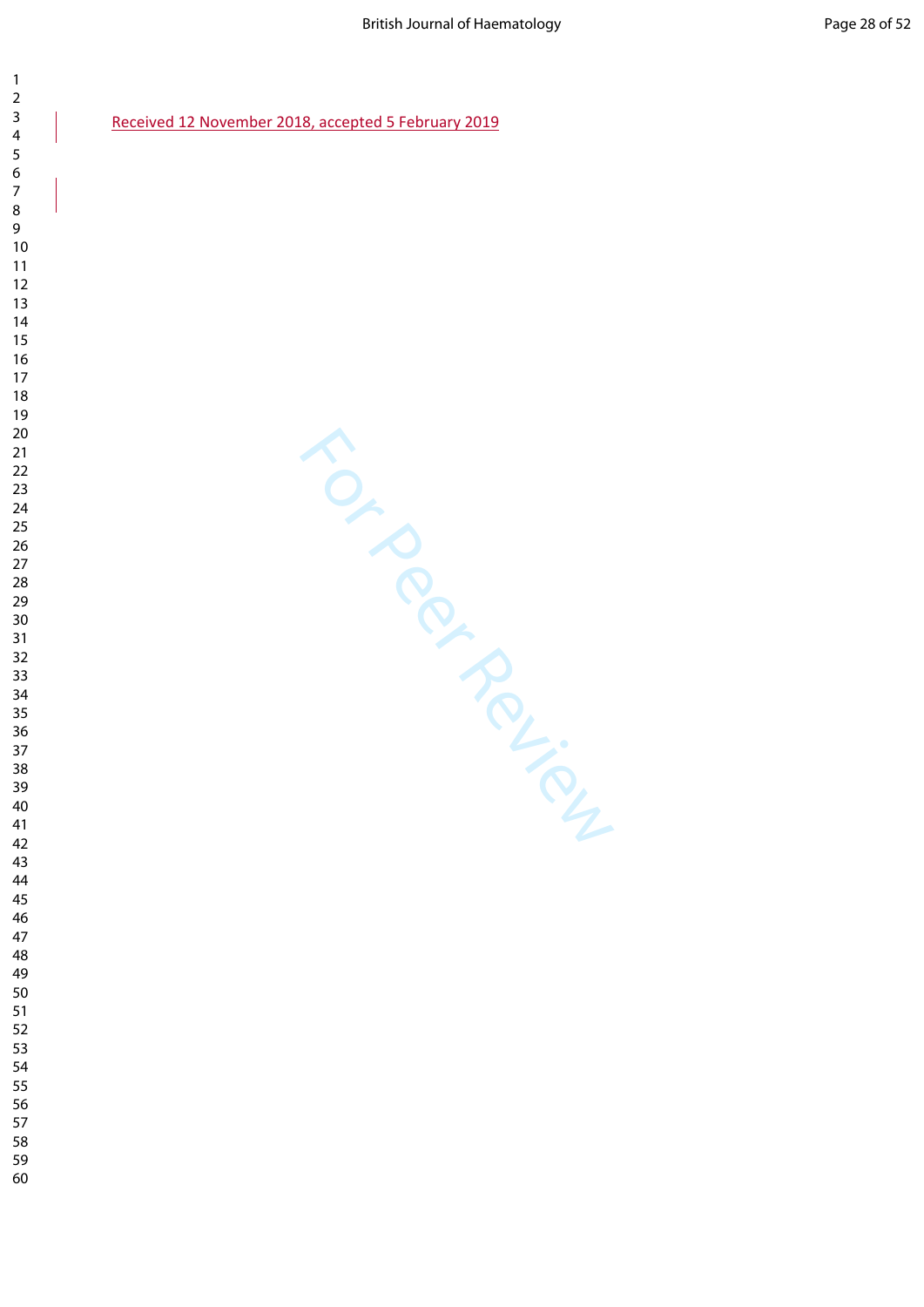### **Summary**

in eGFR-estimated glomerular filtration rate (<br>
w-follow-up of 85 weeks (range 4-255), 54.5%<br>
KD, -14% were on dialysis, and 4.5% had died.<br>
ving complete haematological and renal recov<br>
equently relapsed, with defined tri The complement inhibitor, eculizumab, has revolutionised the management of atypical haemolytic uraemic syndrome (aHUS), although the optimum treatment duration is debated. 22-Twenty-two cases of acute aHUS managed with eculizumab were retrospectively reviewed, including outcomes after eculizumab withdrawal. Although 41% had an associated complement genetic abnormality, but mutation status did not affect severity of clinical presentation. 64%Sixty-four percent required renal replacement acutely, with a high incidence of nephrotic range proteinuria (47%). Eculizumab followed a median of 6 days<sup>2</sup> of plasma exchange. After a median duration of therapy of 11 weeks (range 1-227), haematological recovery was seen in 100%, while 81% achieved at least partial renal recovery (median increase in eGFR-estimated glomerular filtration rate (eGFR) 49 ml/min/1.73m<sup>2</sup>). At median duration of follow-follow-up of 85 weeks (range 4-255), 54.5% had eGFR ≥60 ml/min/1.73m<sup>2</sup>, 27% had CKD, -14% were on dialysis, and 4.5% had died. Eculizumab was withdrawn in 59% (13/22) cases following complete haematological and renal recovery. Three of these 13 patients (23%) (3/13) subsequently relapsed, with defined triggers in 2/3, but all made a full recovery with rapid resumption of eculizumab. There was a significant association between higher presenting creatinine and poorer renal outcomes. A strategy of eculizumab withdrawal in selected cases is both safe and cost effective.

### **Introduction**

Atypical (or complement-mediated) haemolytic uraemic syndrome (aHUS) is a rare thrombotic microangiopathy (TMA), with an incidence of 1-2 per million (Noris and Remuzzi 2009). It is characterised by microangiopathic haemolytic anaemia (MAHA), consumptive thrombocytopenia, and multisystem end organ involvement with a predilection for the kidneys. Diagnosis is clinical, after exclusion of thrombotic thrombocytopenic purpura (TTP) ([by ruling out severe-ADAMTS13 (a disintegrin and metalloproteinase with a thrombospondin type 1 motif, member 13) deficiency (activity <10%), 8)], and other secondary causes of TMA, including infection-associated HUS due to shiga toxin-producing organisms (STEC) (Scully*, et al* 2017).

The last two decades have yielded significant developments in aHUS, both in elucidation of the pathophysiology and in management. Dysregulation of the alternative pathway of complement, as a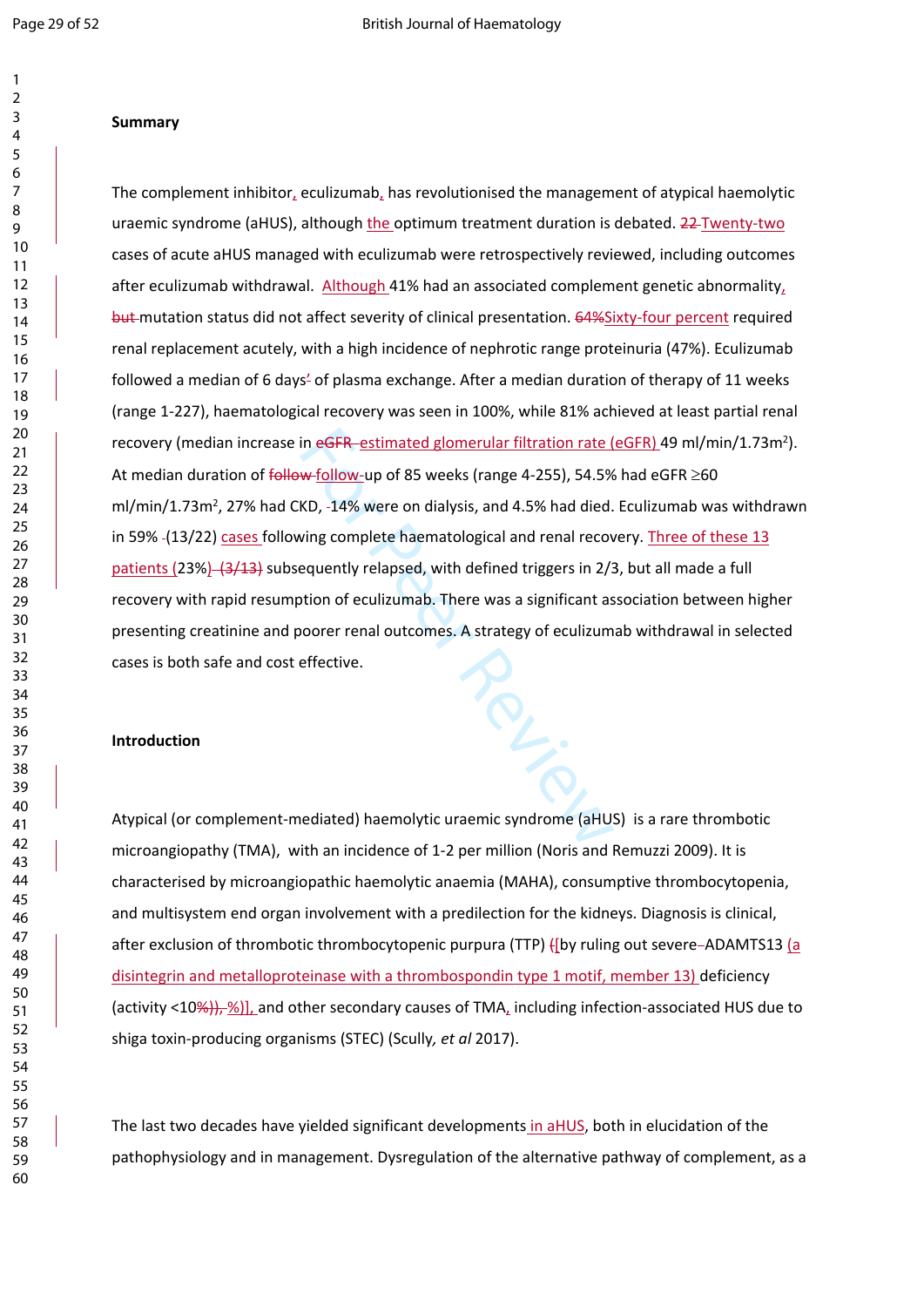result of an environmental trigger in a genetically susceptible individual is regarded as the key abnormality, leading to endothelial and platelet activation, and, consequently, TMA (Jokiranta 2017). Pathogenic mutations in genes encoding complement factors H, B, I and 3 (*CFH*, *CFB*, *CFI*, *C3*), and membrane cofactor protein (*CD46*), are demonstrated in 40-60% of affected individuals (Fremeaux-Bacchi*, et al* 2013, Noris and Remuzzi 2009, Schaefer*, et al* 2018). Factor H autoantibodies (Dragon-Durey*, et al* 2005, Hofer*, et al* 2014) and mutations in *DGKE* (encoding diacylglycerol kinase ɛ) (Lemaire*, et al* 2013) are rare causes usually seen in children.

I disease (ESRD) or death as high as 50-77%-a<br>
cal 2010, Schaefer, et al 2018). However effica<br>
dy eculizumab was demonstrated in open labe<br>
2016, Legendre, et al 2013, Licht, et al 2015b<sup>1</sup><br>
improving or stabilizing renal Historically, the prognosis has been poor, with incomplete response rates to plasma exchange (PEX), and rates of end stage renal disease (ESRD) or death as high as 50-77% after 3-5 years (Fremeaux-Bacchi*, et al* 2013, Noris*, et al* 2010, Schaefer*, et al* 2018). However efficacy of the humanised monoclonal anti-C5 antibody eculizumab was demonstrated in open label phase II trials (Fakhouri*, et al* 2016, Greenbaum*, et al* 2016, Legendre *, et al* 2013, Licht*, et al* 2015b5a), inducing haematological remission, improving or stabilizing renal function, and preventing graft failure following renal transplant. FDA-US Food and Drug Administration and EMA-European Medicines Agency approvals were granted in 2011, and the National Health Service drug has been funded by the drug NHS in England since 2013 under the coordination of the National aHUS Service.

At a cost of over £300 000 a year per patient, treatment carries significant financial burdens, as well as potential risks, including bacterial meningitis (Fakhouri*, et al* 2016), so the challenge now is to confirm that the drug is used in the most effective way possible, including determining the optimum treatment schedule. Whilst large-large-scale registries and prospective studies are needed to definitively address such questions ([and are underway (Licht, et al 20<del>15a</del>15b)}], in the short-shortterm, retrospective cohort analyses are informative, though at present few have been published at present (Cataland*, et al* 2014, Cunningham*, et al* 2017, Fakhouri*, et al* 2014, Krishnappa*, et al* 2018, Sheerin*, et al* 2016).

We describe a cohort of 22 patients presenting to a UK TMA referral centre with acute aHUS and treated with eculizumab over a  $6-6$ -year period. We highlight the presenting features and responses to eculizumab. We also assess the outcomes of a strategy of eculizumab withdrawal after achieving a complete or near-complete response.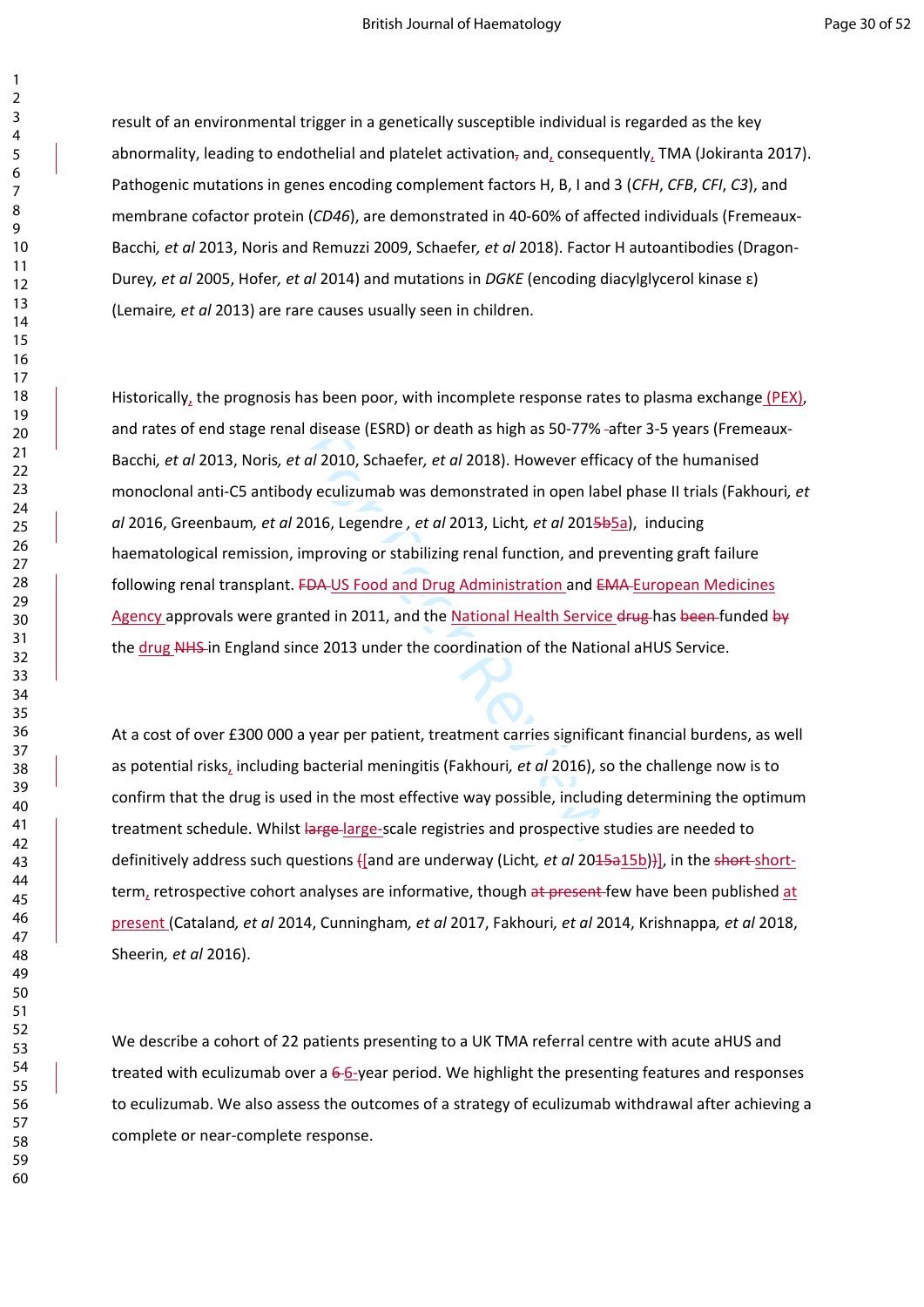### **Patients and Methods**

All adult patients prescribed at least one dose of eculizumab for an acute presentation of aHUS in a single institution were retrospectively identified. Of 34 patients presenting with aHUS between 2012 and 2018, -9 responded to plasma exchange (PEX) only, 3 went on to receive an alternative C5 inhibitor on a clinical trial, while 22 patients received eculizumab. All 22 of these patients were included in the analysis, including those who were no longer followed up in our institution. Data regarding presenting clinical features, response to therapy and long-long-term outcomes of the aHUS episode was collected from the medical records as part of a service review, and analysed anonymously. All investigations had been performed as part of routine care.

Formal dividend as part of routine clons and been performed as part of routine correct the correct the correct the<br>ement therapy (RRT) was commenced if indictronational consensus criteria (Scully, *et al 2011*<br>croangiopath In all cases, plasma exchange (PEX) with solvent detergent detergent-treated plasma was initiated on admission. Renal replacement therapy (RRT) was commenced if indicated. The diagnosis of aHUS was made according to international consensus criteria (Scully*, et al* 2017) on the basis of: (i) presence of thrombotic microangiopathyTMA (direct antiglobulin test-negative haemolytic anaemia with schistocytes on blood film, and thrombocytopenia); (ii) exclusion of severe ADAMTS13 deficiency deficiency [(ADAMTS13 activity by fluorescence resonance energy transfer (Kokame*, et al* 2005)} >10 IU/dL<sub>i</sub>; 1; and (iii) exclusion of secondary TMAs (demonstration of normal coagulation screen, negative autoimmune serology, negative lupus anticoagulant and antiphospholipid antibody screening, and negative reference laboratory STEC stool/serological investigations in all diarrhoeal cases, with imaging to exclude malignancy if indicated). End-organ damage was assessed via serum biochemistry, spot urine protein:creatinine ratio (UPCR), renal ultrasound, cardiac troponin I, electrocardiogram, and, in selected cases, brain imaging. Renal biopsy was performed in cases of incomplete renal recovery where there was diagnostic uncertainty (N=2).

Following National aHUS Service approval to commence eculizumab, PEX was discontinued just prior to the first dose. Intravenous eculizumab was administered weekly for 4 weeks at a dose of 900 mg, followed by 1200 mg fortnightly starting on week 5. Meningococcal vaccination (against subtypes ACWY and B) was administered prior to initiation of eculizumab, followed by-antibiotic prophylaxis (ciprofloxacin initially, followed by penicillin V) for the duration of therapy. If patients required ongoing renal replacement therapy (RRT) they were referred to their local renal centre. Following discharge, patients continued to receive eculizumab as an outpatient (and, in some cases, at home), with fortnightly blood and urine monitoring.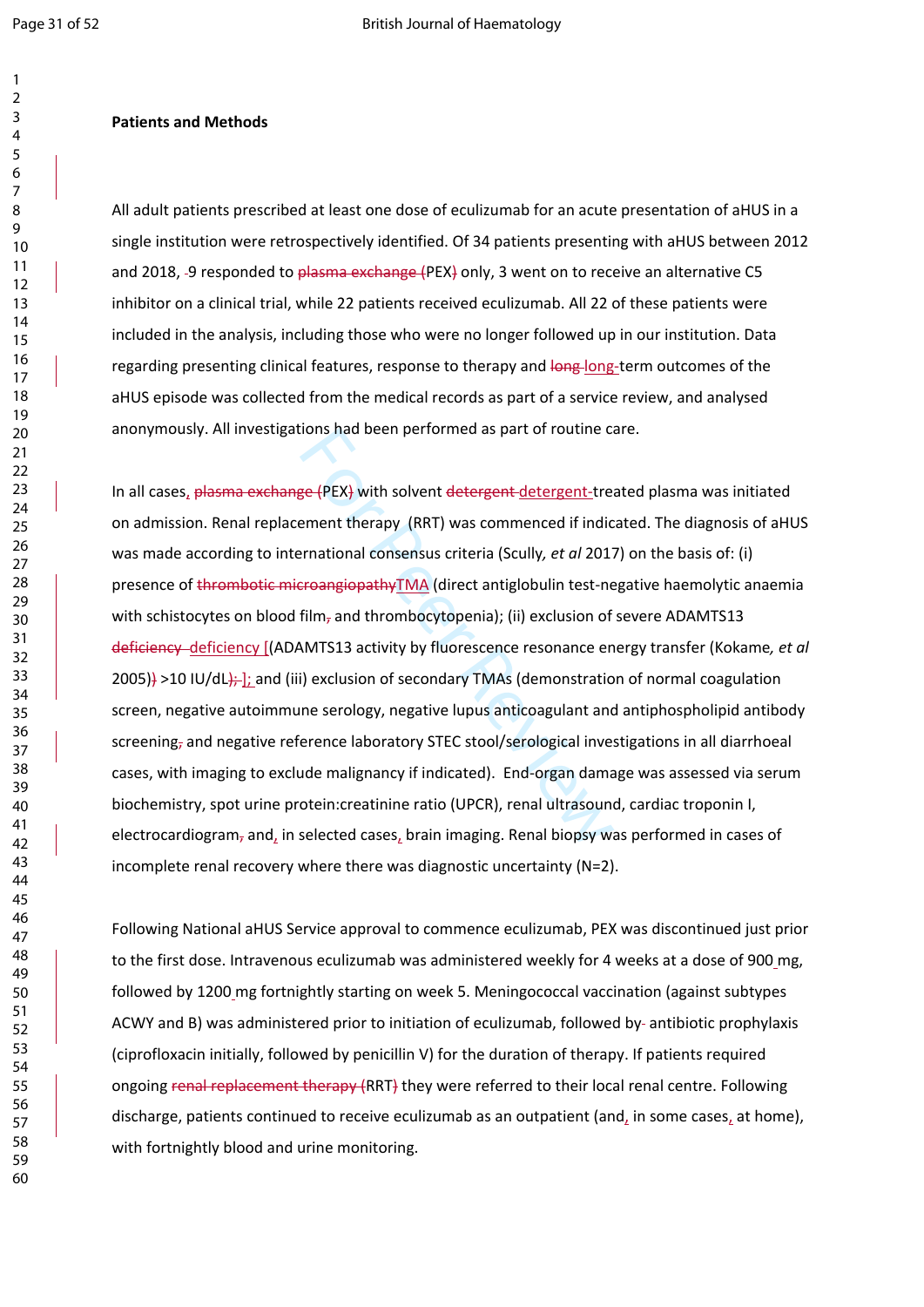Withdrawal of eculizumab was considered in all patients who achieved complete haematological response {[platelets-platelet count >150 x10<sup>9</sup>/l and normal lactate dehydrogenase (LDH)] and complete or near-complete renal recovery [estimated glomerular filtration rate (eGFR) back to baseline without significant proteinuria). ]. The decision to stop eculizumab was made based on consensus clinician opinion and patient preference, after a discussion of risks, benefits and available evidence. All patients who were offered the option to stop treatment elected to do so. Monitoring for relapse after withdrawal included symptoms review, -full blood and reticulocyte counts, lactate dehydrogenaseLDH, serum creatinine/eGFR and urinalysis/U PCR, initially fortnightly, but then at increasing time intervals and ultimately 6-monthly. All patients had access to a 24 24-hour telephone helpline in the event of concerning symptoms in the interim.

Complement genotyping, performed via the National aHUS Service, included direct sequencing of coding exons of *CFH, CFI, CD46, C3* and *CFB,* and multiplex ligation-dependent probe amplification (MLPA) analysis for deletions and duplications of *CFH CFI, CD46*, *CFHR1* and *CFHR3*. Screening for factor H autoantibodies was also undertaken in the majority of cases.

For Peer Review

#### **Results**

### *Summary of patients treated*

Of the 22 patients identified, 68% were female. Median age at presentation was 32 years (range 16- 67). All presented acutely with TMA. : 21/22 were *de novo* presentations, whilst one patient had 4 previous episodes of 'relapsing TTP' but ADAMTS13 analysis performed for the first time on the index admission excluded TTP and led to a diagnosis of aHUS. All had native kidneys, and none were known to have chronic kidney disease (CKD) prior to presentation. Median duration of admission at our institution was 14 days (range 6-55), though 5 patients were discharged to local renal units for ongoing dialysis and 1 was repatriated to his local hospital. Median duration of follow-up from initiation of eculizumab was 85 weeks (range 4-255), excluding a patient who died on day 5. 5 Five patients had ongoing outpatient management transferred to other centres (at 3, 7, 9, 37 and 124 weeks post-post-initiation of eculizumab, respectively) but data inclusive to those timepoints was included in the analysis. Key clinical information for all 22 patients is summarised in Table I.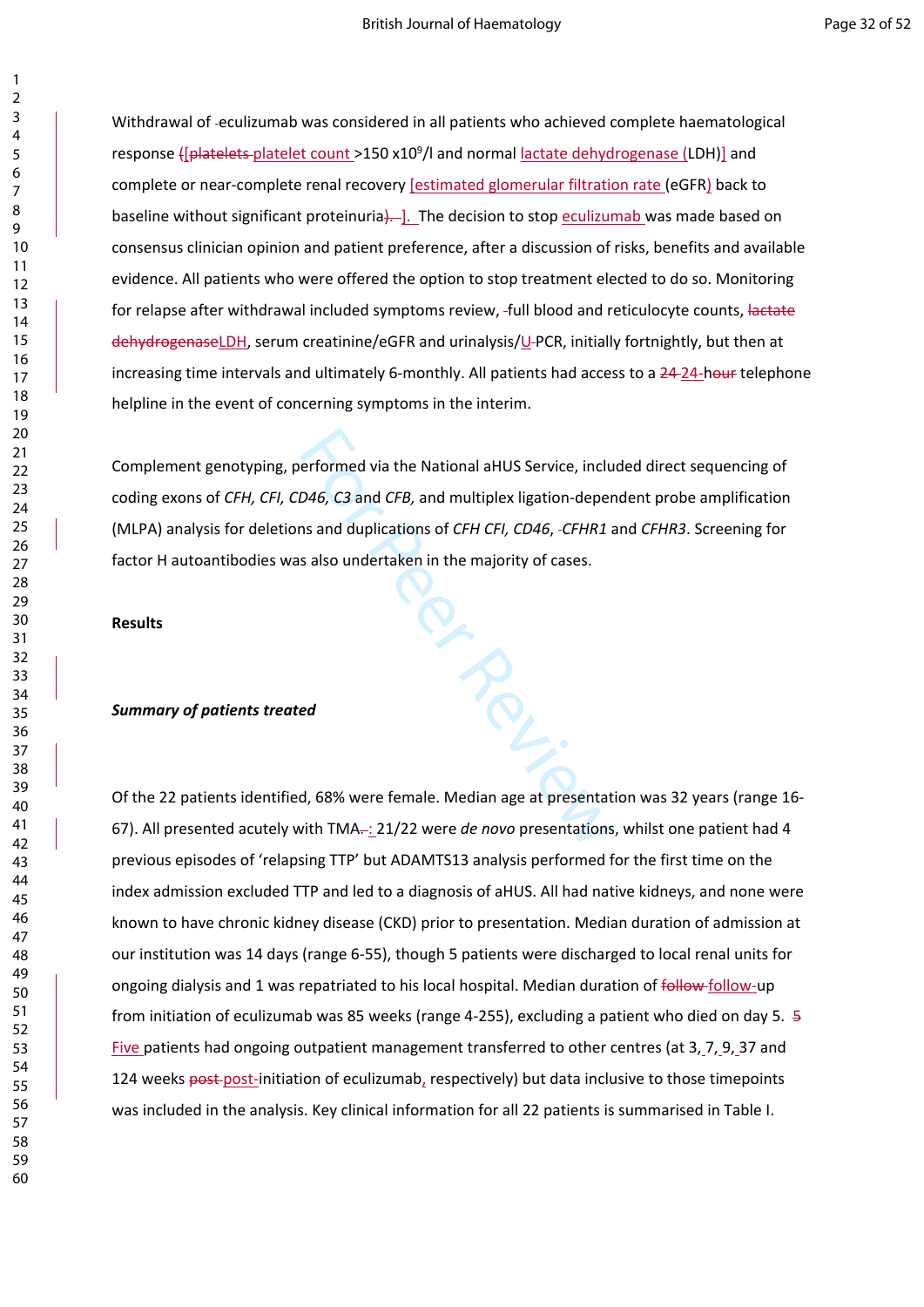### *Presenting features of aHUS*

GI Gastroitestinal symptoms were common at presentation, affecting 64%, and were most commonly nausea and vomiting (36%), and abdominal pain (32%). STEC-negative diarrhoea was present in 23% of cases. 41%Forty-one percent had neurological manifestations: seizure N=2; headache with or without visual disturbance N=4; transient diplopia N=1; transient facial and/or limb weakness N=2. Other presenting symptoms included: dark urine/ altered urine output (23%); bleeding/purpura (14%); jaundice (9%); lethargy/malaise (5%). 3-Three patients were diagnosed following detection of laboratory abnormalities in pregnancy. 13 Thirteen patients were hypertensive at admission (though 3 had pre-existing hypertension).

t was 23 x10<sup>9</sup>/<sup>L</sup>/L (range 7-85 x10<sup>9</sup>/<sup>L</sup>/L) and me<br>103 g/<sup>L</sup>/L). Median presenting LDH was 1704<br><sup>L</sup>/L). Reticulocytosis was notably absent in 45.5<br>but one case this subsequently developed. Bil<br>ne was 323.5 <del>umol<sub>/</sub>L</del>/ Median nadir platelet count was 23 x10<sup>9</sup>/ $\frac{L}{L}$  (range 7-85 x10<sup>9</sup>/ $\frac{L}{L}$ ) and median nadir haemoglobin (Hb) was 70g $/$ L/l (range 62-103 g $/$ L/l). Median presenting LDH was 1704 iu $/$ L/l (range 582-4621 iu $/$ l/l , normal range 135-214 iu $/$ L $/$ l). Reticulocytosis was notably absent in 45.5% of patients at presentation, though in all but one case this subsequently developed. Bilirubin remained normal in 22.7% of patients.

Median presenting creatinine was 323.5 umolumol/L/l (range 80-1153, normal range 49-92). Proteinuria was demonstrated by urinalysis or UPCR in all cases. The median UPCR (N=17) was 199.5 mg/mmol (range 69->7000, normal range 0-13), ); and it was  $>$ 300 mg/mmol for 8/17 (47%). Median nadir eGFR was 11.5 ml/min/1 $_{7.2}$ 73m<sup>2</sup> (range 3-57), and 64% of patients (N=14) required renal replacement therapyRRT during the acute episode. 14/22 (64%) required Admission ito the intensive care unit (ITU) admissionwas required by 14/22 (64%) patients, 4 of whom were intubated and ventilated. Whilst there were no overt cardiac manifestations at presentation, 77% (N=17) had elevated cardiac troponin T (median 64.5 ng $/$ L/l, range 17-397, normal range 0-14). Despite neurological symptoms in 41%, MRI-brain magnetic resonance imaging was abnormal only in 3 cases (14%) (infarction/small vessel changes).

Clear triggers were identified in 50% of cases: pregnancy/postpartum in 4 (Patients 4, 5, 7 and 14 in Table  $\frac{1}{2}$ ); influenza in 2; lower respiratory tract infections in 3; campylobacter diarrhoea in 1 (the this latter was believed to be a trigger rather than the cause of the HUS, given that the TMA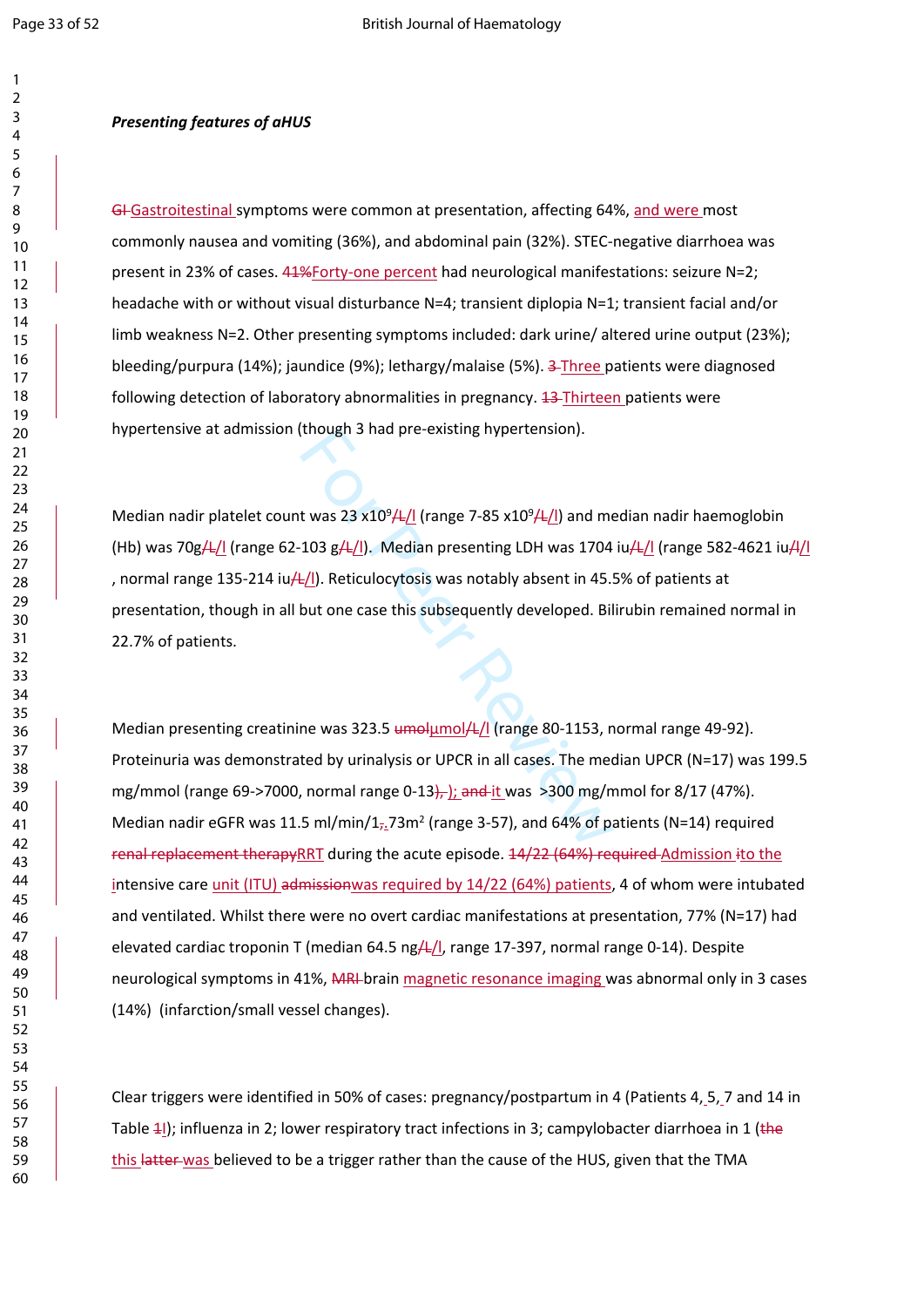persisted despite resolution of the infection). Patient 10 initially presented with gallstone cholecystitis 5 months postpartum, but a frank TMA picture quickly evolved (along with post-ERCP pancreatitis) and the suspicion was that the gallstones resulted from a low grade postpartum aHUS, as she had been noted to be hypertensive and proteinuric peripartum, with intermittent abdominal pain, malaise and nausea ever since.

ADAMTS13 activity on presentation was within the normal range for 86.3% (n=19) patients, and slightly low in 13.7% (n=3). Median activity was 72 iu/dl (range 56-91, normal range 60-146).

## *Response to plasma exchange*

manuson and plasma exchange (PEX) from at admission, we<br>bet normalization (>150 x10<sup>Δ9</sup>/<sup>L</sup>/l) was achieved mprovement in plate text count without normal<br>read recovery to eGFR >90 ml/min/1.73m<sup>2</sup> was<br>n 24 days), but with i All 22 patients commenced plasma exchange (PEX) from at admission, with a median PEX duration of 5 days (range 2-24). Platelet normalization (>150 x10<sup>^9</sup>/<sup>[1</sup>]) was achieved in 5/22 (range of PEX duration 5-18 days), with improvement in platelet count without normalization -in 10/22 (range of PEX duration 2-24 days). Renal recovery to eGFR >90 ml/min/1.73m<sup>2</sup> was seen in 1 patient during PEX (Patient 9, PEX duration 24 days), but with incomplete platelet response. 4/Four of 22 patients came off RRT during PEX but 7/22 remained RRT-dependent, while 3/22 required initiation of RRT.

#### *Response to eculizumab*

The median time from admission to initiation of eculizumab was 6 days ([range 2-38 (with delays in the latter case due to funding issues due to non-UK nationality)...)]. Figure 1 illustrates the duration of therapy in all cases.

In terms of haematological response, all patients who were still thrombocytopenic at initiation (N=17) achieved sustained platelet counts  $\geq$ 150 x10<sup>9/</sup>L/l, after a median of 5 days (range 2-15). LDH normalised after median 22 days (range 3-74) for 14/16 patients for whom data was available, while 1 patient (patient 4) has persistently elevated LDH (but no other features of persistent TMA), and 1 patient already had a normal LDH at eculizumab initiation. Haemoglobin normalization occurred after median 43 days (range 11-211) in 17/18 patients for whom data was available, while 1 patient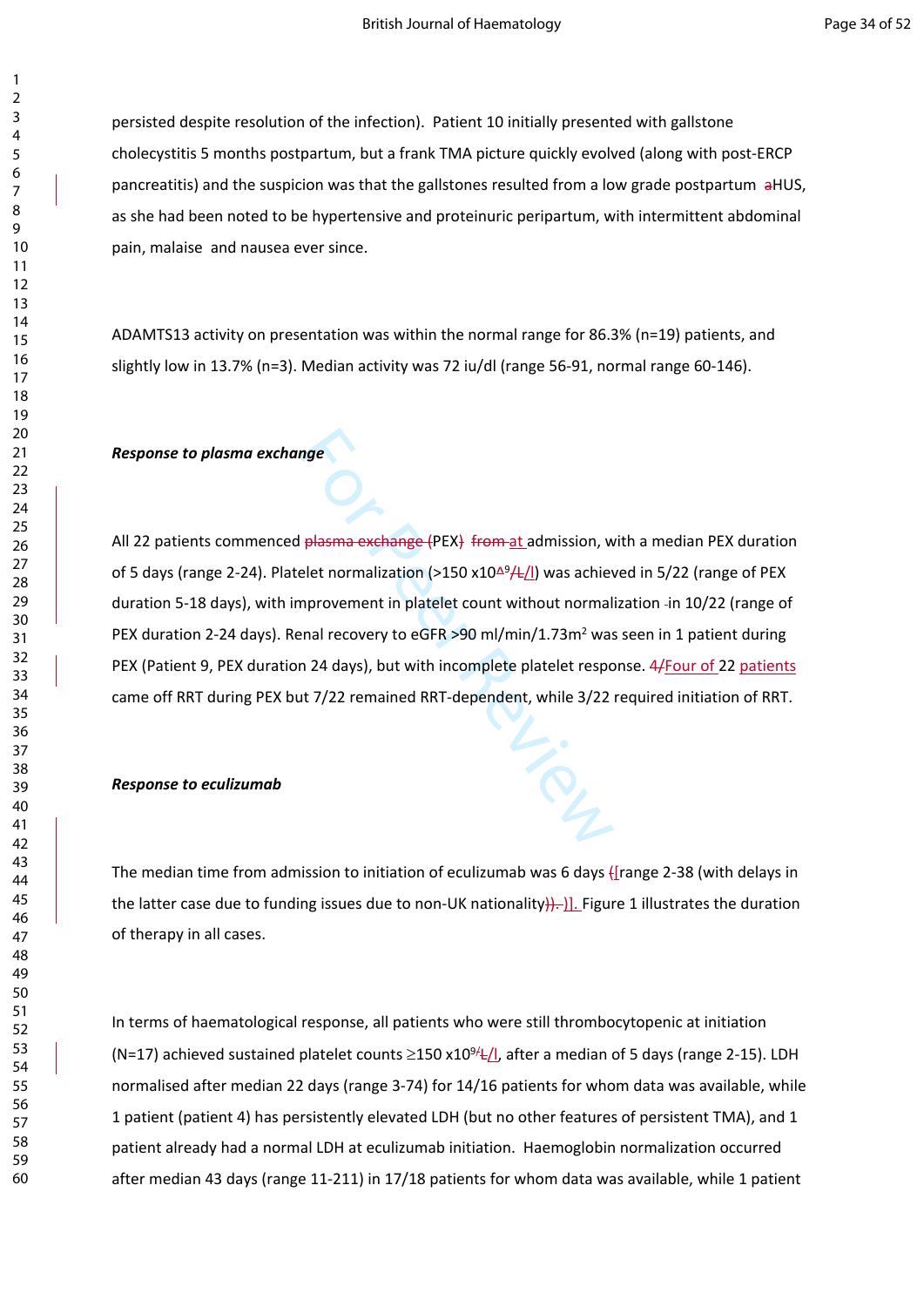$\mathbf{1}$ 

remains anaemic after 90 weeks of treatment, attributed to RRT-dependency and iron deficiency. 20/Twenty of 22 (86%) patients maintained a normal platelet count for the duration of therapy. Patient 20 had two episodes of mild thrombocytopenia on therapy, with no other evidence of TMA, which resolved without any change to the eculizumab regime. Patient 22 developed a mild thrombocytopenia with elevated LDH (but stable renal function) 8 months into therapy in the context of a urinary tract infection with systemic features. Eculizumab was given 2 days early and all parameters normalised within 3 days.

ation (<del>Patient Patient 9</del>). Of the 21 patients w<br>lizumab, none showed renal deterioration on<br>t in eGFR (median increase in eGFR 49 ml/mii<br>to reach a new baseline generally depended (<br>14 days to as long as 17 months.<br>aade In terms of renal response, renal function was maintained in the one patient who had normal renal function at eculizumab initiation (Patient-Patient 9). Of the 21 patients who had abnormal renal function at initiation of eculizumab, none showed renal deterioration on eculizumab and 17/21 (81%) showed improvement in eGFR (median increase in eGFR 49 ml/min/1.73m<sup>2</sup>; {range 22->80}). The time for the creatinine to reach a new baseline generally depended on the extent of renal impairment, ranging from 14 days to as long as 17 months.

12/Twelve of 21 patients made a complete or near-complete renal recovery (to eGFR ≥60 ml/min/1.73m<sup>2</sup> in 11/12 and eGFR 55 ml/min/1.73m<sup>2</sup> in Patient 8 who was 66 years old; resolution of proteinuria in 7/12), after a median of 23.5 days of eculizumab (range 14-51). 7 of those 12 patients (58%) had required RRT at presentation (duration 1-3 days in 6/7, but 68 days in Patient 11).

4/Four of 21 patients had residual CKD with eGFR 25-60 ml/min/1.73m<sup>2</sup> after eculizumab duration 119-232 weeks. 2- of these 4 patientstwo of whom (50%) had required RRT at initiation (duration 21<sub>-</sub>d-ays and 6 months). Three of 21 patients 3/21-remained on RRT and eculizumab at last followup, after 3, 7 -and 85 weeks of eculizumab. One further patient (Patient 17) stopped -RRT after 7 weeks- but, due to transfer of care (while still on eculizumab), renal outcomes are unknown.

The final patient died during the acute admission (Patient 22). She required intubation and ventilation at presentation, for reduced consciousness and agitation, but had been extubated and was clinically improving, though still on RRT, when she suffered an unexpected cardiac arrest on day 5 of eculizumab. Whilst Patient 19 is also known to have died, following transfer to another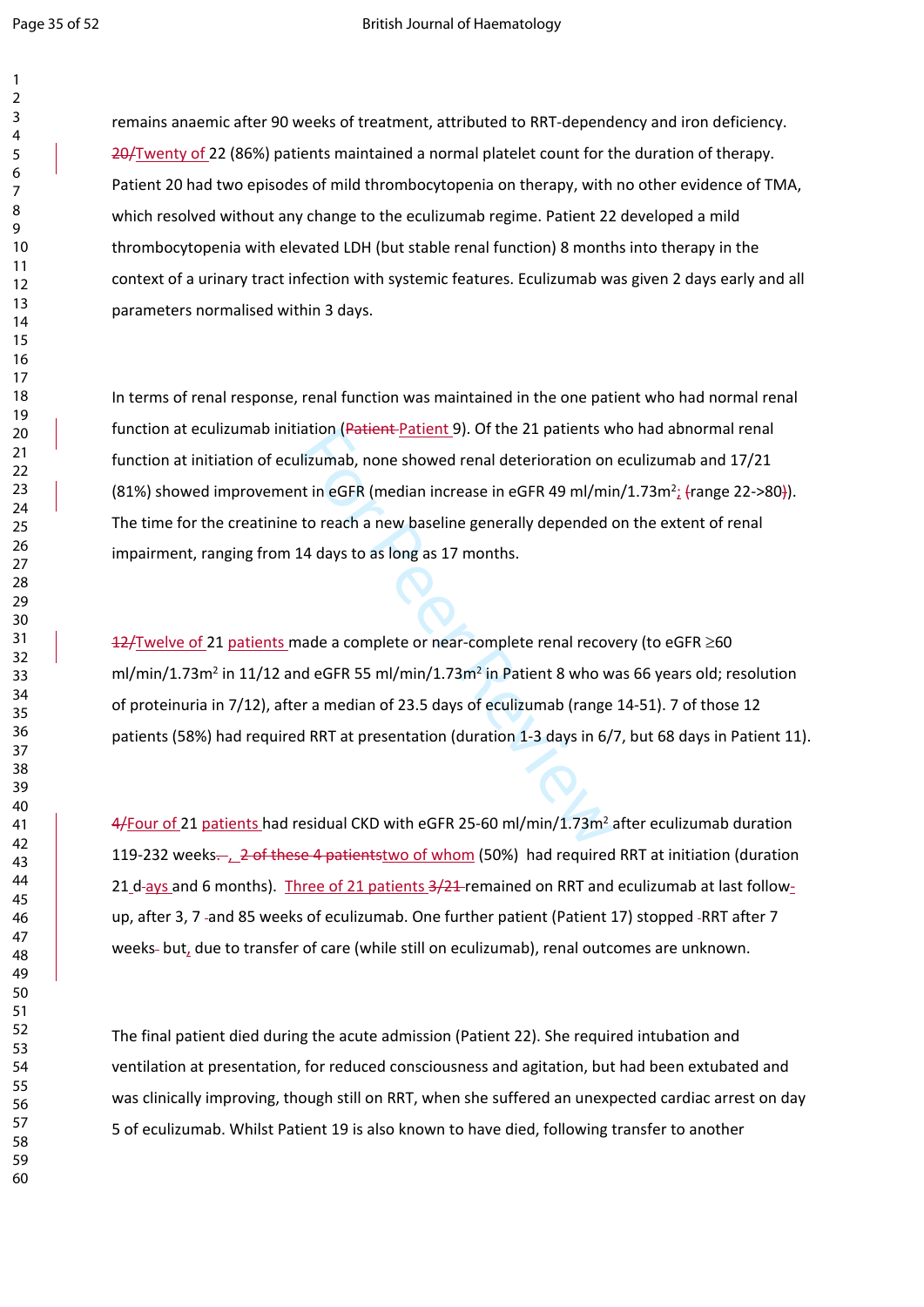institution after 7 weeks of eculizumab and RRT, the timing and circumstances of the death are unknown, and therefore cannot be reliably attributed to aHUS.

#### *Predictors of renal response*

Whilst recognizing the limitations of a retrospective cohort analysis, it is noticeable that patients with a final-eGFR <60 ml/min/1.73m<sup>2</sup> after treatment, had significantly higher presenting creatinine levels than those who recovered eGFR to ≥60 ml/min/1.73m<sup>2</sup> -{[median 520 umol<del>/L</del>/l (range 236-1153) vs median 219.5 umol $/L/$  (range 80-402), p = 0.026 (Mann- Whitney test, U= 12.5)). There was no significant correlation between renal outcome and -peak urine protein:creatinine ratioUPCR, nadir platelet count, nadir Hb, peak LDH<sub>7</sub> or time to eculizumab, as shown in (Table II).

### *Complement abnormalities*

on between renal outcome and -peak urine production between renal outcome and -peak urine production by the production of the production of the production of the production of the production of the production of the produc Complement genetic abnormalities were identified in 40.9 % (9/22) of patients, involving *CD46* (N=4), *CFH* (N=3), *CFI* (N=2), *C3* (N=1) and *CFB* (N=1). 2 Two patients (9%) had abnormalities in 2 genes. Details are given in (Table I).

Table III compares key clinical features of patients with normal and abnormal genetic screening. There was little obvious difference in severity of presentation or renal outcomes, though numbers are small and, for two cases in the abnormal genetic screening group, and one in the normal group, care was transferred to other institutions before ultimate renal outcomes were known.

40.9% (N=9) had low C3 at presentation  $\{\text{median } 0.77 \text{ g/L}\}/\{\text{range } 0.38-0.88\}$ , normal range 0.9-1.8), )], and -this remained permanently or intermittently low despite clinical remission on eculizumab in 4/9 cases, suggesting poor correlation with disease activity. Low C3 was not a predictor of mutation status: 3/9 with low presenting C3 were subsequently found to have complement genetic abnormalities compared to -6/13 with normal C3.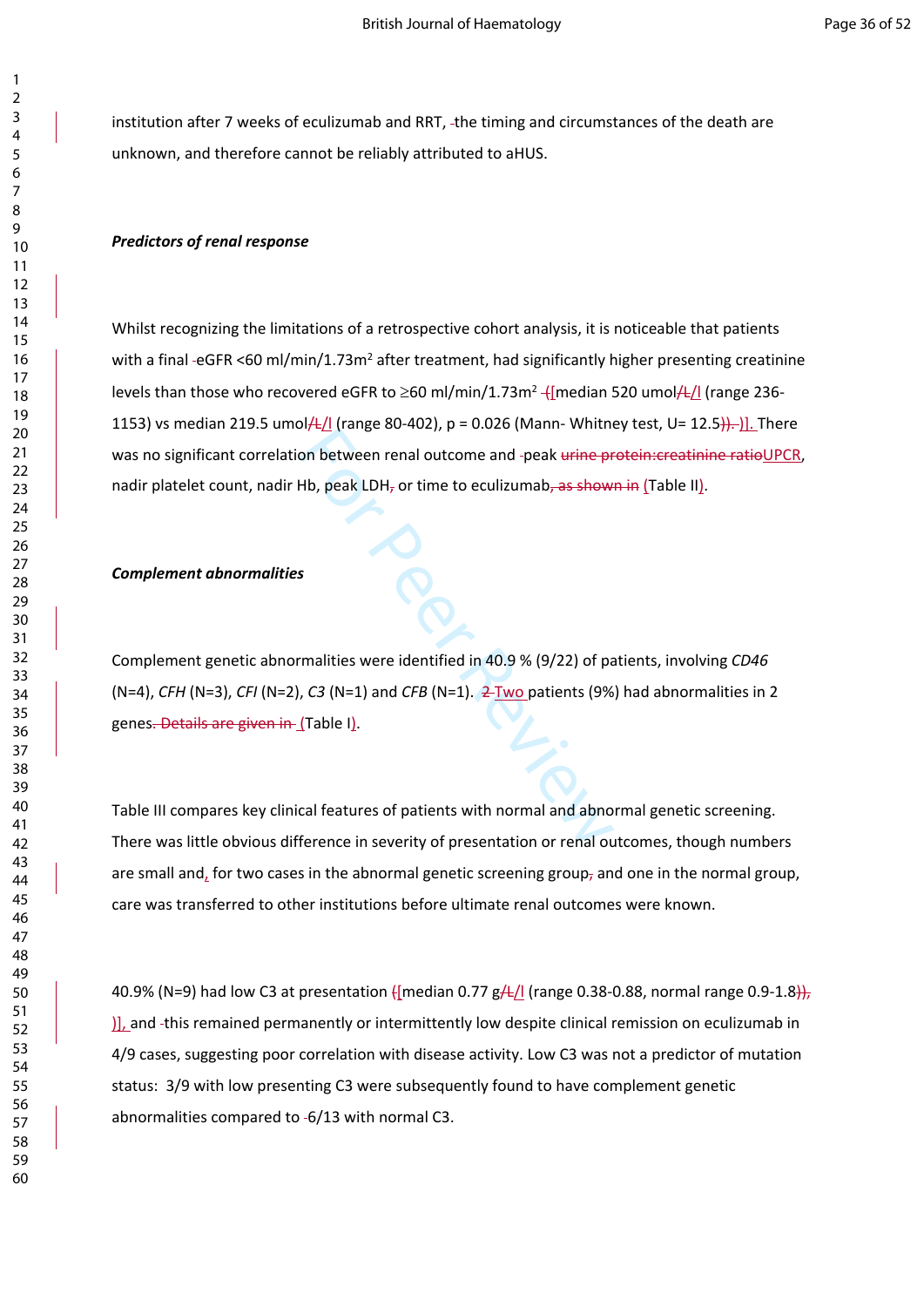Factor H autoantibody screening was performed in 59% of cases, and antibodies were not detected in any patients, though some samples were convalescent.

#### *Withdrawal of eculizumab*

Eculizumab was withdrawn in all 12 of the -patients who made a complete or near complete renal response , after a median 11 weeks (range 1-26). The one patient who had normal renal function but persistent thrombocytopenia when eculizumab was initiated (Patient 9) stopped therapy after 4 weeks (following a complete haematological response), bringing the total number of patients in whom eculizumab was withdrawn to 13/22.

ratanary.genter.per.er.per.er.per.g.n.gen.gen.er.com<br>drawn to 13/22.<br>ts (excluding Patient 22 who died after 1 dose<br>follow-follow-up due to incomplete renal recc<br>low-up was 21.5 weeks (range 3-227).<br>b<br>b withdrawal<br>(76.9%) The remaining 8/22 -patients (excluding Patient 22 who died after 1 dose) continued remained on eculizumab therapy at last follow-tollow-up due to incomplete renal recovery. The median duration of therapy at last follow-follow-up was 21.5 weeks (range 3-227).

### *Outcomes after eculizumab withdrawal*

At last follow uw-up, 10/13 (76.9%) -patients who stopped eculizumab (Patients 2-11) remained in remission, at a median duration of 66 weeks since stopping (range 14-238). This was despite reported potential triggers in 2 cases (viral infections, and a perianal abscess).

3/Of the 13 (23%) patients in whomwho stopped eculizumab, was stopped<sup>3</sup> relapsed (Patients 12, 13 and 14 in Table I), all within 1 year of stopping (at 3, 48 and 15 weeks respectively). Patient 12 was found incidentally to have an isolated mild thrombocytopenia (139 x10<sup>9</sup>/L/L) on routine follow uw-up 23 days after stopping. Although there were otherwise no features of overt TMA, eculizumab was re-initiated in case this was a prelude to frank relapse, especially since given that only 2 doses had initially been administered. A rapid recovery of platelet count ensued and the patient remains on treatment with a plan to stop again after 6 months. Patients 13 and 14 both presented with symptoms suggestive of relapse and <del>platelets platelet counts</del> <30 x10<sup>9</sup>/L/J, LDH >1000 -iu/L/L and creatinine 200-300umol/L/L, -after defined triggers (a viral infection 3 months postpartum, and flu A,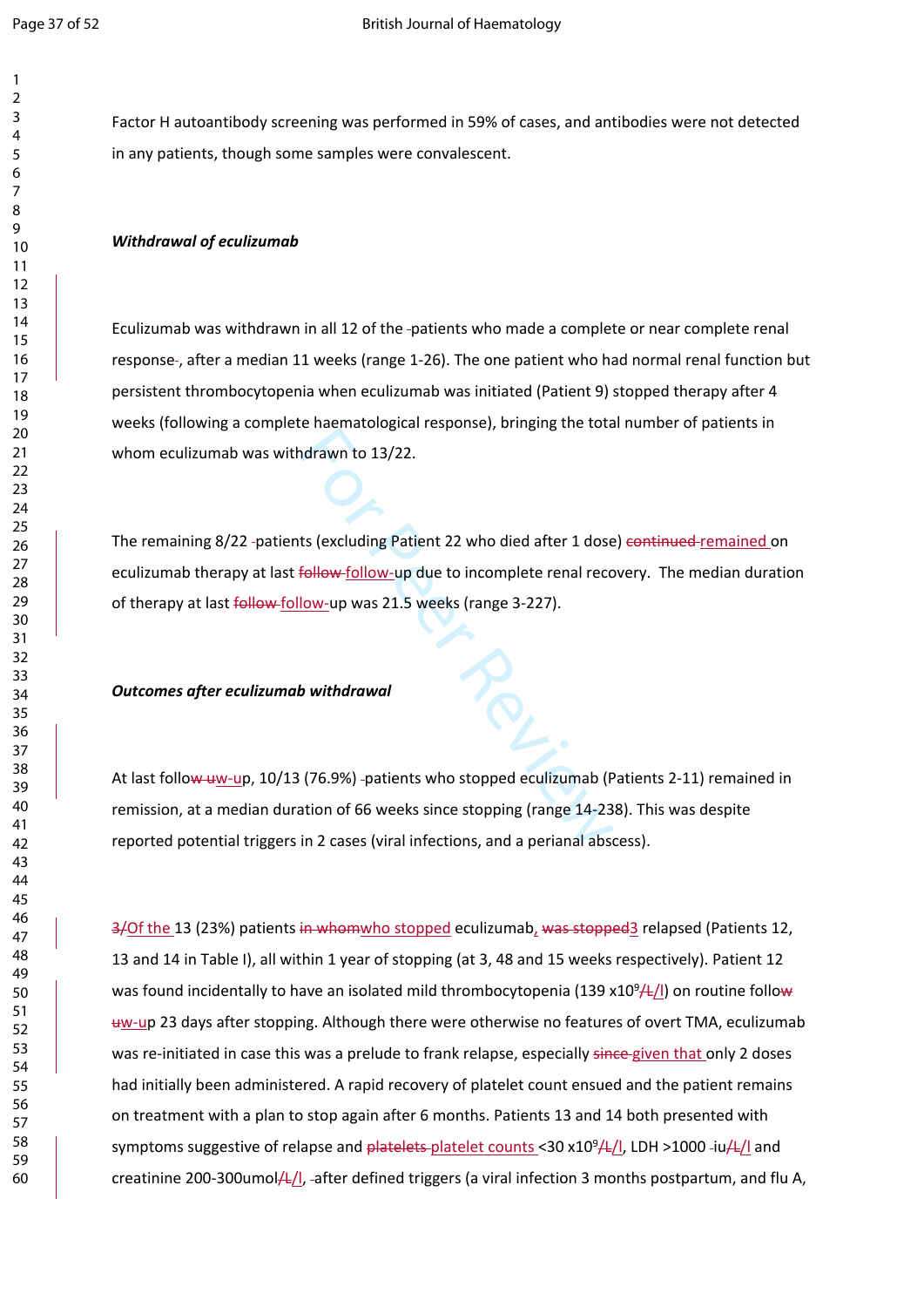respectively). Re-initiation of eculizumab in both cases on day 1 led to rapid full recovery, without need for PEX or RRT, and discharge home after 7 and 10 days, respectively. Eculizumab was subsequently stopped again in both cases (after 2 doses in Patient 13 and 6 months in Patient 14), and they remain in remission 17 and 14 months later, respectively.

In terms of predictors of relapse after stopping, there was a significantly higher risk of relapse in those with a complement genetic abnormality, than those without (3 of out 5 with mutations relapsed versus 0 out of 8 without, p=0.035 (Fisher exact test)). The genetic abnormalities -in the 3 patients who relapsed are detailed in Table I, but included abnormalities in *C3* and *CFH* in Patient 12; in *CFB* in Patient 13; and in *CD46* in Patient 14. In addition, the duration of initial treatment in those who relapsed tended to be shorter than in those who did not (median 2 weeks (range 1-10) vs 14 weeks (4-26). C3 levels were not predictive of relapse as the three patients who did relapse had consistently normal C3 levels.

#### *Adverse events*

CD46 In Patient 14. In addition, the duration of shorter than in those who did not (median 2<br>e not predictive of relapse as the three patientels.<br>els.<br>ted by all 22 patients, with no reported adverne patient (Patient 19) -Eculizumab was well tolerated by all 22 patients, with no reported adverse reactions and no meningococcal infection. One patient (Patient 19) -suffered several infections (recurrent pneumonia, line infection, urinary candidiasis and *c. difficile* colitis) whilst receiving eculizumab but this was in the context of being intubated and ventilated in ITU, with a history of bronchiectasis.

#### *Overall outcomes*

The outcomes of all patients are summarised in Figure 2

#### **Discussion**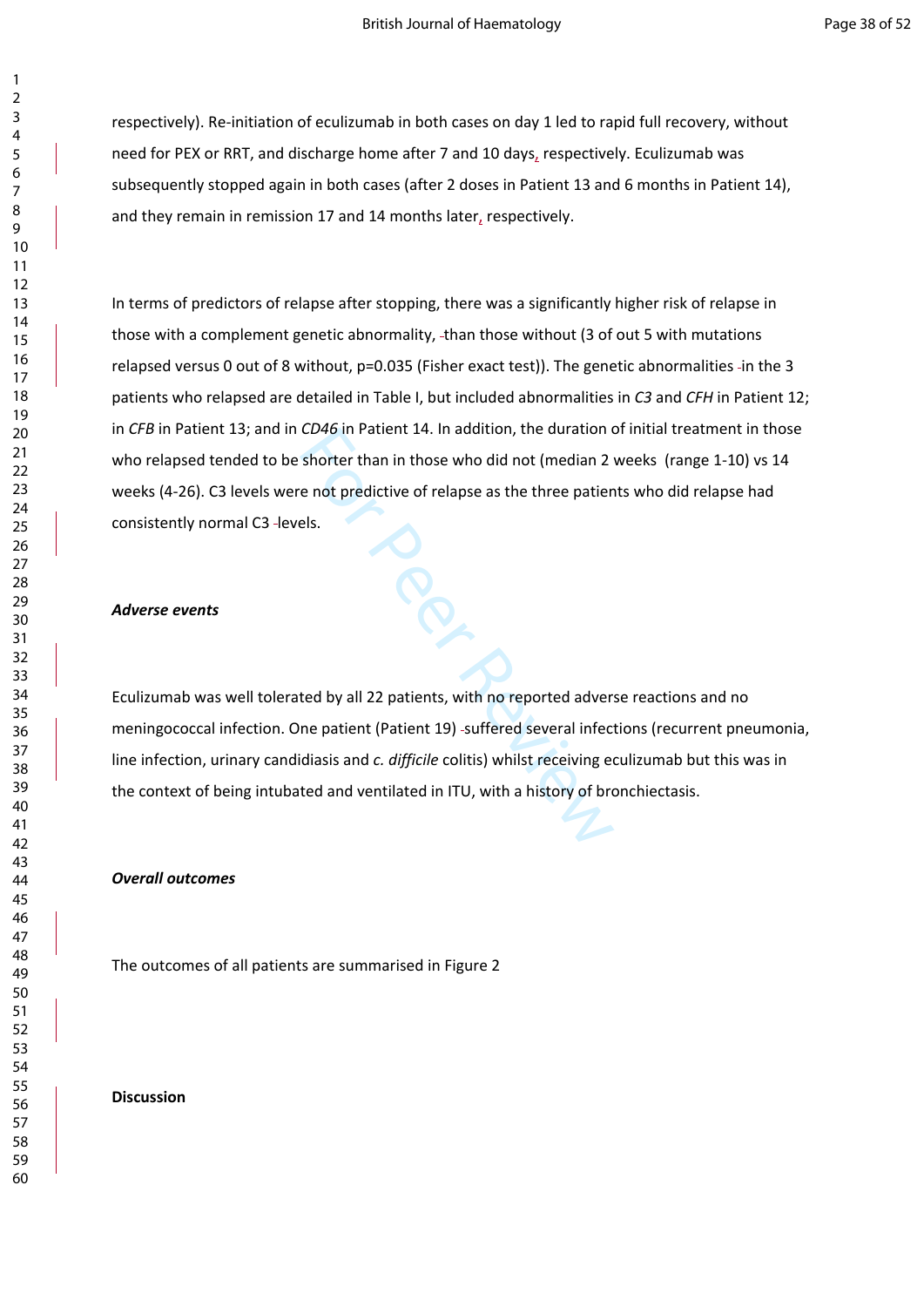Whilst the retrospective nature of this cohort is a limitation, its size is comparable to the original prospective phase 2 trials, and 'real world' outcome data in this ultra-rare disease is scarce, so the findings are of value.

The presenting features of the cohort reiterate some important characteristics of aHUS: end organ involvement is not necessarily confined to the kidneys (Cataland and Wu 2014, Noris and Remuzzi 2009); neurological and gastrointestinal symptoms are common (Jamme*, et al* 2017, Schaefer*, et al* 2018); and whilst severe thrombocytopenia and mild renal impairment are more common in TTP (Cataland*, et al* 2012, Coppo*, et al* 2010), they do not exclude aHUS (Phillips*, et al* 2016) (nadir platelet count was <30 x10<sup>9</sup>/L/L in 59% of patients, and peak creatinine was <200 umol/L/L in 14%). It is possible that our cohort is skewed to the less severe end of the renal spectrum renally, as cases presenting with severe renal impairment are often referred direct to nephrology, but in fact the proportion requiring RRT (64%) in the acute phase is similar to larger cohorts (Fakhouri*, et al* 2016, Sheerin*, et al* 2016). The 41% prevalence of complement genetic abnormalities is also in keeping with the existing literature, as is the finding of pregnancy as a common trigger (Fakhouri*, et al* 2010).

 $H_{21}$  in 59% of patients, and peak creatinine w<br>s skewed to the less severe end of the renal s<br>al impairment are often referred direct to nep<br>54%) in the acute phase is similar to larger coh<br>% prevalence of complement g In terms of novel findings, nearly half of patients had nephrotic range proteinuria at presentation despite this not classically being associated with aHUS, and previous reports tending to be in children or cases with secondary causes (Noris*, et al* 2015). Whilst cardiovascular manifestations are reported (Noris and Remuzzi 2014), this is the first demonstration to our knowledge of a high prevalence (77%) of asymptomatic cardiac troponin elevation, suggesting frequent subclinical cardiac involvement (although renal impairment may have contributed to elevated troponin).

To summarise outcomes, at a median follow uw-up of 85 weeks (range 4-255), following a median duration of initial course of eculizumab of 11 weeks (range 1-227), 100% of patients showed resolution of thrombocytopenia and 81% showed improvement in eGFR (median increase in eGFR 49 ml/min/1.73m<sup>2</sup>; {range 22->90}). Of the 14/22 patients who *initially* required RRT initially, 10 became dialysis independent. At last follow uw-up, 54.5 % had eGFR ≥60 ml/min/1.73m<sup>2</sup>, 27% had CKD with eGFR <60\_ml/min/1.73m<sup>2</sup> but not requiring RRT, 14% were on RRT, and 4.5% had died. It should be noted that 2 of the 3 patients requiring RRT at last follow uw-up had their care transferred to another institution after only 3 and 7 weeks' of eculizumab, after which time there may have been some renal recovery.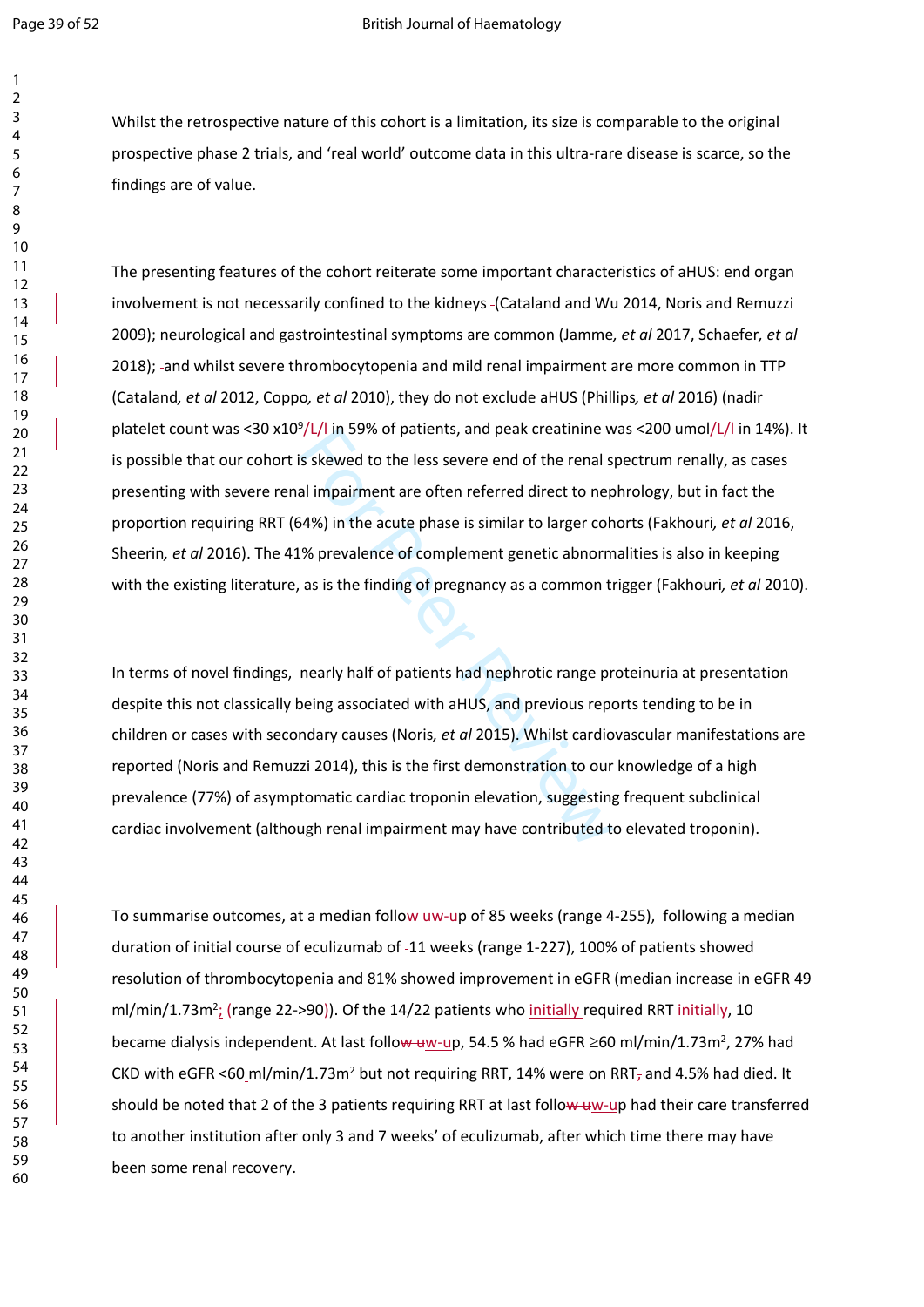The renal outcomes compare very favourably with data from the pre-eculizumab era ([rates of ESRD or death 50-77% after 3-5 years (Fremeaux-Bacchi*, et al* 2013, Noris*, et al* 2010, Schaefer*, et al* 2018)), (Fremeaux-Bacchi*, et al* 2013, Noris*, et al* 2010, Schaefer*, et al* 2018)], but also to previously published outcomes with eculizumab. Of the three Phase 2 trials in adults (Fakhouri*, et al* 2016, Legendre *, et al* 2013, Licht*, et al* 2015b5a), our cohort is most comparable to the 41 patients in reported by the third (Fakhouri*, et al* (2016), who were not required to be plasma dependent or refractory and who generally received eculizumab early in the acute phase (although the proportion of relapses and renal transplants was higher in the Phase 2 cohort). 38/Thirty-eight of 41 patients received the intended 26 weeks' of treatment, by which time point 98% achieved platelet normalisation. 54% Fifty-four percent showed an increase in eGFR of >15\_ml/min/1.73m<sup>2</sup> by 26 weeks, and 15% were dialysis-dialysis-dependent at 26 weeks, from 58% at baseline and 46% at initiation of eculizumab.

ur percent showed an increase in eGFR of >15<br>
sis-dialysis-dependent at 26 weeks, from 58%<br>
cohort are also comparable to published retro<br>
akhouri, *et al* 2014, Gediz, *et al* 2016, Mallett,<br>
19 adult patients (Fakhouri, The renal outcomes of our cohort are also comparable to published retrospective cohorts (Cunningham*, et al* 2017, Fakhouri*, et al* 2014, Gediz*, et al* 2016, Mallett*, et al* 2015, Sheerin*, et al* 2016). In a French series of 19 adult patients (Fakhouri*, et al* 2016), 63% required RRT at diagnosis, while at last follow uw-up (range 4-22 months, treatment ongoing in 74%), 16% required RRT, 37% had CKD<sub>7</sub> and 47% had normal renal function. In a US cohort (N=52), 35% required dialysis prior to eculizumab, and 21% at 3 months (Cunningham*, et al* 2017). Of 23 incident patients in an analysis of the first year of the national specialised service in England (Sheerin*, et al* 2016), 15 (65%) required dialysis at eculizumab initiation, of whom 8 were able to stop dialysis after a duration of 1-30 weeks.

Whilst there are potential confounders, it is notable that a lower presenting creatinine was a significant predictor of a better renal response in this cohort. The same was not true in a post-hoc analysis of pooled data from the 4 prospective trials (Walle*, et al* 2017). The finding that mutation status did not affect the likelihood of renal recovery adds to existing data in this regard (Fakhouri*, et al* 2016, Sheerin*, et al* 2016, Walle*, et al* 2017).

If and when to withdraw eculizumab is an important and debated question, which has not yet been addressed prospectively as treatment was continued for the duration of the Phase 2 trials in the majority of cases. The 23% relapse rate post-post-withdrawal seen in this cohort is in keeping with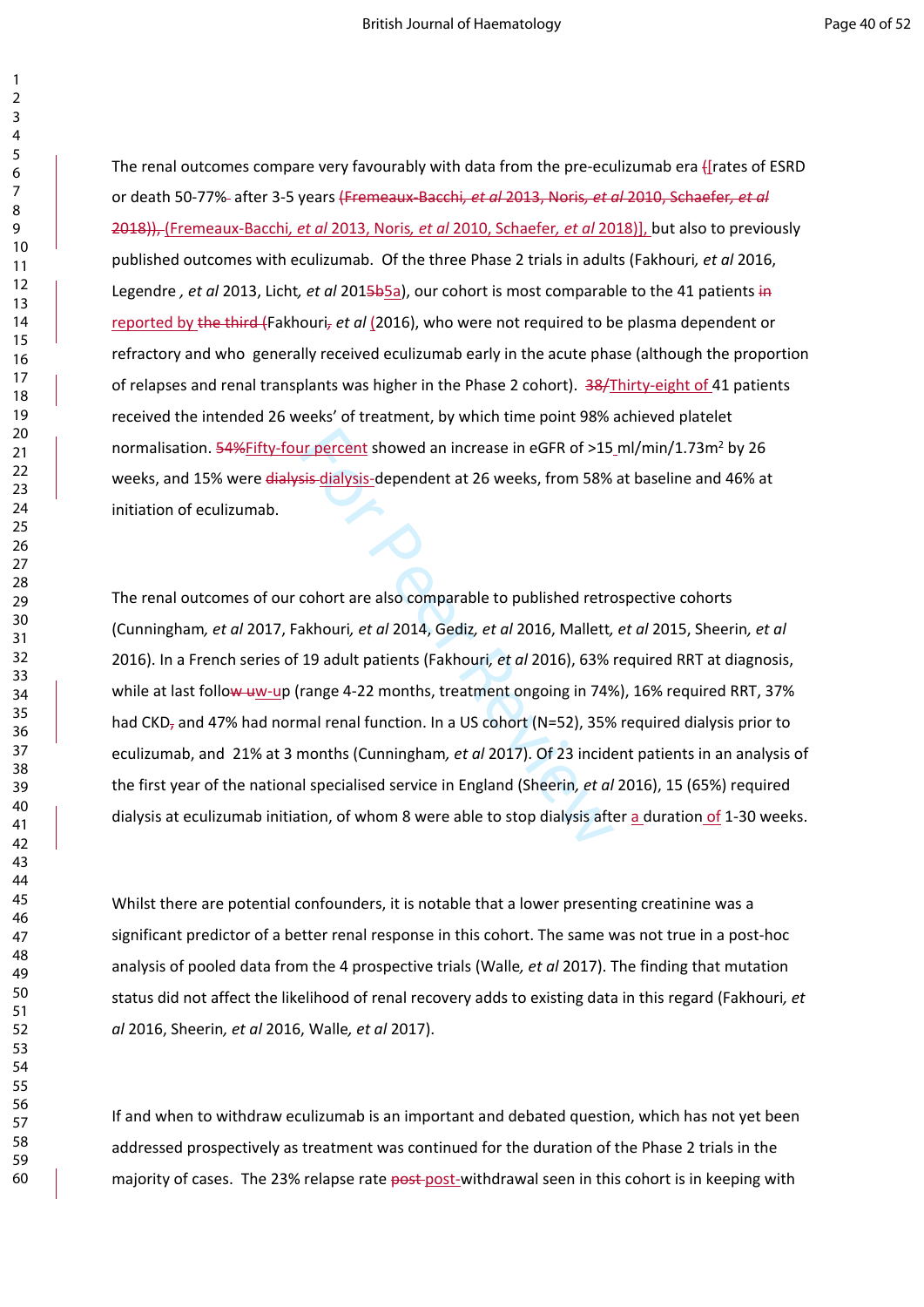$\mathbf{1}$ 

20-31% relapse rates reported in the largest four case series of patients who stopped in stable remission (a total of 86 cases) (Ardissino*, et al* 20152014, Ardissino*, et al* 20154, Fakhouri*, et al* 2017, Merrill*, et al* 2017, Wijnsma*, et al* 2017). The time frame of relapse within 1 year is also comparable. There was a suggestion from two cohorts (Ardissino*, et al* 2015, Fakhouri*, et al* 2017), as in ours, that those with a mutation, especially *CFH* mutations, were more likely to relapse<del>, especially *CFH*</del> mutations .

Whilst relapses did occur, all three patients who relapsed made rapid and complete recoveries with re-initiation of eculizumab, without needing PEX or RRT. The withdrawal strategy therefore led to no long-long-term adverse effects for these patients, nor on outcomes of the cohort as a whole, given that the overall outcomes were comparable to those of the Phase 2 trial (Fakhouri*, et al* 2016) , despite 59% of our cohort not receiving indefinite treatment.

Ects for these patients, aor on outcomes of the<br>were comparable to those of the Phase 2 trial<br>not receiving indefinite treatment.<br>published cases of relapse <del>post-post-e</del>culizum<br>ation of eculizumab (Ardissino, *et al* 2015 Whilst the vast majority of published cases of relapse post-post-eculizumab withdrawal made a full recovery after early re-initiation of eculizumab (Ardissino*, et al* 2015, Ardissino*, et al* 2014, Fakhouri*, et al* 2017, Merrill*, et al* 2017, Wijnsma*, et al* 2017) a recent review (Macia*, et al* 2017) cites two cases in which re-initiation of eculizumab did not prevent deterioration to ESRF end stage renal failure (though timing to re-initiation is not given for one case, and the other case involves a patient who only received one dose initially). The potential benefits however are undeniable: just over 750 doses of eculizumab have been avoided in this cohort to date, with associated reduced risk of adverse effects (including meningococcal infection), reduced hospital attendances and service delivery burdens, and drug cost savings of over £11 million. Whilst a randomised controlled trial is needed to definitively assess the safety of eculizumab withdrawal, in the absence of such data this cohort adds to the growing body of evidence in support of such a strategy. Monitoring post-postwithdrawal, -patient education regarding potential symptoms of relapse, and pathways to ensure timely re-initiation of eculizumab in the event of relapse, are all vital however. In addition, our current approach is to give a minimum of 6 months' therapy before considering withdrawal, given that this data showed a trend towards a higher relapse risk following shorter durations of initial therapy.

Whilst the efficacy of eculizumab in aHUS is clear, many questions still remain to be answered with definitive prospective data, including the feasibility of dose tapering and stopping, how best to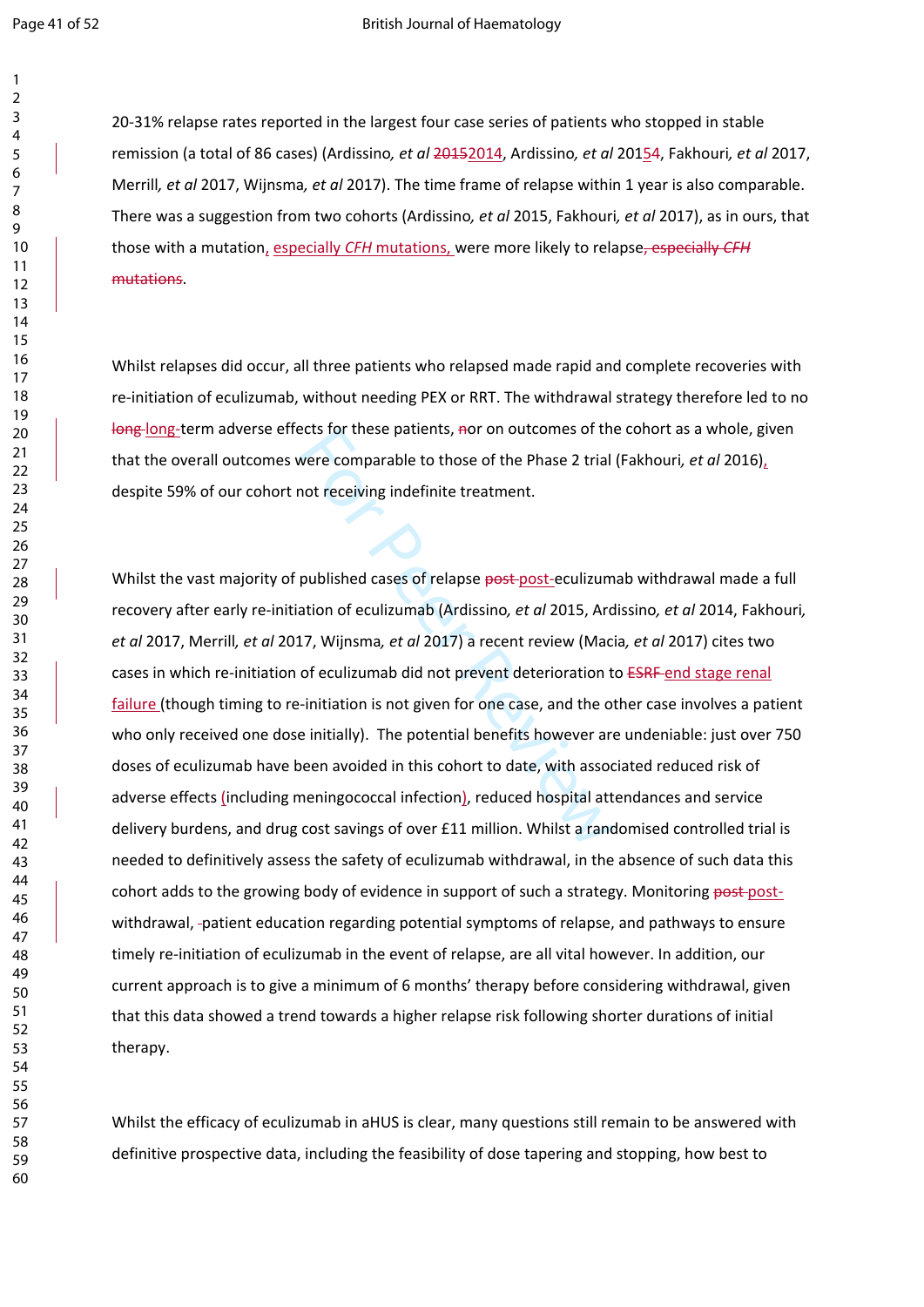monitor disease activity, predictors of response, and whether therapy could be targeted to those who benefit most. Developing diagnostics to accurately differentiate aHUS from other TMAs is also key to ensure that eculizumab is used appropriately and in a timely fashion, to ensure maximum therapeutic benefit.

### **Author contributions:**

For Peter's Trust<br>
Ceter's Trust<br>
Therests statement:<br>
Therests to declare.<br>
The person of Peter Speaker's fees<br>
A from Alexion. SC has received speaker's fees LN collected and analysed the data and wrote the manuscript. DG reviewed and wrote the manuscript. SC and RS assisted with data collection and reviewed the manuscript. MS reviewed and wrote the manuscript.

**Acknowledgments:**

DG is supported by the St Peter's Trust

**Disclosure and competing interests statement:**

LN and RS have no completing interests to declare.

DPG has received honoraria from Alexion. SC has received speaker's fees from Alexion. MS has

received honoraria and speaker's fees from Alexion.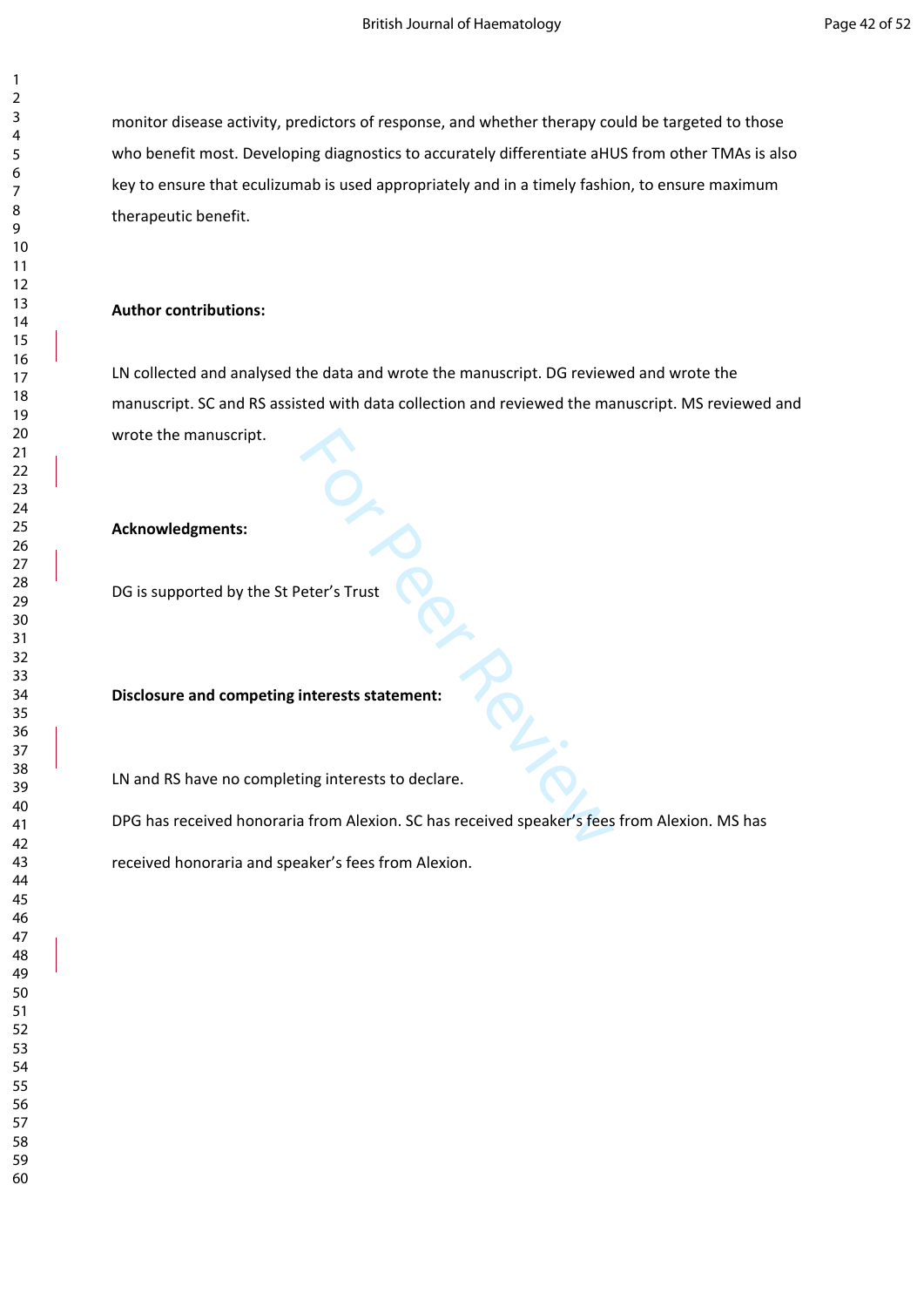# **References**

| Ardissino, G., Testa, S., Possenti, I., Tel, F., Paglialonga, F., Salardi, S., Tedeschi, S., Belingheri, M. & |
|---------------------------------------------------------------------------------------------------------------|
| Cugno, M. (2014) Discontinuation of eculizumab maintenance treatment for atypical                             |
| hemolytic uremic syndrome: a report of 10 cases. Am J Kidney Dis, 64, 633-637.                                |
|                                                                                                               |

- Ardissino, G., Possenti, I., Tel, F., Testa, S., Salardi, S. & Ladisa, V. (2015) Discontinuation of eculizumab treatment in atypical hemolytic uremic syndrome: an update. *Am J Kidney Dis,*  **66,** 172-173.
- Ardissino, G., Testa, S., Possenti, I., Tel, F., Paglialonga, F., Salardi, S., Tedeschi, S., Belingheri, M. & Cugno, M. (2014) Discontinuation of eculizumab maintenance treatment for atypical hemolytic uremic syndrome: a report of 10 cases. *Am J Kidney Dis,* **64,** 633-637.
- Cataland, S.R. & Wu, H.M. (2014) How I treat: the clinical differentiation and initial treatment of adult patients with atypical hemolytic uremic syndrome. *Blood,* **123,** 2478-2484.
- Cataland, S.R., Yang, S. & Wu, H.M. (2012) The use of ADAMTS13 activity, platelet count, and serum creatinine to differentiate acquired thrombotic thrombocytopenic purpura from other thrombotic microangiopathies. *Br J Haematol,* **157,** 501-503.
- Cataland, S.R., Holers, V.M., Geyer, S., Yang, S. & Wu, H.M. (2014) Biomarkers of terminal complement activation confirm the diagnosis of aHUS and differentiate aHUS from TTP. *Blood,* **123,** 3733-3738.
- Cataland, S.R. & Wu, H.M. (2014) How I treat: the clinical differentiation and initial treatment of adult patients with atypical hemolytic uremic syndrome. *Blood,* **123,** 2478-2484.
- Cataland, S.R., Yang, S. & Wu, H.M. (2012) The use of ADAMTS13 activity, platelet count, and serum creatinine to differentiate acquired thrombotic thrombocytopenic purpura from other thrombotic microangiopathies. *Br J Haematol,* **157,** 501-503.
- /u, H.M. (2012) The use of ADAMTS13 activity<br>entiate acquired thrombotic thrombocytopen<br>ngiopathies. *Br J Haematol*, **157**, 501-503.<br>, Geyer, S., Yang, S. & Wu, H.M. (2014) Bioma<br>tion confirm the diagnosis of aHUS and dif Coppo, P., Schwarzinger, M., Buffet, M., Wynckel, A., Clabault, K., Presne, C., Poullin, P., Malot, S., Vanhille, P., Azoulay, E., Galicier, L., Lemiale, V., Mira, J.P., Ridel, C., Rondeau, E., Pourrat, J., Girault, S., Bordessoule, D., Saheb, S., Ramakers, M., Hamidou, M., Vernant, J.P., Guidet, B., Wolf, M. & Veyradier, A. (2010) Predictive features of severe acquired ADAMTS13 deficiency in idiopathic thrombotic microangiopathies: the French TMA reference center experience. *PLoS One,* **5,** e10208.
- Cunningham, J.M., Ahn, J. & Broome, C. (2017) Outcomes for Atypical Hemolytic Uremic Syndrome (aHUS) Treated with Eculizumab: A Single Center Analysis. *Blood,* **130,** 2331-2331.
- Dragon-Durey, M.A., Loirat, C., Cloarec, S., Macher, M.A., Blouin, J., Nivet, H., Weiss, L., Fridman, W.H. & Fremeaux-Bacchi, V. (2005) Anti-Factor H autoantibodies associated with atypical hemolytic uremic syndrome. *J Am Soc Nephrol,* **16,** 555-563.
- Fakhouri, F., Roumenina, L., Provot, F., Sallee, M., Caillard, S., Couzi, L., Essig, M., Ribes, D., Dragon-Durey, M.A., Bridoux, F., Rondeau, E. & Fremeaux-Bacchi, V. (2010) Pregnancy-associated hemolytic uremic syndrome revisited in the era of complement gene mutations. *J Am Soc Nephrol,* **21,** 859-867.
- Fakhouri, F., Delmas, Y., Provot, F., Barbet, C., Karras, A., Makdassi, R., Courivaud, C., Rifard, K., Servais, A., Allard, C., Besson, V., Cousin, M., Chatelet, V., Goujon, J.M., Coindre, J.P., Laurent, G., Loirat, C. & Fremeaux-Bacchi, V. (2014) Insights from the use in clinical practice of eculizumab in adult patients with atypical hemolytic uremic syndrome affecting the native kidneys: an analysis of 19 cases. *Am J Kidney Dis,* **63,** 40-48.
- Fakhouri, F., Hourmant, M., Campistol, J.M., Cataland, S.R., Espinosa, M., Gaber, A.O., Menne, J., Minetti, E.E., Provot, F., Rondeau, E., Ruggenenti, P., Weekers, L.E., Ogawa, M., Bedrosian, C.L. & Legendre, C.M. (2016) Terminal Complement Inhibitor Eculizumab in Adult Patients With Atypical Hemolytic Uremic Syndrome: A Single-Arm, Open-Label Trial. *Am J Kidney Dis,*  **68,** 84-93.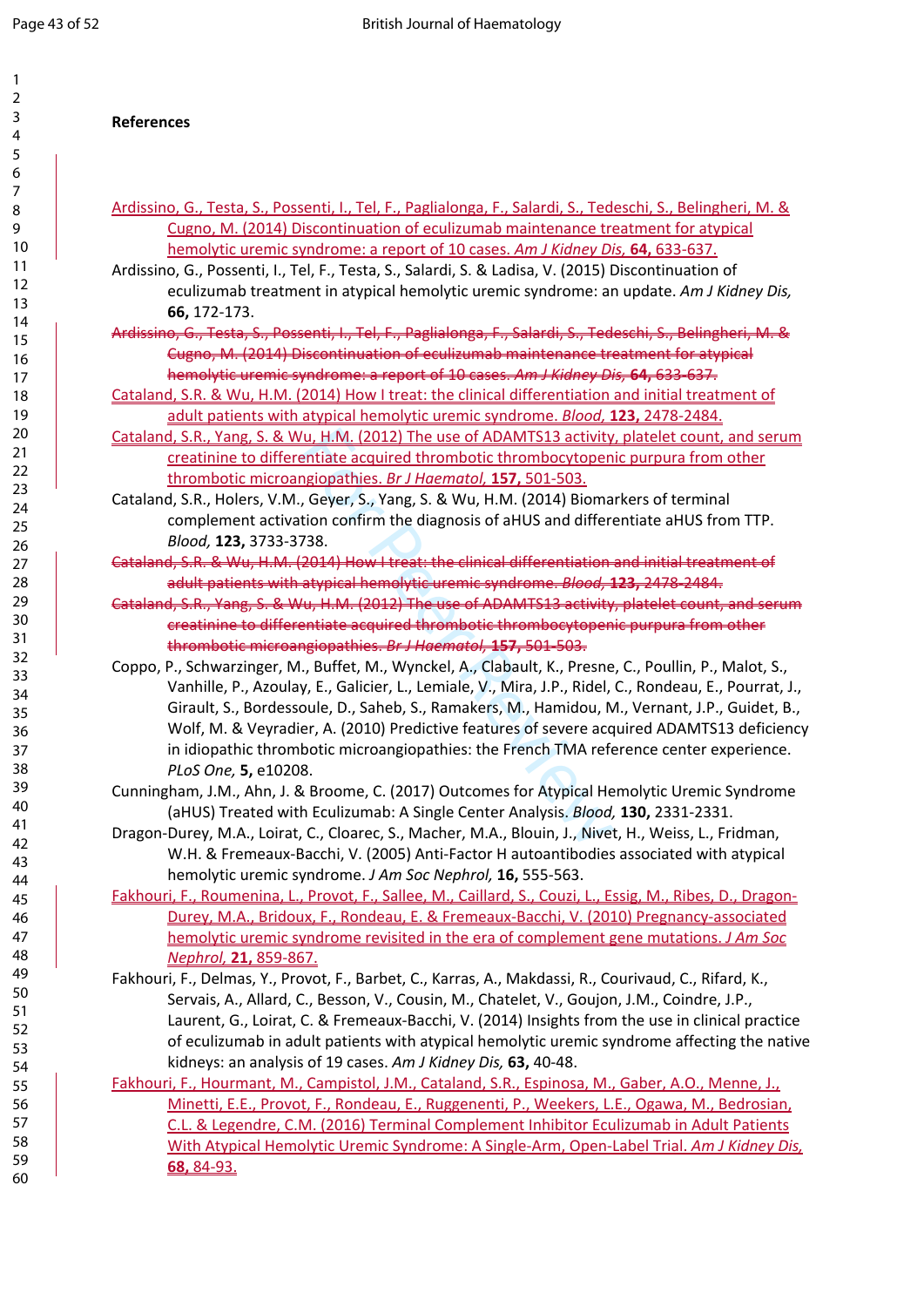- Fakhouri, F., Fila, M., Provot, F., Delmas, Y., Barbet, C., Chatelet, V., Rafat, C., Cailliez, M., Hogan, J., Servais, A., Karras, A., Makdassi, R., Louillet, F., Coindre, J.P., Rondeau, E., Loirat, C. & Fremeaux-Bacchi, V. (2017) Pathogenic Variants in Complement Genes and Risk of Atypical Hemolytic Uremic Syndrome Relapse after Eculizumab Discontinuation. *Clin J Am Soc Nephrol,* **12,** 50-59.
- Fakhouri, F., Hourmant, M., Campistol, J.M., Cataland, S.R., Espinosa, M., Gaber, A.O., Menne, J., Minetti, E.E., Provot, F., Rondeau, E., Ruggenenti, P., Weekers, L.E., Ogawa, M., Bedrosian, C.L. & Legendre, C.M. (2016) Terminal Complement Inhibitor Eculizumab in Adult Patients With Atypical Hemolytic Uremic Syndrome: A Single-Arm, Open-Label Trial. *Am J Kidney Dis,*  **68,** 84-93.
- Fakhouri, F., Roumenina, L., Provot, F., Sallee, M., Caillard, S., Couzi, L., Essig, M., Ribes, D., Dragon-Durey, M.A., Bridoux, F., Rondeau, E. & Fremeaux-Bacchi, V. (2010) Pregnancy-associated hemolytic uremic syndrome revisited in the era of complement gene mutations. *J Am Soc Nephrol,* **21,** 859-867.
- Fremeaux-Bacchi, V., Fakhouri, F., Garnier, A., Bienaime, F., Dragon-Durey, M.A., Ngo, S., Moulin, B., Servais, A., Provot, F., Rostaing, L., Burtey, S., Niaudet, P., Deschenes, G., Lebranchu, Y., Zuber, J. & Loirat, C. (2013) Genetics and outcome of atypical hemolytic uremic syndrome: a nationwide French series comparing children and adults. *Clin J Am Soc Nephrol,* **8,** 554-562.
- Gediz, F., Payzin, B.K., Ecemis, S., Guler, N., Yilmaz, A.F., Topcugil, F. & Berdeli, A. (2016) Efficacy and safety of eculizumab in adult patients with atypical hemolytic uremic syndrome: A single center experience from Turkey. *Transfus Apher Sci,* **55,** 357-362.
- Greenbaum, L.A., Fila, M., Ardissino, G., Al-Akash, S.I., Evans, J., Henning, P., Lieberman, K.V., Maringhini, S., Pape, L., Rees, L., van de Kar, N.C., Vande Walle, J., Ogawa, M., Bedrosian, C.L. & Licht, C. (2016) Eculizumab is a safe and effective treatment in pediatric patients with atypical hemolytic uremic syndrome. *Kidney Int,* **89,** 701-711.
- Hofer, J., Giner, T. & Jozsi, M. (2014) Complement factor H-antibody-associated hemolytic uremic syndrome: pathogenesis, clinical presentation, and treatment. *Semin Thromb Hemost,* **40,**  431-443.
- F., Rostaing, L., Burtey, S., Niaudet, P., Desche<br>
2. (2013) Genetics and outcome of atypical hereires comparing children and adults. *Clin J Al*<br>
11. S. S., Guler, N., Yilmaz, A.F., Topcugil, F. & Be<br>
12. S., Guler, N., Y Jamme, M., Raimbourg, Q., Chauveau, D., Seguin, A., Presne, C., Perez, P., Gobert, P., Wynckel, A., Provot, F., Delmas, Y., Mousson, C., Servais, A., Vrigneaud, L., Veyradier, A., Rondeau, E. & Coppo, P. (2017) Predictive features of chronic kidney disease in atypical haemolytic uremic syndrome. *PLoS One,* **12,** e0177894.
- Jokiranta, T.S. (2017) HUS and atypical HUS. *Blood,* **129,** 2847-2856.
- Kokame, K., Nobe, Y., Kokubo, Y., Okayama, A. & Miyata, T. (2005) FRETS-VWF73, a first fluorogenic substrate for ADAMTS13 assay. *Br J Haematol,* **129,** 93-100.
- Krishnappa, V., Gupta, M., Elrifai, M., Moftakhar, B., Ensley, M.J., Vachharajani, T.J., Sethi, S.K. & Raina, R. (2018) Atypical Hemolytic Uremic Syndrome: A Meta-Analysis of Case Reports Confirms the Prevalence of Genetic Mutations and the Shift of Treatment Regimens. *Ther Apher Dial,* **22,** 178-188.
- Legendre , C.M., Licht , C., Muus , P., Greenbaum , L.A., Babu , S., Bedrosian , C., Bingham , C., Cohen , D.J., Delmas , Y., Douglas , K., Eitner , F., Feldkamp , T., Fouque , D., Furman , R.R., Gaber , O., Herthelius , M., Hourmant , M., Karpman , D., Lebranchu , Y., Mariat , C., Menne , J., Moulin , B., Nürnberger , J., Ogawa , M., Remuzzi , G., Richard , T., Sberro-Soussan , R., Severino , B., Sheerin , N.S., Trivelli , A., Zimmerhackl , L.B., Goodship , T. & Loirat , C. (2013) Terminal Complement Inhibitor Eculizumab in Atypical Hemolytic–Uremic Syndrome. *New England Journal of Medicine,* **368,** 2169-2181.
- Lemaire, M., Fremeaux-Bacchi, V., Schaefer, F., Choi, M., Tang, W.H., Le Quintrec, M., Fakhouri, F., Taque, S., Nobili, F., Martinez, F., Ji, W., Overton, J.D., Mane, S.M., Nurnberg, G., Altmuller, J., Thiele, H., Morin, D., Deschenes, G., Baudouin, V., Llanas, B., Collard, L., Majid, M.A., Simkova, E., Nurnberg, P., Rioux-Leclerc, N., Moeckel, G.W., Gubler, M.C., Hwa, J., Loirat, C.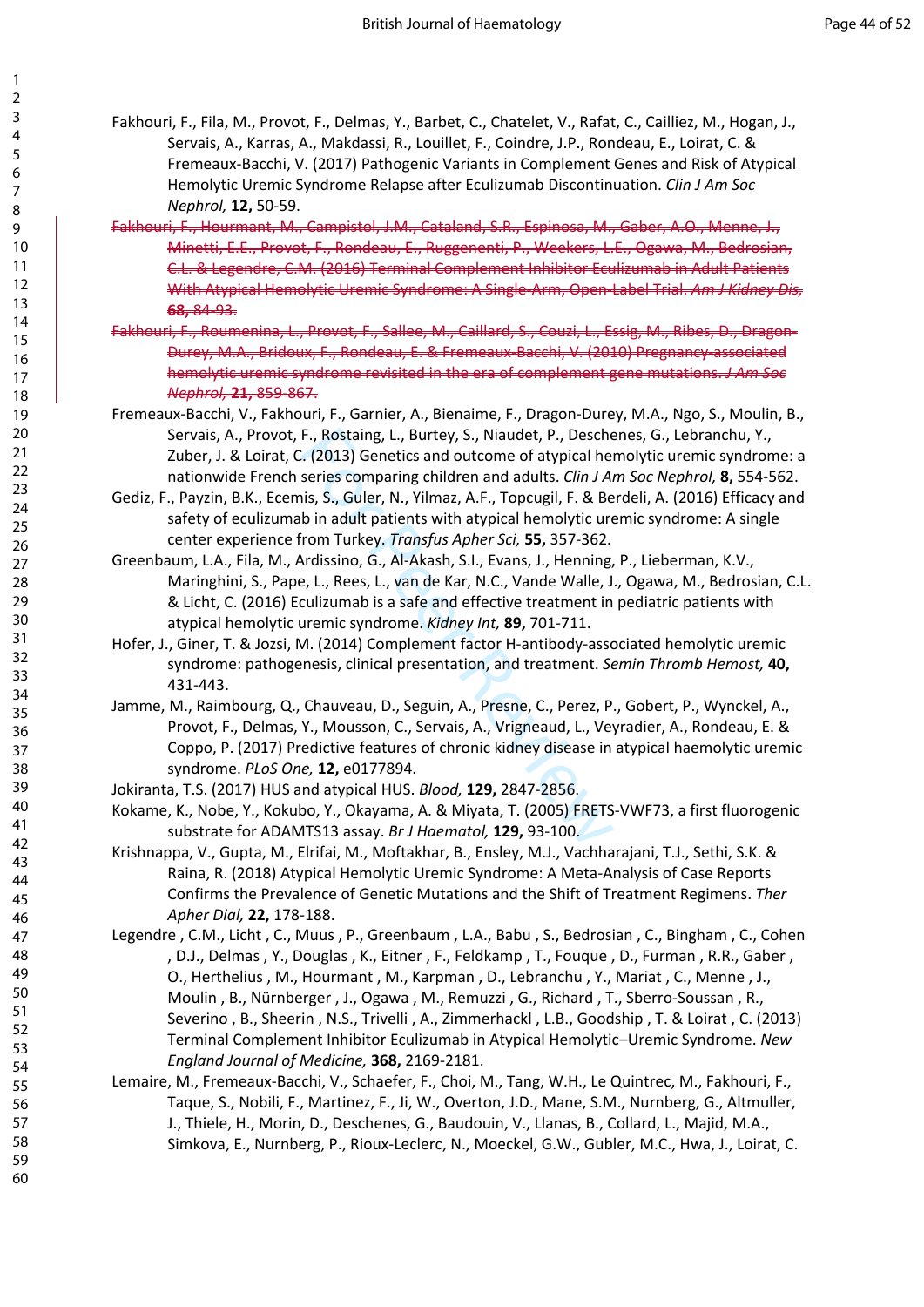| 1                                |
|----------------------------------|
| ,                                |
| 3                                |
| 4                                |
| 5                                |
| 6                                |
|                                  |
| 8                                |
|                                  |
| ĺ<br>)                           |
| 10<br>ĺ                          |
| 1<br>1                           |
| 1<br>フ                           |
| $\mathbf{1}$<br>3                |
| 4<br>1.                          |
| 15                               |
| 16                               |
| 1                                |
| 18                               |
| 19                               |
|                                  |
| 20                               |
| $\overline{21}$                  |
| $\overline{2}$<br>2              |
| $\overline{2}$<br>Ş              |
| $\frac{24}{3}$                   |
| 25                               |
| $\frac{26}{5}$                   |
| $^{27}$                          |
| $\frac{28}{3}$                   |
| 29                               |
| 30                               |
| $\overline{\textbf{3}}$          |
| $\overline{\mathbf{S}}$          |
| 2                                |
| $\mathbf{S}$<br>ξ                |
| 3.<br>4                          |
| 35                               |
| 36                               |
| 37                               |
| şξ<br>ξ                          |
| 39                               |
| 40                               |
| 41                               |
| $\overline{c}$<br>$\overline{4}$ |
| $\overline{4}$<br>3              |
| 44                               |
|                                  |
| 45                               |
| 46                               |
| 47                               |
| 48                               |
| 49                               |
| 50                               |
| 51                               |
| 5<br>$\overline{c}$              |
| 5.<br>ξ                          |
| 54                               |
| 55                               |
|                                  |
| 56                               |
| 57                               |
| 58                               |
| C<br>$\frac{1}{2}$               |

60

& Lifton, R.P. (2013) Recessive mutations in DGKE cause atypical hemolytic-uremic syndrome. *Nat Genet,* **45,** 531-536.

- Licht, C., Greenbaum, L.A., Muus, P., Babu, S., Bedrosian, C.L., Cohen, D.J., Delmas, Y., Douglas, K., Furman, R.R., Gaber, O.A., Goodship, T., Herthelius, M., Hourmant, M., Legendre, C.M., Remuzzi, G., Sheerin, N., Trivelli, A. & Loirat, C. (2015a) Efficacy and safety of eculizumab in atypical hemolytic uremic syndrome from 2-year extensions of phase 2 studies. *Kidney Int,*  **87,** 1061-1073.
- Licht, C., Ardissino, G., Ariceta, G., Cohen, D., Cole, J.A., Gasteyger, C., Greenbaum, L.A., Johnson, S., Ogawa, M., Schaefer, F., Vande Walle, J. & Fremeaux-Bacchi, V. (2015a15b) The global aHUS registry: methodology and initial patient characteristics. *BMC Nephrol,* **16,** 207.
- Licht, C., Greenbaum, L.A., Muus, P., Babu, S., Bedrosian, C.L., Cohen, D.J., Delmas, Y., Douglas, K., Furman, R.R., Gaber, O.A., Goodship, T., Herthelius, M., Hourmant, M., Legendre, C.M., Remuzzi, G., Sheerin, N., Trivelli, A. & Loirat, C. (2015b) Efficacy and safety of eculizumab in atypical hemolytic uremic syndrome from 2-year extensions of phase 2 studies. *Kidney Int,*  **87,** 1061-1073.
- Macia, M., de Alvaro Moreno, F., Dutt, T., Fehrman, I., Hadaya, K., Gasteyger, C. & Heyne, N. (2017) Current evidence on the discontinuation of eculizumab in patients with atypical haemolytic uraemic syndrome. *Clin Kidney J,* **10,** 310-319.
- Mallett, A., Hughes, P., Szer, J., Tuckfield, A., Van Eps, C., Cambell, S.B., Hawley, C., Burke, J., Kausman, J., Hewitt, I., Parnham, A., Ford, S. & Isbel, N. (2015) Atypical haemolytic uraemic syndrome treated with the complement inhibitor eculizumab: the experience of the Australian compassionate access cohort. *Intern Med J,* **45,** 1054-1065.
- Merrill, S.A., Brittingham, Z.D., Yuan, X., Moliterno, A.R., Sperati, C.J. & Brodsky, R.A. (2017) Eculizumab cessation in atypical hemolytic uremic syndrome. *Blood,* **130,** 368-372.
- Noris, M. & Remuzzi, G. (2009) Atypical hemolytic-uremic syndrome. *N Engl J Med,* **361,** 1676-1687. Noris, M. & Remuzzi, G. (2014) Cardiovascular complications in atypical haemolytic uraemic

syndrome. *Nature Reviews Nephrology,* **10,** 174.

- no, F., Dutt, T., Fehrman, I., Hadaya, K., Gastey<br>
n the discontinuation of eculizumab in patien<br> *Clin Kidney J*, **10**, 310-319.<br>
r, J., Tuckfield, A., Van Eps, C., Cambell, S.B., H<br>
t, I., Parnham, A., Ford, S. & Isbel, Noris, M., Caprioli, J., Bresin, E., Mossali, C., Pianetti, G., Gamba, S., Daina, E., Fenili, C., Castelletti, F., Sorosina, A., Piras, R., Donadelli, R., Maranta, R., van der Meer, I., Conway, E.M., Zipfel, P.F., Goodship, T.H. & Remuzzi, G. (2010) Relative role of genetic complement abnormalities in sporadic and familial aHUS and their impact on clinical phenotype. *Clin J Am Soc Nephrol,* **5,**  1844-1859.
- Noris, M., Mele, C. & Remuzzi, G. (2015) Podocyte dysfunction in atypical haemolytic uraemic syndrome. *Nature Reviews Nephrology,* **11,** 245.

Noris, M. & Remuzzi, G. (2009) Atypical hemolytic-uremic syndrome. *N Engl J Med,* **361,** 1676-1687. Noris, M. & Remuzzi, G. (2014) Cardiovascular complications in atypical haemolytic uraemic syndrome. *Nature Reviews Nephrology,* **10,** 174.

- Phillips, E.H., Westwood, J.P., Brocklebank, V., Wong, E.K., Tellez, J.O., Marchbank, K.J., McGuckin, S., Gale, D.P., Connolly, J., Goodship, T.H., Kavanagh, D. & Scully, M.A. (2016) The role of ADAMTS-13 activity and complement mutational analysis in differentiating acute thrombotic microangiopathies. *J Thromb Haemost,* **14,** 175-185.
- Schaefer, F., Ardissino, G., Ariceta, G., Fakhouri, F., Scully, M., Isbel, N., Lommele, A., Kupelian, V., Gasteyger, C., Greenbaum, L.A., Johnson, S., Ogawa, M., Licht, C., Vande Walle, J. & Fremeaux-Bacchi, V. (2018) Clinical and genetic predictors of atypical hemolytic uremic syndrome phenotype and outcome. *Kidney Int*., **94**, 408-418.
- Scully, M., Cataland, S., Coppo, P., de la Rubia, J., Friedman, K.D., Kremer Hovinga, J., Lammle, B., Matsumoto, M., Pavenski, K., Sadler, E., Sarode, R. & Wu, H. (2017) Consensus on the standardization of terminology in thrombotic thrombocytopenic purpura and related thrombotic microangiopathies. *J Thromb Haemost,* **15,** 312-322.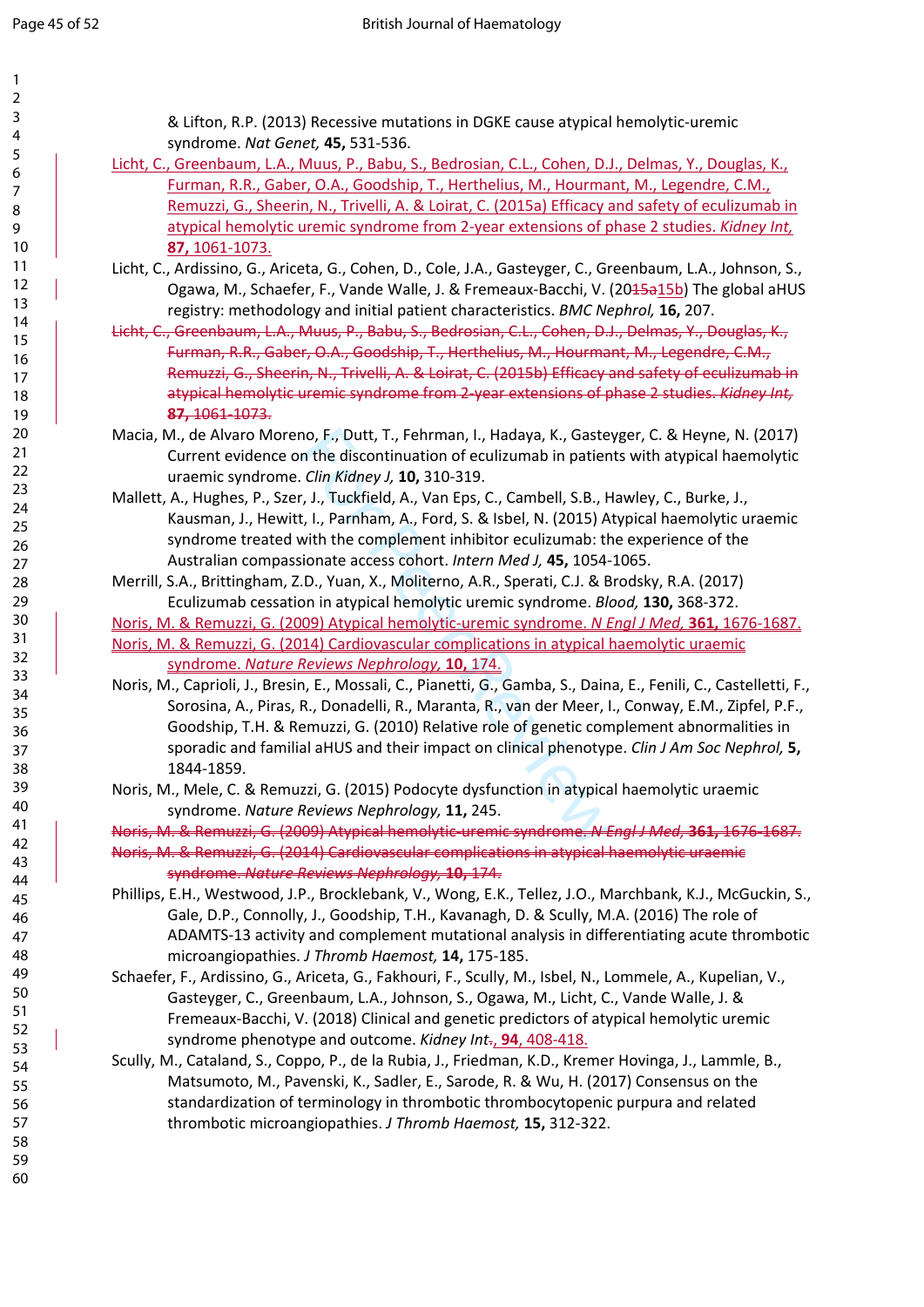- Sheerin, N.S., Kavanagh, D., Goodship, T.H. & Johnson, S. (2016) A national specialized service in England for atypical haemolytic uraemic syndrome-the first year's experience. *Qjm,* **109,** 27- 33.
	- Walle, J.V., Delmas, Y., Ardissino, G., Wang, J., Kincaid, J.F. & Haller, H. (2017) Improved renal recovery in patients with atypical hemolytic uremic syndrome following rapid initiation of eculizumab treatment. *J Nephrol,* **30,** 127-134.
	- Wijnsma, K.L., Duineveld, C., Volokhina, E.B., van den Heuvel, L.P., van de Kar, N. & Wetzels, J.F.M. (2017) Safety and effectiveness of restrictive eculizumab treatment in atypical haemolytic uremic syndrome. *Nephrol Dial Transplant*., **33**, 635-645.

TO TON POLICE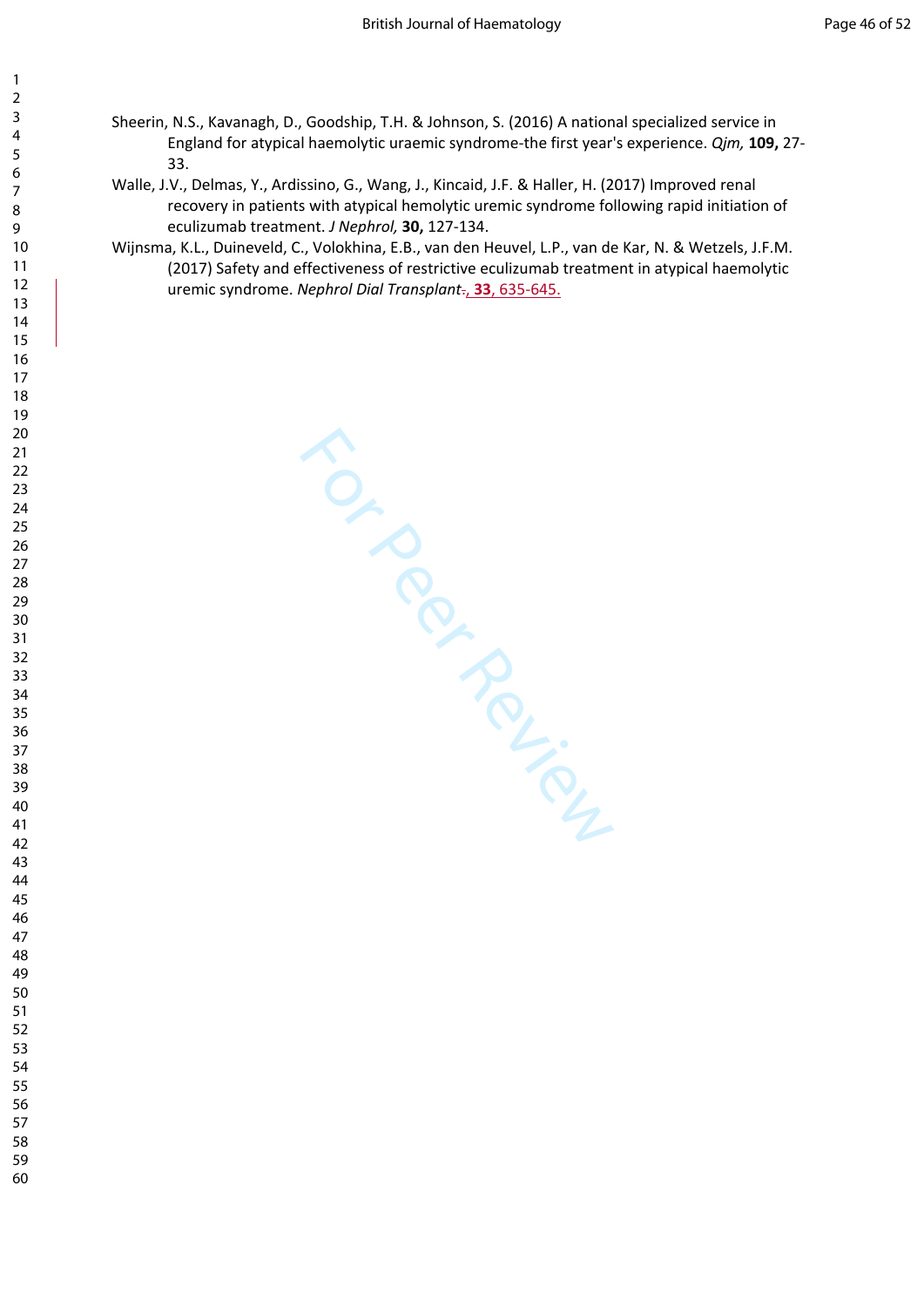# Page 47 of 52 British Journal of Haematology

| $\overline{2}$<br>$\overline{\mathbf{3}}$                                                                                              |                                         |                                         | Table I: Key clinical features of each of the 22 patients. |                                 |                                           |                                    |                            |                                          |                                                       |                                                                                |                                                     |                                                                                                        |
|----------------------------------------------------------------------------------------------------------------------------------------|-----------------------------------------|-----------------------------------------|------------------------------------------------------------|---------------------------------|-------------------------------------------|------------------------------------|----------------------------|------------------------------------------|-------------------------------------------------------|--------------------------------------------------------------------------------|-----------------------------------------------------|--------------------------------------------------------------------------------------------------------|
| -4<br>5<br>6<br>$\overline{7}$<br> 8 <br>$\overline{9}$<br>1 <sub>0</sub><br>1 1<br>$\frac{1}{14}$<br>$\frac{1}{14}$<br>$\frac{1}{14}$ | at presentation<br>(years), sex<br>Age  | of aHUS<br>or FH<br>Previous            | Genetic abnormality                                        | Nadir platelet count<br>(1760x) | (m/min/1.73m <sup>2</sup> )<br>Nadir eGFR | Duration of RRT                    | at presentation?<br>C3 low | Eculizumab duration,<br>weeks (doses, n) | activity<br>while on eculizumab<br>of TMA<br>Evidence | last dose (eGFR in ml/min<br>Renal function at time of<br>(1.73 <sup>2</sup> ) | $\frac{1}{2}$<br>ongoing<br>Eculizumab<br>withdrawn | withdrawal (including<br>duration off eculizumab)<br>Outcome after                                     |
| 16<br>17                                                                                                                               | $* 1551, M$                             | N <sub>O</sub>                          | <b>VUCS CFH</b><br>(c.3264A>C p.(Glu1088Asp)<br>in exon 21 | 31                              | $\underline{6}$                           | <b>Ongoing at</b><br>4.5<br>weeks* | <b>No</b>                  | $3(4)*$                                  | Remission not yet<br>reached                          | <b>Requiring</b><br>RRT*                                                       | Ongoing*                                            | n/a                                                                                                    |
| 2 <sub>0</sub>                                                                                                                         | $\frac{18}{19}$ $\frac{41}{19}$         | $\underline{\mathsf{No}}$               | $\underline{\mathsf{No}}$                                  | $\overline{1}$                  | 10                                        | 3 days                             | $NO$                       | 8(7)                                     | $\underline{\mathsf{No}}$                             | eGFR >60                                                                       | Withdrawn                                           | <b>Ongoing remission (130</b><br>weeks)                                                                |
|                                                                                                                                        | 2 140,<br>$\frac{22}{2335}$             | $\underline{\mathsf{No}}$               | <b>VUCS CD46</b><br>$(c.389 + 5G > A)$                     | 32                              | 12                                        | 2 days                             | Yes                        | 22(14)                                   | $\underline{\mathsf{No}}$                             | eGFR >60                                                                       | Withdrawn                                           | <b>Ongoing remission (58)</b><br>weeks)                                                                |
| 24                                                                                                                                     |                                         | $\underline{\mathsf{No}}$               | No                                                         | 54                              | $\underline{8}$                           | $1$ day                            | Yes                        | 26(16)                                   | N <sub>O</sub>                                        | eGFR >60                                                                       | Withdrawn                                           | <b>Ongoing remission (59)</b><br>weeks)                                                                |
|                                                                                                                                        | $\frac{25}{26}$<br>28<br>27<br>28<br>29 | No                                      | <b>No</b>                                                  | 12                              | 22                                        | 3 days                             | Yes                        | 6(6)                                     | No<br>И,                                              | eGFR >60                                                                       | Withdrawn                                           | <b>Remission for 71 weeks</b><br>post-withdrawal, then<br>restarted as prophylaxis<br>during pregnancy |
| $\frac{31}{32}$                                                                                                                        | 3042, M                                 | <b>Yes: previous</b><br>'relapsing TTP' | Pathogenic mutation in<br>CD46<br>(c.175 C>T p.(Arg59*))   | 13                              | 49                                        | $NO$                               | $No$                       | 4(5)                                     | $\underline{\mathsf{No}}$                             | eGFR >60                                                                       | Withdrawn                                           | <b>Ongoing remission (85</b><br>weeks)                                                                 |
| 34                                                                                                                                     | $\frac{33}{23}$                         | $NO$                                    | <b>No</b>                                                  | 62                              | 14                                        | 2 days                             | $No$                       | 12(9)                                    | $\underline{\mathsf{No}}$                             | eGFR >60                                                                       | Withdrawn                                           | <b>Ongoing remission (37)</b><br>weeks)                                                                |
| $\overline{3}$                                                                                                                         | $\frac{35}{36}$ 66, F                   | $\underline{\mathsf{No}}$               | $\underline{\mathsf{No}}$                                  | 14                              | 13                                        | 3 days                             | Yes                        | 16(11)                                   | $\underline{\mathsf{No}}$                             | eGFR 50-60                                                                     | Withdrawn                                           | Ongoing remission with<br>stable eGFR (238 weeks)                                                      |
| 38                                                                                                                                     |                                         |                                         |                                                            |                                 |                                           |                                    |                            |                                          |                                                       |                                                                                |                                                     |                                                                                                        |

39

40

41

42

43

44 45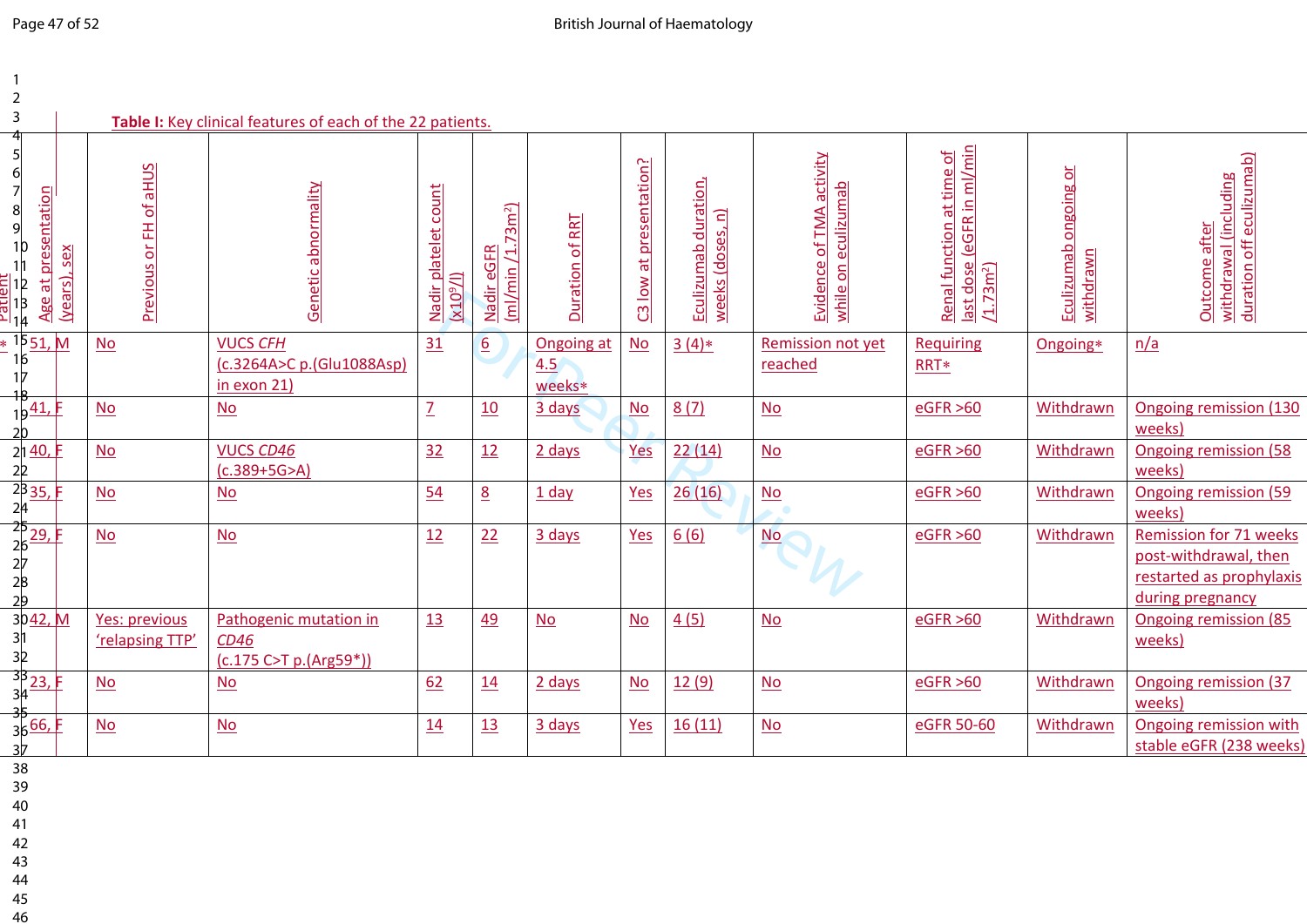| $\begin{array}{c} 3 \\ 4 \end{array}$<br>5                          | 16, M                                                                                                    | <b>No</b>                 | <b>No</b>                                                                                      | 14             | 24             | <b>No</b>                      | Yes       | 4(5)                       | No                        | eGFR >60                                                          | Withdrawn | Ongoing remission (146<br>weeks)                                                                                                                 |
|---------------------------------------------------------------------|----------------------------------------------------------------------------------------------------------|---------------------------|------------------------------------------------------------------------------------------------|----------------|----------------|--------------------------------|-----------|----------------------------|---------------------------|-------------------------------------------------------------------|-----------|--------------------------------------------------------------------------------------------------------------------------------------------------|
| $\frac{1}{2}$                                                       | 18, F                                                                                                    | No                        | <b>No</b>                                                                                      | $\overline{9}$ | 34             | <b>No</b>                      | <b>No</b> | 16(11)                     | $\underline{\mathsf{No}}$ | eGFR >60                                                          | Withdrawn | <b>Ongoing remission (37</b><br>weeks)                                                                                                           |
| $\frac{1}{9}$<br>1 <sub>0</sub>                                     | 17, F                                                                                                    | No                        | <b>No</b>                                                                                      | 61             | 10             | 10 weeks                       | Yes       | 23(14)                     | No                        | eGFR >60                                                          | Withdrawn | <b>Ongoing remission (14</b><br>weeks)*                                                                                                          |
| 12<br>$1\overline{5}$<br>1 4<br>15                                  | <u>2</u> 1 <mark>1 26, M</mark>                                                                          | N <sub>O</sub>            | Pathogenic mutation in C3<br>(c.193A>C p.(Lys65Gln));<br>VUCS CFH (c.1548T>A<br>p.(Asn516Lys)) | 17             | 57             | <b>No</b>                      | $No$      | 1(2)                       | $\underline{\mathsf{No}}$ | eGFR >60                                                          | Withdrawn | Thrombocytopenia 3<br>weeks after withdrawal.<br>Full recovery with<br>eculizumab. Plan to stop<br>after 6 months.                               |
| 18<br>1 <sup>9</sup><br>$\begin{array}{c}\n 20 \\  21\n\end{array}$ | $\frac{3}{17}$ 23, 1                                                                                     | N <sub>O</sub>            | <b>VUCS CFB</b><br>(c.1112A>G(p.Asp371Gly))                                                    | 20             | 12             | No                             | <b>No</b> | 2(3)                       | $\underline{\mathsf{No}}$ | eGFR >60                                                          | Withdrawn | Relapse 48 weeks after<br>withdrawal. Full recovery<br>with eculizumab (2 doses<br>only). Ongoing remission<br>68 weeks later*.                  |
|                                                                     | $\frac{4 \frac{22}{23}}{24}$<br>$\frac{28}{24}$<br>$\frac{24}{25}$<br>$\frac{26}{27}$<br>$\frac{28}{27}$ | No                        | Pathogenic mutation in<br>CD46<br>$(c.286+2T>G)$ in intron 2)                                  | 11             | 26             | <b>No</b>                      | <b>No</b> | 10(8)                      | <b>No</b>                 | eGFR >60                                                          | Withdrawn | Relapse 15 weeks after<br>withdrawal. Full recovery<br>with eculizumab.<br>Withdrawal again after 2<br>weeks. Ongoing remissio<br>56 weeks later |
|                                                                     |                                                                                                          | <b>No</b>                 | <b>No</b>                                                                                      | 55             | $\overline{3}$ | 6 months                       | <b>No</b> | 229                        | <b>No</b>                 | <b>Best eGFR 25</b><br>(22 months<br>post-stopping)<br>Now 10-15. | Ongoing   | n/a                                                                                                                                              |
|                                                                     |                                                                                                          | No                        | VUCS CD46<br>(c.472G>C p.(Glu158Gln))                                                          | 16             | 22             | <b>Ongoing at</b><br>19 months | Yes       | 85                         | <b>No</b>                 | <b>Requiring RRT</b>                                              | Ongoing   | n/a                                                                                                                                              |
|                                                                     |                                                                                                          | Yes, mother<br>known aHUS | Pathogenic CFHR1-CFH<br>hybrid gene;                                                           | 24             | $\overline{1}$ | 7 weeks                        | <b>No</b> | 9 weeks<br>$(7$ doses) $*$ | n/a                       | eGFR 30*                                                          | Ongoing*  | n/a                                                                                                                                              |
| -40                                                                 |                                                                                                          |                           |                                                                                                |                |                |                                |           |                            |                           |                                                                   |           |                                                                                                                                                  |

42

43

44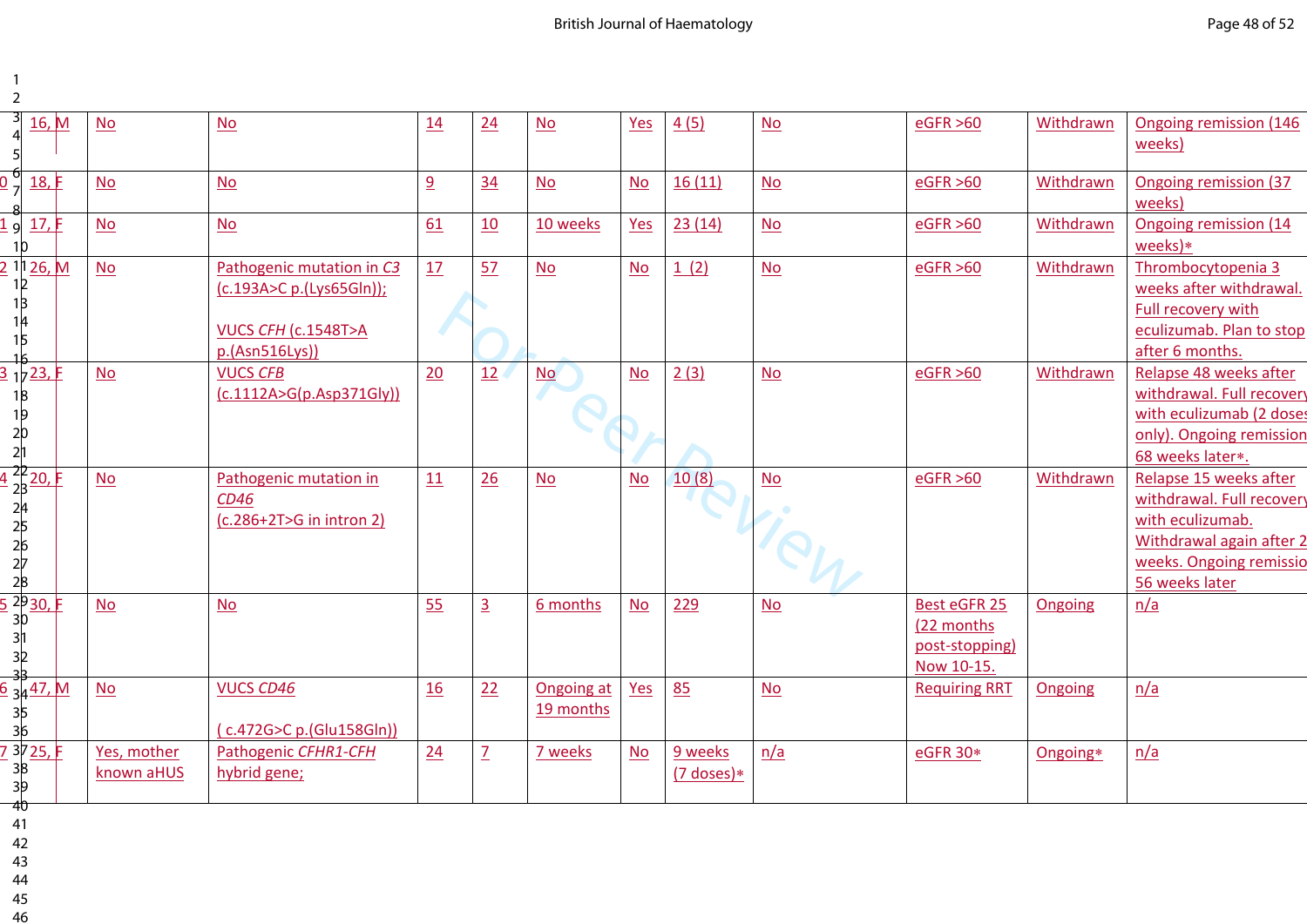1  $\overline{2}$ 

|                                                     |       |                                                                                                                                                                                                                                                                                                     | CFI likely pathogenic           |    |                 |                   |           |                 |                     |                  |                |                       |
|-----------------------------------------------------|-------|-----------------------------------------------------------------------------------------------------------------------------------------------------------------------------------------------------------------------------------------------------------------------------------------------------|---------------------------------|----|-----------------|-------------------|-----------|-----------------|---------------------|------------------|----------------|-----------------------|
| $\mathsf{5}$                                        |       |                                                                                                                                                                                                                                                                                                     | variant                         |    |                 |                   |           |                 |                     |                  |                |                       |
|                                                     |       |                                                                                                                                                                                                                                                                                                     | (c.1246A > C p.(He416Leu))      |    |                 |                   |           |                 |                     |                  |                |                       |
| -8                                                  | 33, M | <b>No</b>                                                                                                                                                                                                                                                                                           | No                              | 85 | 11              | $No$              | $No$      | 116<br>weeks    | No                  | eGFR 30-40       | Ongoing        | n/a                   |
| $9\,9\,50, M$                                       |       | <b>No</b>                                                                                                                                                                                                                                                                                           | <b>No</b>                       | 22 | $\underline{8}$ | <b>Ongoing at</b> | <b>No</b> | 7 weeks         | <b>No</b>           | <b>Requiring</b> | Ongoing*       | n/a                   |
| 1þ                                                  |       |                                                                                                                                                                                                                                                                                                     |                                 |    |                 | nearly 8          |           | $(6$ doses) $*$ |                     | RRT*             |                | Subsequently died,    |
| 11                                                  |       |                                                                                                                                                                                                                                                                                                     |                                 |    |                 | weeks*            |           |                 |                     |                  |                | circumstances unknown |
| $\frac{12}{13}$ $\frac{31}{1}$                      |       | <b>No</b>                                                                                                                                                                                                                                                                                           | <b>No</b>                       | 41 | $\underline{8}$ | <b>No</b>         | Yes       | 134             | 2 possible subacute | eGFR 30-40       | Ongoing        | n/a                   |
|                                                     |       |                                                                                                                                                                                                                                                                                                     |                                 |    |                 |                   |           |                 | episodes (mild      |                  |                |                       |
| 14                                                  |       |                                                                                                                                                                                                                                                                                                     |                                 |    |                 |                   |           |                 | isolated            |                  |                |                       |
| $\begin{array}{c} 15 \\ 16 \end{array}$             |       |                                                                                                                                                                                                                                                                                                     |                                 |    |                 |                   |           |                 | thrombocytopenia)   |                  |                |                       |
| 1733, I                                             |       | <b>No</b>                                                                                                                                                                                                                                                                                           | <b>No</b>                       | 23 | $\underline{6}$ | 16 days           | <b>No</b> | 136             | 1 possible mild     | eGFR 50-60       | <b>Ongoing</b> | n/a                   |
| 18                                                  |       |                                                                                                                                                                                                                                                                                                     |                                 |    |                 |                   |           |                 | relapse             |                  |                |                       |
| $19_{67}$                                           |       | No (but                                                                                                                                                                                                                                                                                             | Pathogenic mutation in CFI      | 42 |                 | <b>Ongoing</b>    | Yes       | Died 4          | n/a                 | On RRT when      | n/a            | n/a                   |
|                                                     |       | 'HELLP' in                                                                                                                                                                                                                                                                                          | (c.561delG p.(Ala219fs) in      |    |                 | when died         |           | days after      |                     | died             |                |                       |
| $\frac{2}{2}$<br>$\frac{19}{20}$<br>$\frac{21}{22}$ |       | pregnancy)                                                                                                                                                                                                                                                                                          | exon 4)                         |    |                 | (day 11)          |           | 1st dose        |                     |                  |                |                       |
| 23                                                  |       |                                                                                                                                                                                                                                                                                                     |                                 |    |                 |                   |           |                 |                     |                  |                |                       |
| 24                                                  |       |                                                                                                                                                                                                                                                                                                     | All mutations are heterozygous. |    |                 |                   |           |                 |                     |                  |                |                       |
| 25                                                  |       |                                                                                                                                                                                                                                                                                                     |                                 |    |                 |                   |           |                 |                     |                  |                |                       |
| 26                                                  |       | * denotes care was transferred to another institution: clinical details given correspond to the last follow-up visit at our institution.<br>aHUS: atypical haemolytic uraemic syndrome; eGFR: estimate glomerular filtration rate; F: female; FH: family history; HELLP: haemolysis, elevated liver |                                 |    |                 |                   |           |                 |                     |                  |                |                       |
| 27                                                  |       | enzyme levels, and low platelet levels; M: male; n/a: not available; RRT: renal replacement therapy; TMA: thrombotic microangiopathy; TTP: thrombotic                                                                                                                                               |                                 |    |                 |                   |           |                 |                     |                  |                |                       |
| 28                                                  |       | thrombocytopenic purpura; VUCS = variant of unknown clinical significance.                                                                                                                                                                                                                          |                                 |    |                 |                   |           |                 |                     |                  |                |                       |
| 29                                                  |       |                                                                                                                                                                                                                                                                                                     |                                 |    |                 |                   |           |                 |                     |                  |                |                       |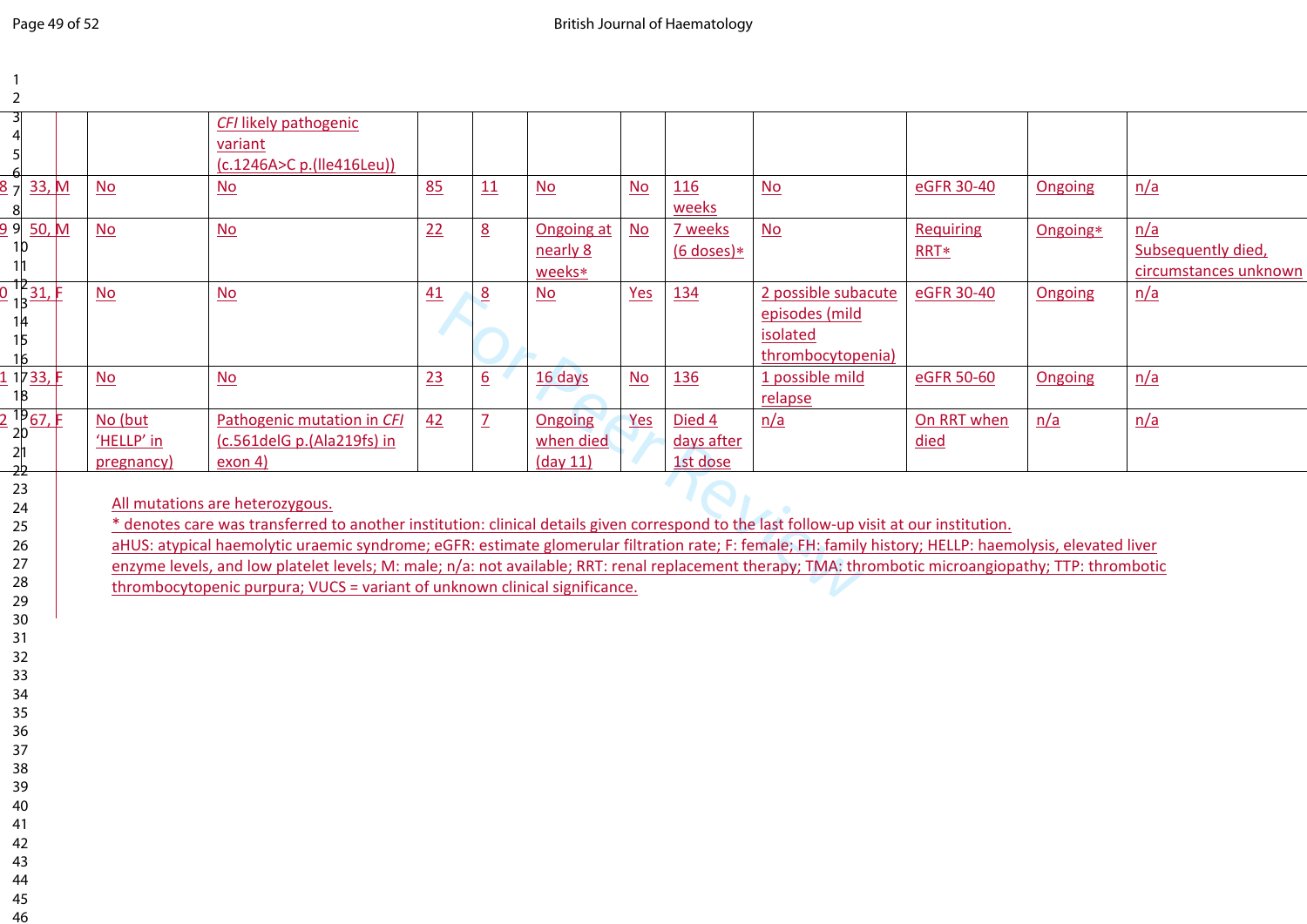| <u>attaining complete and incomplete renarrecoveries.</u>                                          |                           |                           |                       |  |  |  |  |
|----------------------------------------------------------------------------------------------------|---------------------------|---------------------------|-----------------------|--|--|--|--|
|                                                                                                    | <b>eGFR&gt;60</b>         | <b>eGFR &lt;60</b>        | <b>Test statistic</b> |  |  |  |  |
|                                                                                                    | ml/min/1.73m <sup>2</sup> | ml/min/1.73m <sup>2</sup> | P value               |  |  |  |  |
|                                                                                                    | at last follow-up         | at last follow-up         |                       |  |  |  |  |
| Presenting creatinine, umol                                                                        | 219.5 (80-402)            | 520 (236-1153)            | $U = 12.5*$           |  |  |  |  |
|                                                                                                    |                           |                           | $P = 0.026$           |  |  |  |  |
| Peak UPCR <sup>#</sup> , mg/mmol                                                                   | 253 (69-1228)             | 145 (119->7000)           | $U = 18*$             |  |  |  |  |
|                                                                                                    |                           |                           | $P = 0.58$            |  |  |  |  |
| Nadir platelet count, x10 <sup>9</sup> /l                                                          | $15.5(9-62)$              | 32 (14-85)                | $U = 21.5*$           |  |  |  |  |
|                                                                                                    |                           |                           | $P = 0.19$            |  |  |  |  |
| Nadir Hb, g/l                                                                                      | 72 (41-103)               | 72 (59-78)                | $U = 30.5*$           |  |  |  |  |
|                                                                                                    |                           |                           | $P = 0.63$            |  |  |  |  |
| Peak LDH, iu/l                                                                                     | 1408 (803-4621)           | 2184.5 (582-3704)         | $U = 31*$             |  |  |  |  |
|                                                                                                    |                           |                           | $P = 0.68$            |  |  |  |  |
| Time to eculizumab                                                                                 | $\leq$ 7 days: N=10       | $\leq$ 7 days: N=3        | $P = 0.27$ **         |  |  |  |  |
|                                                                                                    | $>$ 7 days: N=2           | $>$ 7 days: N=3           |                       |  |  |  |  |
|                                                                                                    |                           |                           |                       |  |  |  |  |
| All values are given as median (range) unless otherwise indicated.                                 |                           |                           |                       |  |  |  |  |
| Patients 1, 17, 19 and 22 are excluded from the analysis as care was transferred or death occurred |                           |                           |                       |  |  |  |  |
| before ultimate renal outcome was known.                                                           |                           |                           |                       |  |  |  |  |
| All p values are two-tailed.                                                                       |                           |                           |                       |  |  |  |  |
| *Mann Whitney test                                                                                 |                           |                           |                       |  |  |  |  |
| **Fisher exact test                                                                                |                           |                           |                       |  |  |  |  |
| #UPCR values were not available for 4 patients.                                                    |                           |                           |                       |  |  |  |  |
| eGFR: estimate glomerular filtration rate; Hb: haemoglobin concentration; LDH: lactate             |                           |                           |                       |  |  |  |  |
| debydrogenase: LIDCP: urine protein:creatinine ratio                                               |                           |                           |                       |  |  |  |  |

**Table II:** Comparison of baseline characteristics and time to eculizumab initiation for patients attaining complete and incomplete renal recoveries.

eGFR: estimate glomerular filtration rate; Hb: haemoglobin concentration; LDH: lactate dehydrogenase; UPCR: urine protein:creatinine ratio.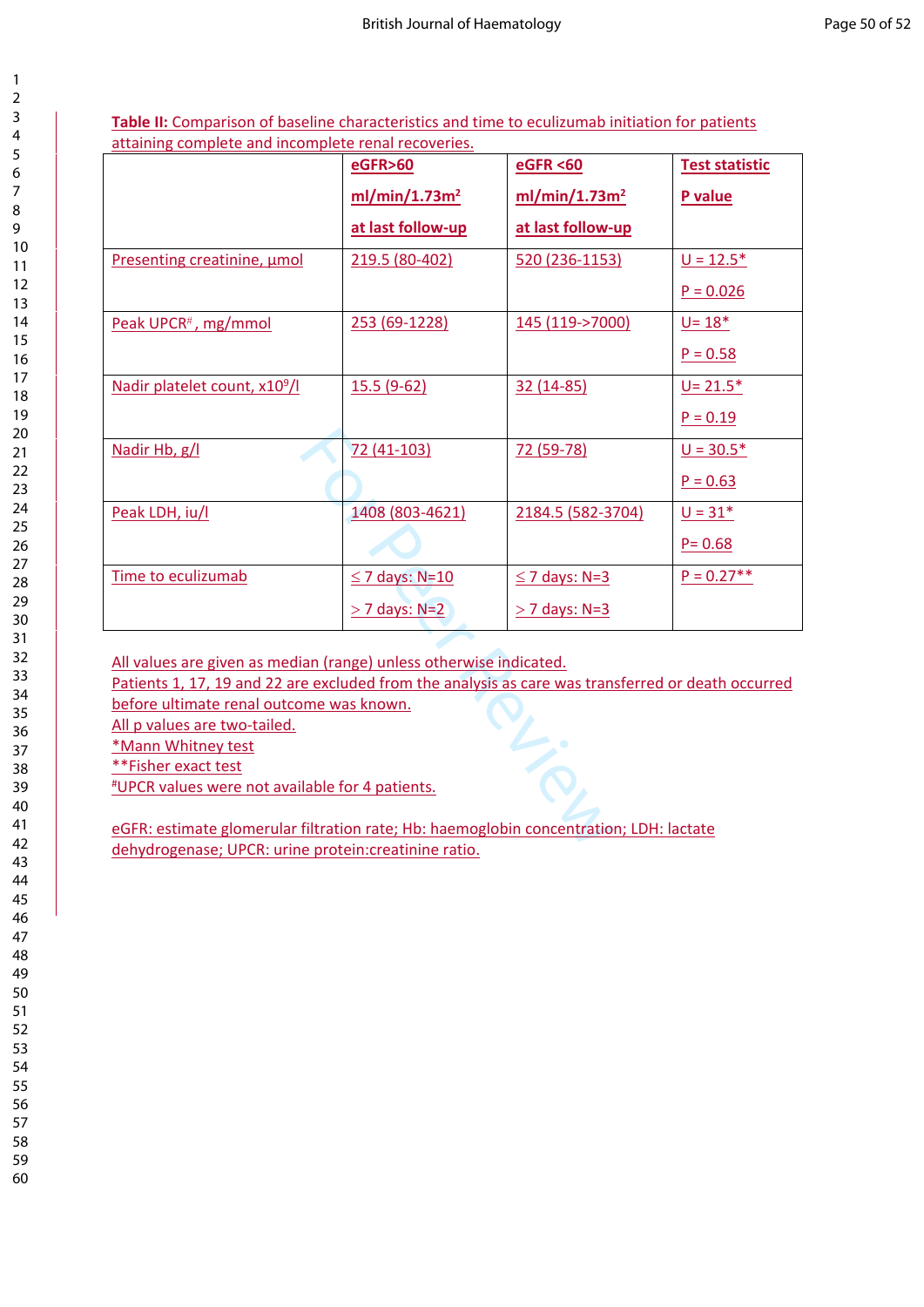| Table III: Comparison of clinical characteristics of patients with and without identified complement |  |  |
|------------------------------------------------------------------------------------------------------|--|--|
| genetic abnormalities.                                                                               |  |  |

| <u>geneut abhonnanties.</u>                                                                                                                                                                                                                                                                                            | <b>Complement genetic</b>  | No complement genetic       |  |  |  |  |  |
|------------------------------------------------------------------------------------------------------------------------------------------------------------------------------------------------------------------------------------------------------------------------------------------------------------------------|----------------------------|-----------------------------|--|--|--|--|--|
|                                                                                                                                                                                                                                                                                                                        | abnormality detected (N=9) | abnormality detected (N=13) |  |  |  |  |  |
| C3 low at presentation                                                                                                                                                                                                                                                                                                 | $33\%$ (N=3)               | $46\%$ (N=6)                |  |  |  |  |  |
| Nadir platelet count, x 10 <sup>9</sup> /l; median                                                                                                                                                                                                                                                                     | $20(11-42)$                | $23(7-85)$                  |  |  |  |  |  |
| (range)                                                                                                                                                                                                                                                                                                                |                            |                             |  |  |  |  |  |
| RRT during acute episode                                                                                                                                                                                                                                                                                               | $55.6 % (N=5)$             | $69.2\% (N=9)$              |  |  |  |  |  |
| Peak UPCR, mg/mmol; median                                                                                                                                                                                                                                                                                             | 660 (142-1406)             | 145 (69-1576)               |  |  |  |  |  |
| $(range)**$                                                                                                                                                                                                                                                                                                            |                            |                             |  |  |  |  |  |
| Died during FU period                                                                                                                                                                                                                                                                                                  | $11.1\% (N=1)$             | $0^{\#}$                    |  |  |  |  |  |
| <b>Ongoing RRT at last FU</b>                                                                                                                                                                                                                                                                                          | $22.2\% (N=2)^*$           | $7.7\% (N=1)^*$             |  |  |  |  |  |
| eGFR <60 ml/min/1.73m <sup>2</sup> , not                                                                                                                                                                                                                                                                               | $11.1\%$ (N=1)*            | 38.4% (N=5)                 |  |  |  |  |  |
| requiring RRT, at last FU                                                                                                                                                                                                                                                                                              |                            |                             |  |  |  |  |  |
| eGFR ≥60 ml/min/1.73m <sup>2</sup> , at last FU                                                                                                                                                                                                                                                                        | 55.5% (N=5)                | 53.4% (N=7)                 |  |  |  |  |  |
| * Final renal outcome unknown in 1 case (due to transfer of care to another institution)<br>** UPCR values were not available for 5 patients.<br>#Patient 19 (without a complement genetic abnormality) is known to have died after care was<br>transferred to another institution, but the circumstances are unknown. |                            |                             |  |  |  |  |  |
| eGFR: estimate glomerular filtration rate; FU: follow-up; RRT: renal replacement therapy; UPCR:<br>urine protein: creatinine ratio.                                                                                                                                                                                    |                            |                             |  |  |  |  |  |
|                                                                                                                                                                                                                                                                                                                        |                            |                             |  |  |  |  |  |